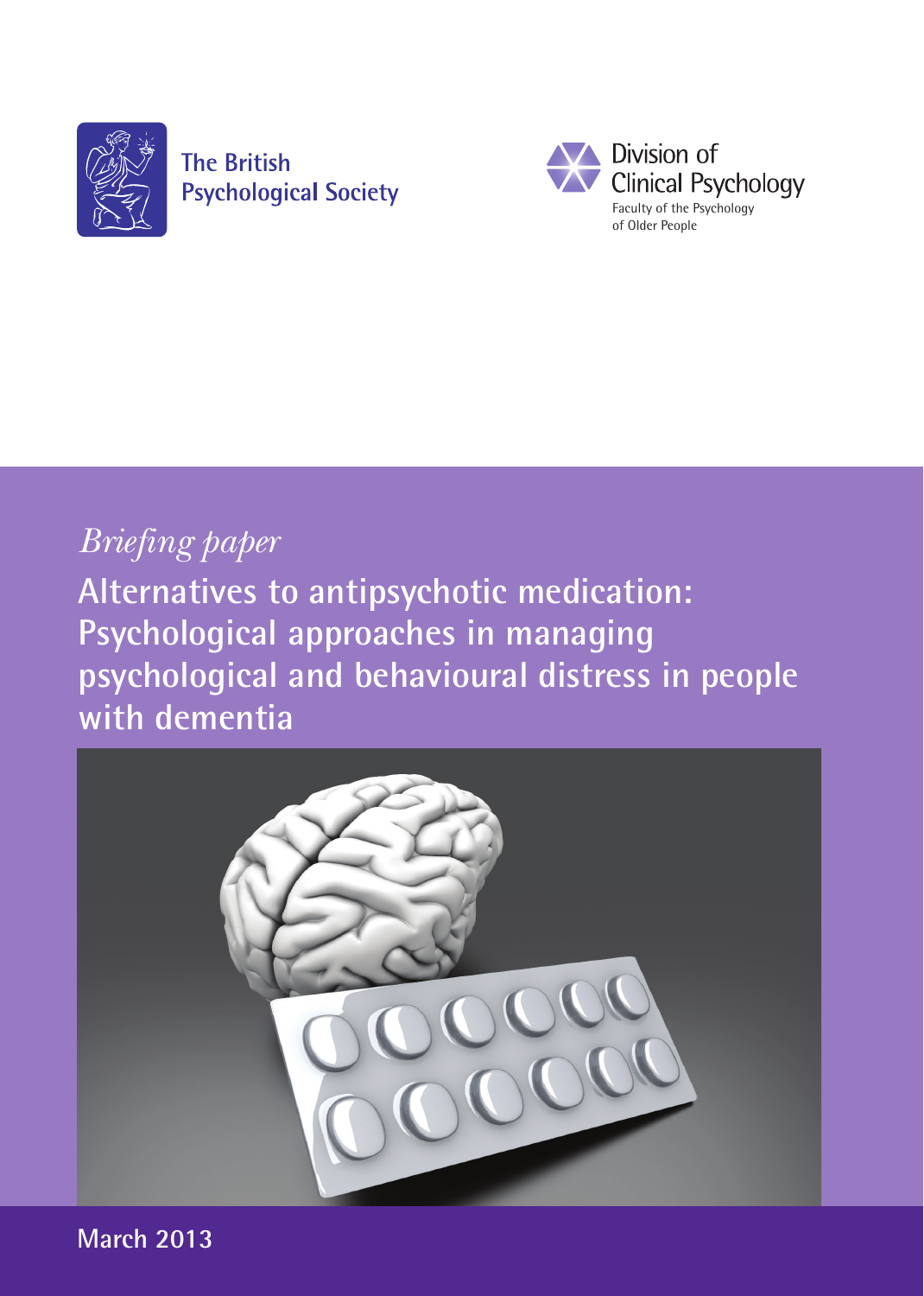#### **The authors**

#### **Dr Donald Brechin**

Past Chair, Faculty of the Psychology of Older People. Leeds & York Partnership NHS Foundation Trust

#### **Dr Gemma Murphy**

Clinical Psychologist, MHSOP, Tees, Esk and Wear Valleys NHS Trust

#### **Dr Ian Andrew James** Consultant Psychologist, Northumberland Tyne and Wear NHS Foundation Trust

**Jason Codner** University of Teesside

If you have problems reading this document and would like it in a different format, please contact us with your specific requirements.

Tel: 0116 252 9523; E-mail: P4P@bps.org.uk.

#### **INF 207/2013**

Printed and published by the British Psychological Society.

© The British Psychological Society 2013

The British Psychological Society St Andrews House, 48 Princess Road East, Leicester LE1 7DR, UK Telephone 0116 254 9568 Facsimile 0116 247 0787 E-mail mail@bps.org.uk Website www.bps.org.uk

Incorporated by Royal Charter Registered Charity No 229642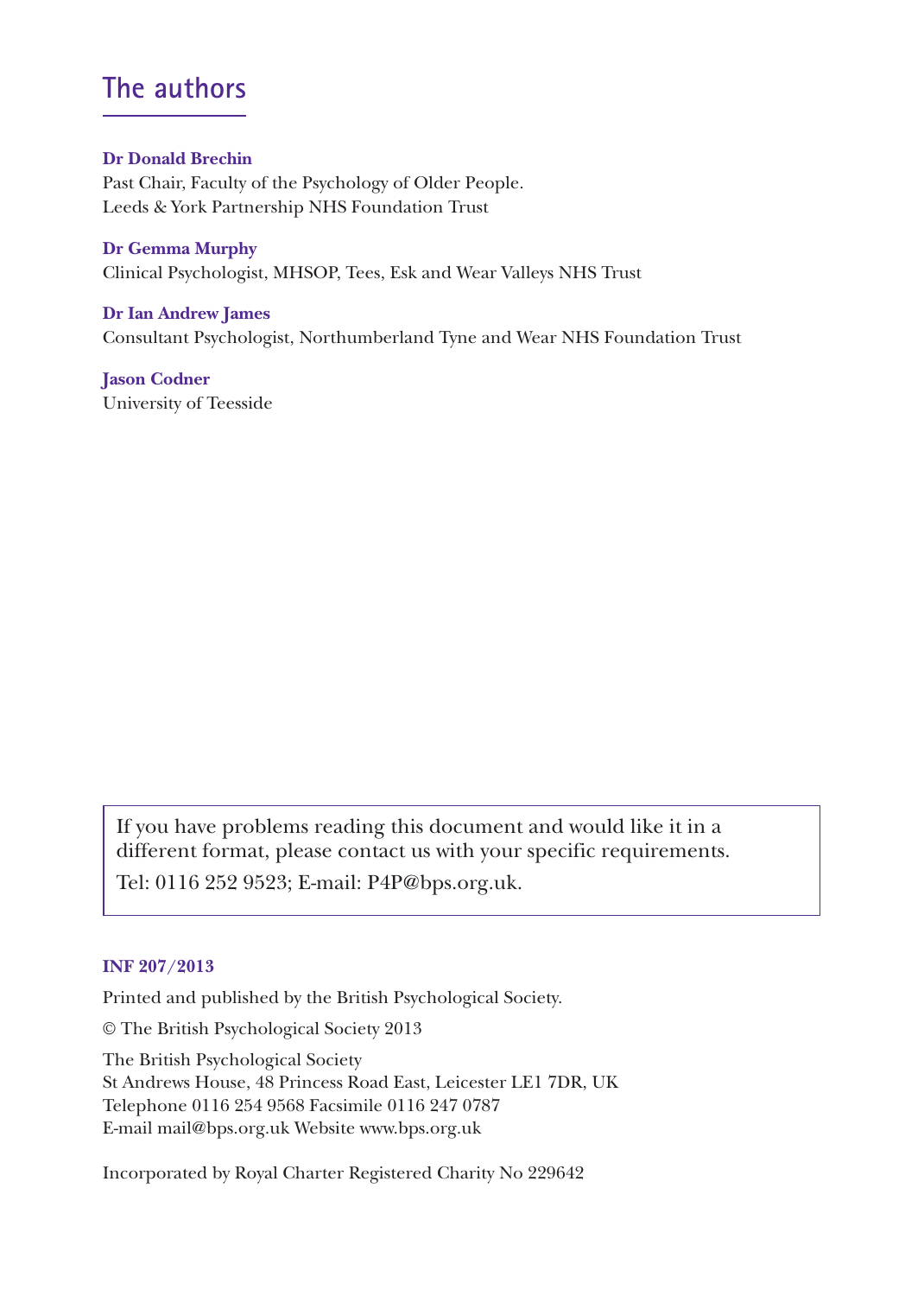## **Contents**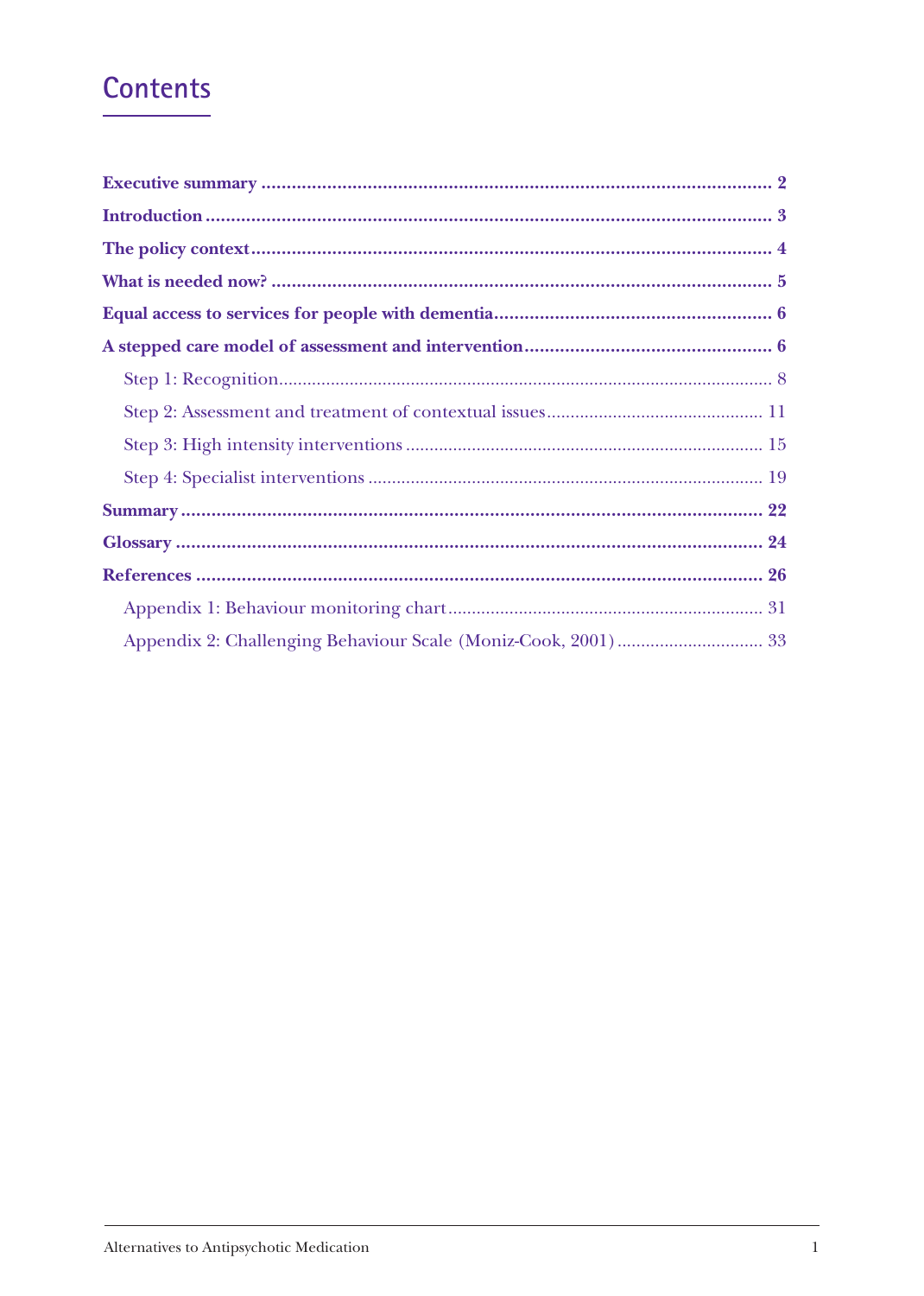#### **Executive summary**

The Department of Health has stated that the use of antipsychotic medication for people with dementia needs to be reduced in order to limit the risk of harm associated with these medications in this frail and vulnerable group of people. The question is whether there are any alternatives, and whether these can be effective in reducing reliance on antipsychotic medications.

A number of initiatives have developed to support this work, including the Dementia Action Alliance (DAA) 'Call to Action' in June 2011. As one of the partner organisations within DAA, the British Psychological Society committed to reviewing the evidence for evidence-based non-pharmacological alternatives to antipsychotic medication. The present report is the product of this work.

The Faculty of the Psychology of Older People, which is part of the Society's Division of Clinical Psychology, has brought together an expert reference group to review the relevant literature and to lay out the evidence in a clear and accessible manner. The Faculty's work highlights that there are evidence-based alternatives to antipsychotic medication for people with dementia. It also shows that if these are organised in a staged approach (that is, a stepped care approach) then access to these interventions can be increased and the reliance on antipsychotics should be reduced. Therefore, the model is presented to assist commissioners and providers of care when considering how to care for people with dementia, particularly when their well-being is compromised and/or when there are difficulties in managing aspects of the person's behaviour.

This document is intended for use across the UK as a whole. There are, however, areas in which different policy and guidance are relevant for different nations. Nevertheless it is hoped that as this document is addressing assessment and interventions, that it will be transferable across the home nations. Each of the home nations is aware of the rising numbers of people with dementia. They are committed to providing a framework for services to operate within to address this rise by improving the lives and services for people with dementia (Department of Health, 2009; Department of Health, Social Services and Public Safety in Northern Ireland, 2011; Scottish Government, 2010; NHS Wales 2011).

#### **Dr Donald Brechin**

**Past Chair of the Faculty of the Psychology of Older People** *On behalf of the Working Group*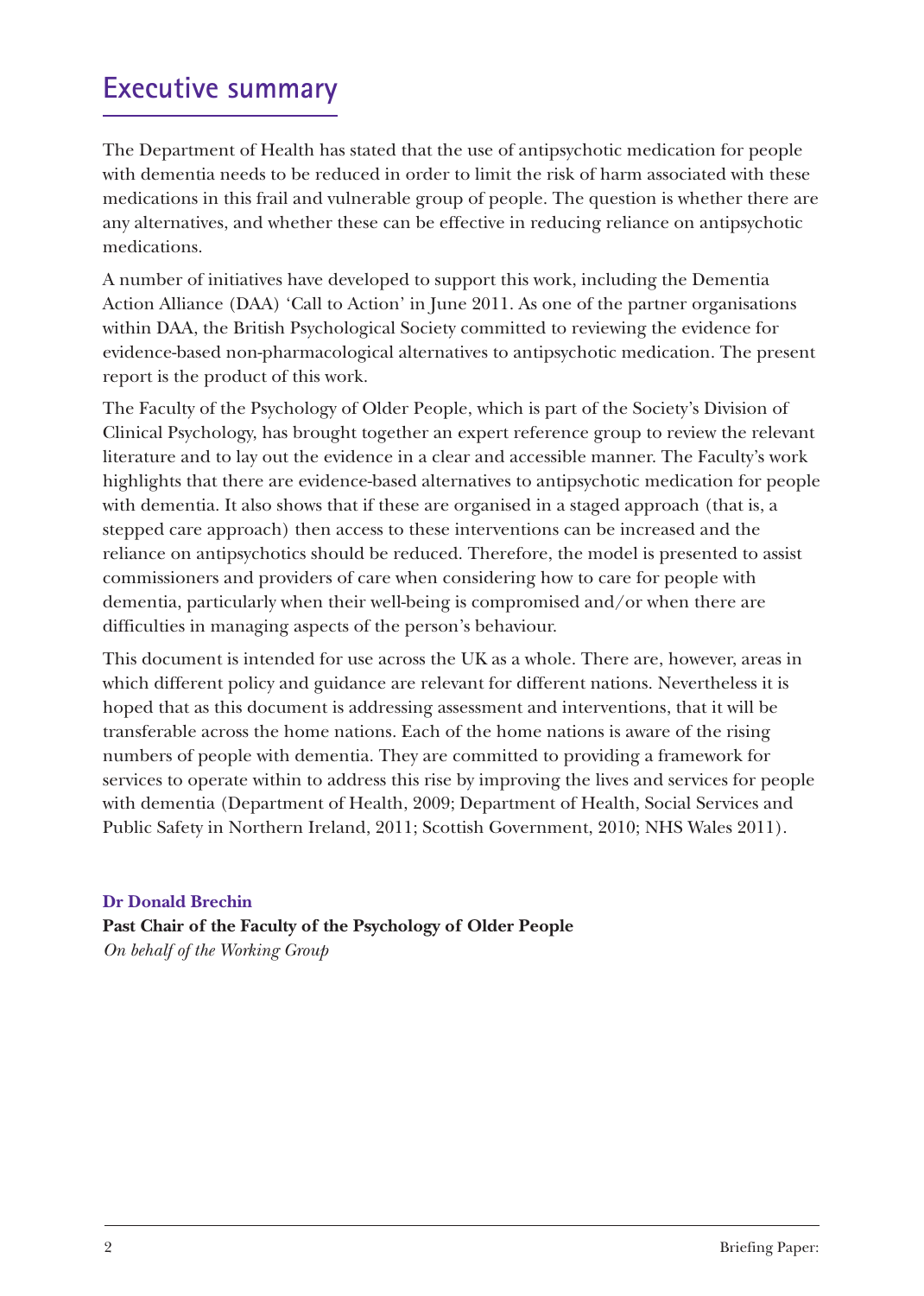#### **Introduction**

There are approximately 800,000 people currently living with dementia in the UK with approximately a third of this number residing in a care home (Alzheimer's Society, 2011). It has been predicted that by 2021 there will be over one million people living with dementia. The financial cost is expected to grow from an estimated £20 billion in 2010 to over £27 billion by 2018 (All-Party Parliamentary Group on Dementia, 2011).

The majority of people living with dementia are likely to experience the development of behavioral and psychological difficulties at some point during their illness. It has been suggested that these behaviours may be present in up to 90 per cent of people living with Alzheimer's disease (Robert et al., 2005). Such behaviour includes occurrences of hitting, kicking, nipping, screaming, apathy, pacing, non-compliance, urinating in inappropriate places and disinhibition (James, 2011) as well as confusion, calling out, repetitive questioning, toileting difficulties, misidentifications and sexual challenge (Stokes, 2000).

A variety of terms are used to describe the phenomenology of where the person with dementia engages in behaviour that challenges others and/or reflects a level of apparent distress for the person with dementia. As such, a number of terms may be used to refer to these presentations within this document. The terms 'challenging behaviour', 'behaviours that challenge' (Royal College of Psychiatrists et al., 2007) and 'behavioural and psychological symptoms of dementia' (BPSD; Finkel et al., 1997) are the most commonly used in this field, but all have their limitations and critics and well as their supporters. However, the key point from the psychological perspective assumes these overt (or covert) changes in presentation represent unmet needs rather than an inevitable consequence (symptom) of an illness. As such, they are amenable to change if those needs can be identified and met.

It is important to remember that many of the behaviours identified as challenging are not symptoms of dementia, rather they are symptoms of human distress, disorientation and misperception. As such, it seems counterproductive to frequently treat such behaviours through tranquilisation and sedation without first attempting to deal with the distress and cognitive confusion. Indeed, it is important to recognise that because the behaviours are not the inevitable consequences of a disease, we need to be careful not to treat them as if they are – particularly if this involves using problematic drugs.

Current guidance recommends the use of treatments using a non-pharmacological approach in the initial stages of managing these behaviours (NICE/SCIE, 2006; Banerjee, 2009; National Dementia Strategy, 2009). Consequently, psychosocial and behavioral interventions are recommended as a first line treatment of BPSD (NICE/SCIE 2006; NHS Institute for Innovation and improvement, 2011; Banerjee, 2009).

A number of empirical studies have examined whether non-pharmacological approaches can be used as alternatives to medication (Avorn et al., 1992; Meador et al., 1997; Schmidt et al., 2000). Despite some mixed reviews (Nishtala et al., 2008; Forsetlund et al., 2011), it is evident the best controlled of these studies has shown that regular input from a trained clinician can lead to a significant reduction in the use of antipsychotics (Fossey et al., 2006). The protocol underpinning the work of these clinicians has been published by the Alzheimer's Society (Fossey & James, 2008), and the work itself is being extended with a major non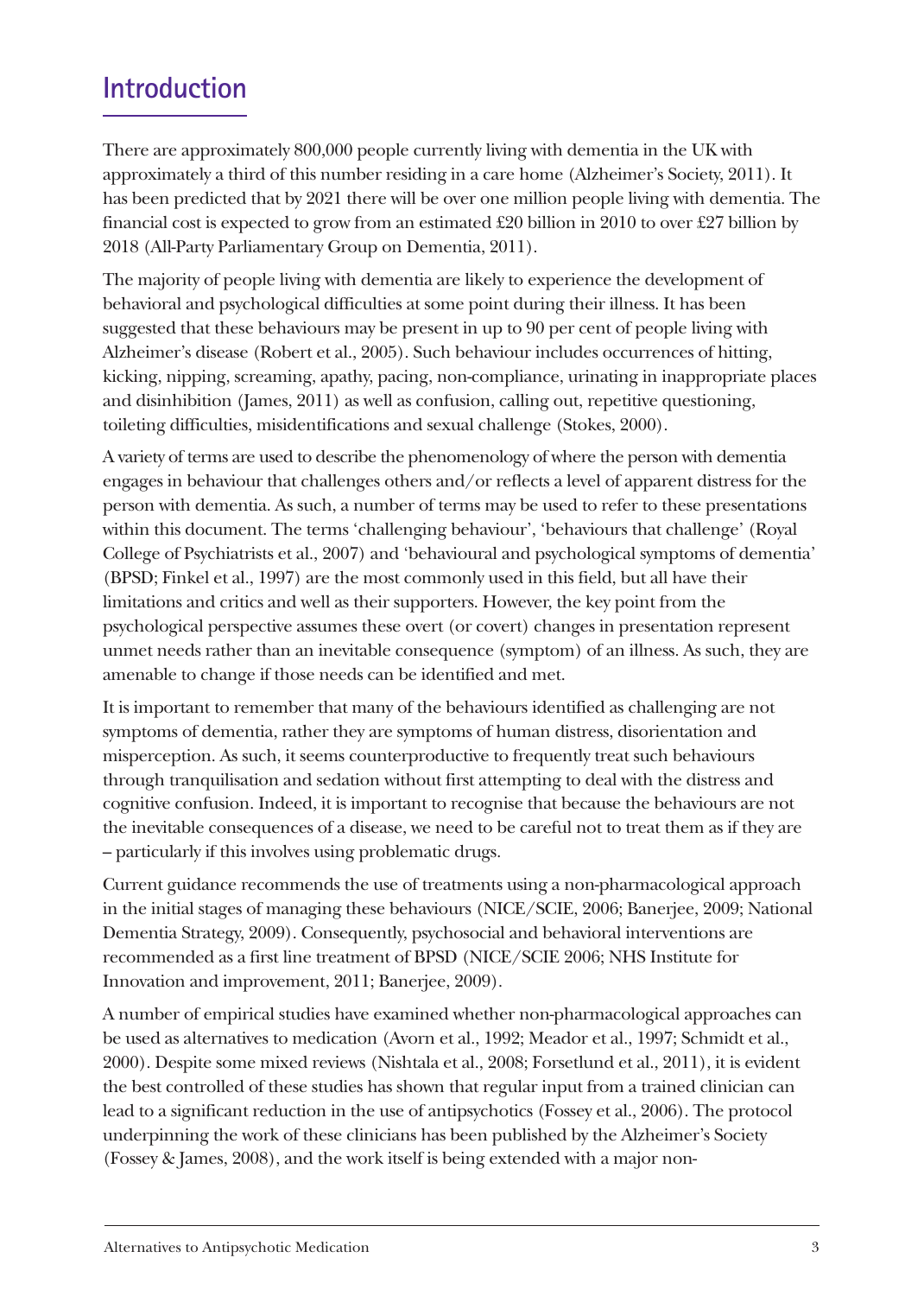pharmacological trial called WHELD (Ballard et al., 2009). This programme has undertaken a major revision of non-pharmacological studies and is currently empiracally testing the use of person-centred approaches, exercise regimes, social interaction and the use of systematic medication reviews with respect to the well-being of people with challenges.

In practice, antipsychotic medication is often used as a first-line treatment for behavioural difficulties rather than as a secondary alternative (Alexopoulos et al., 2005; Alzheimer's Society, 2009), despite the evidence that antipsychotic drugs have a limited positive effect and can cause significant harm to people with dementia (Schneider, Dagerman & Insel, 2006; Ballard, Lana, Theodoulou, Jacoby, Kossawakowski, Yu & Juszczak, 2008; Banerjee, 2009). Interventions offered should aim to lessen the distress and harm caused by these difficulties and increase the quality of life of those living with dementia and their carers (Banerjee et al., 2007; Banerjee, 2009).

Implementing behavioural interventions instead of antipsychotic medication could lead to savings of £54.9 million above the cost of the therapy in England alone, resulting in a reduction in side effects such as the occurrence of incidence of stroke and falls (NHS Institute of Innovation and Improvement, 2011), which would result in an increase in the quality of life of people living with dementia.

## **The policy context**

The four UK nations have all published strategies for the care of people with dementia and their carers:

- Living well with dementia: a National Dementia Strategy (England)
- Scotland's National Dementia Strategy
- National Dementia Vision for Wales
- Improving Dementia Services in Northern Ireland.

All these documents emphasise the need to promote a coordinated, evidence-based response to the caring for the increasing numbers of people with dementia.

More recently, the Department of Health in England has stated that the use of antipsychotic medication for people with dementia needs to be reduced. This is based on the work of Banerjee (2009) who reviewed the use of antipsychotic medication in people with dementia on behalf of the Secretary of State for Health. Professor Banerjee noted that of the 750,000 people with dementia in the UK, around 180,000 (i.e. 20 per cent) will be prescribed antipsychotic medication, of whom 36,000 may derive some clinical benefit. However, Professor Banerjee also pointed out that these medications are associated with significant risks. Banerjee estimated that, 'In terms of negative effects that are directly attributable to the use of antipsychotic medication, use at this level equates to **an additional 1,620 cerebrovascular adverse events**, around half of which may be severe, and to **an additional 1,800 deaths per year** on top of those that would be expected in this frail population.'

Since Professor Banerjee's report was published in 2009, there have been a number of initiatives to address antipsychotic use. In June 2011, the Dementia Action Alliance was formed and published a 'Call to Action', advocating that all people with dementia who are prescribed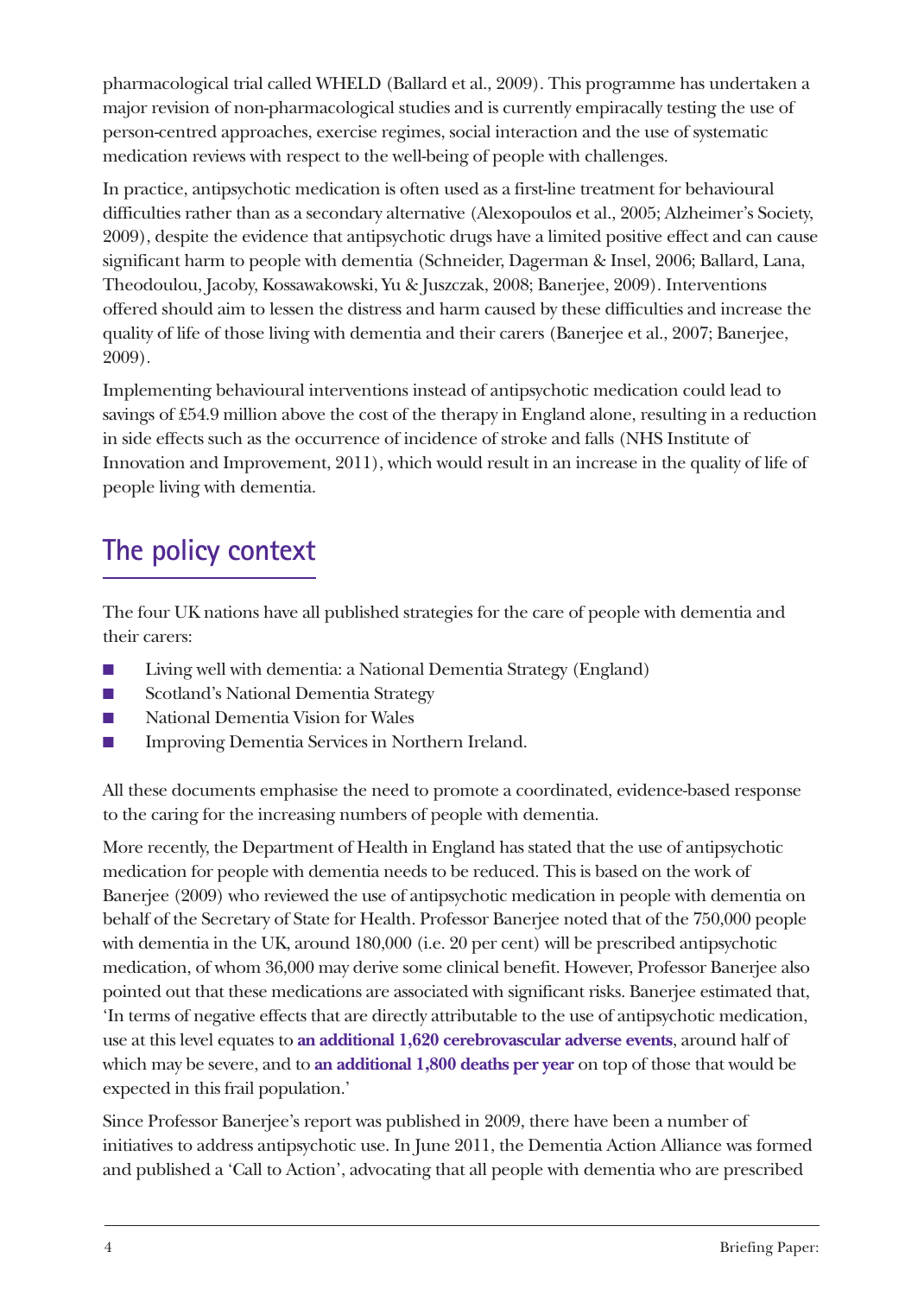antipsychotic drugs should have their medication reviewed and that alternatives to their prescription should be considered.

In 2011, the Alzheimer's Society responded to the call by publishing a best practice guide for health and social care professionals. The document aims to assist practitioners by providing practical tools for the assessment and management of behavioural and psychological distress in dementia. This toolkit provides guidance on preventative strategies, alternatives to medication, and safer medication prescribing. In Spring 2012, the Royal College of Nursing (RCN) also published a best practice guide in relation to the use of antipsychotics in dementia, and describes a number case examples of alternative approaches to medication use.

#### **What is needed now?**

The response to the Dementia Action Alliance's call to action has been positive and has moved understanding of this area of practice forward. As a partner within the Dementia Action Alliance, the British Psychological Society (BPS) also committed to undertake work to further the aims of the Alliance, and specifically to use the psychological expertise of its members to provide information about working with people with dementia. The BPS committed to summarise the information regarding evidence-based non-pharmacological interventions for people with dementia. This work was taken up by the Faculty of the Psychology of Older People, part of the Division of Clinical Psychology, in 2011.

The literature on psychosocial approaches for people with dementia is extensive, and is featured in a number of individual publications and empirical reviews. Much of this evidence also features in best practice guidance such as the NICE/SCIE Clinical Guideline 42 (NICE, 2006) and the Scottish Intercollegiate Guidelines Network guideline 86 (SIGN, 2006). As such, the Faculty's task is not to reproduce these documents and guidelines. Instead, the Faculty decided to:

- review the existing literature on the use of non-pharmacological interventions for people with dementia;
- produce a high level summary of this literature; and
- present this information in a clear and accessible framework.

The underpinning assumption within the psychosocial literature is that distressed/ distressing behaviour represents an unmet need. As such, the therapeutic task is to understand what that need is and to address it, in order to enhance the well-being of the person with dementia. If this is successful, then the behavioral changes will reduce and/or the ability for other people to cope with these behaviours will increase.

By focusing on the non-pharmacological literature, the Faculty is not implying that pharmacological interventions have no role for people with dementia. There are a number of documents and frameworks that describe the use of pharmacological approaches, and the Faculty supports their use where appropriate. Rather, the role of the Faculty (and hence the purpose of this document) is to summarise the psychosocial evidence base and advocate for these approaches as part of a holistic package of care for people with dementia.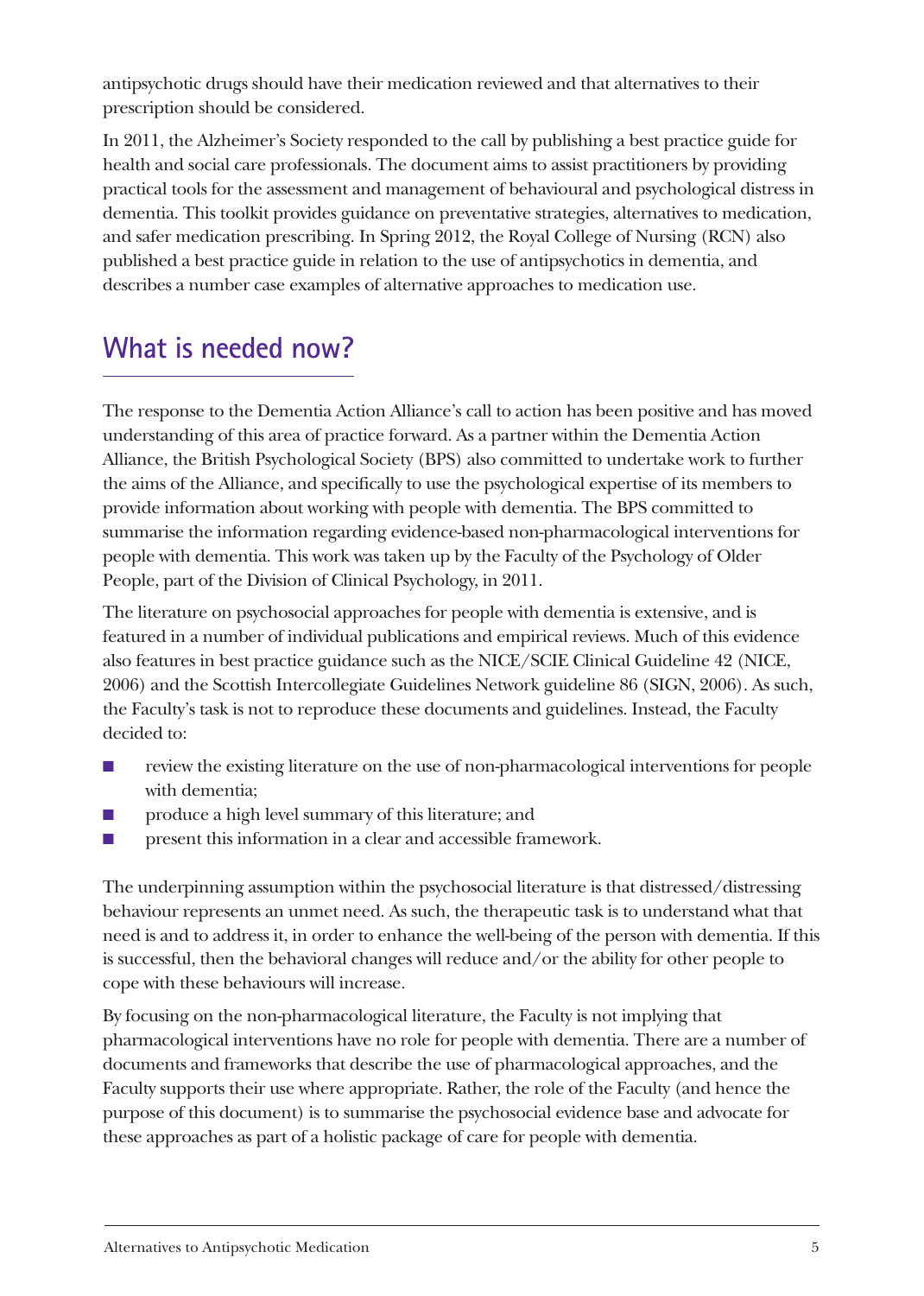## **Equal access to services for people with dementia**

When adopting the interventions outlined below it is important to recognise core principles that should be considered to maintain equal access to services as identified by the NICE guidelines. These recommendations are summarised below;

- The person with dementia should not be excluded from any intervention/services because of their diagnosis, age (whether designated too young or too old) or coexisting learning disabilities.
- It is vital that health and social care professionals seek valid consent from the individual living with dementia. This should entail informing the person of the options, and their implications, together with checking that the person understands that they can withdraw from a treatment at any time. In cases where the person lacks the capacity to make a decision, the provisions of the Mental Capacity Act 2005 should be followed.
- An assessment of the carer's needs should be completed to inform the intervention plan (Carers and Disabled Children Act 2000; Carers Equal Opportunities Act 2004). Carers of people with dementia who experience psychological distress and negative psychological impact should be offered psychological therapy, including cognitive behavioural therapy, conducted by a specialist practitioner (e.g. clinical psychologist, qualified practitioner).

A further priority stipulated by the NICE guidance is the integration and coordination of health and social care services, ensuring that joint planning is maintained and that there is a shared responsibility for the provision and delivery of health and social care for the individual living with the dementia and their carer.

## **A stepped care model of assessment and intervention**

The introduction of the stepped care model in healthcare has provided a framework for organising healthcare delivery in a targeted manner (e.g. from NICE clinical guidelines to the Improving Access to Psychological Therapies programme). Given that there is a large body of literature on psychosocial approaches to dementia, it seems sensible to use a stepped care framework to identify which interventions should be tried and in which order.

The stepped care approach has been used recently in the treatment of care home residents' suffering from anxiety and depression (Dozeman et al., 2012; Alpin et al 2012). In the present context the stepped care model identifies the appropriate interventions that meet the presenting need, reinforcing the message that antipsychotic medication can be implemented as a secondary alternative. The model reinforces the need to ask '**why the behaviour is occurring?**' and has been informed by research such as Moniz Cook, Swift, James et al. (2012), the work of Cohen-Mansfield et al. (2007) on non-pharmacological interventions for BPSD; Guidelines (Royal College of Psychiatrists, British Psychological Society and Royal College of Speech and Language Therapists, 2007; NICE/SCIE 2006) and Government sponsored reports (Banerjee, 2009; European Union, 2009).

The steps describe the level of assessment and treatment input, identifying the person/professional that can perform the task. The interventions range from the initial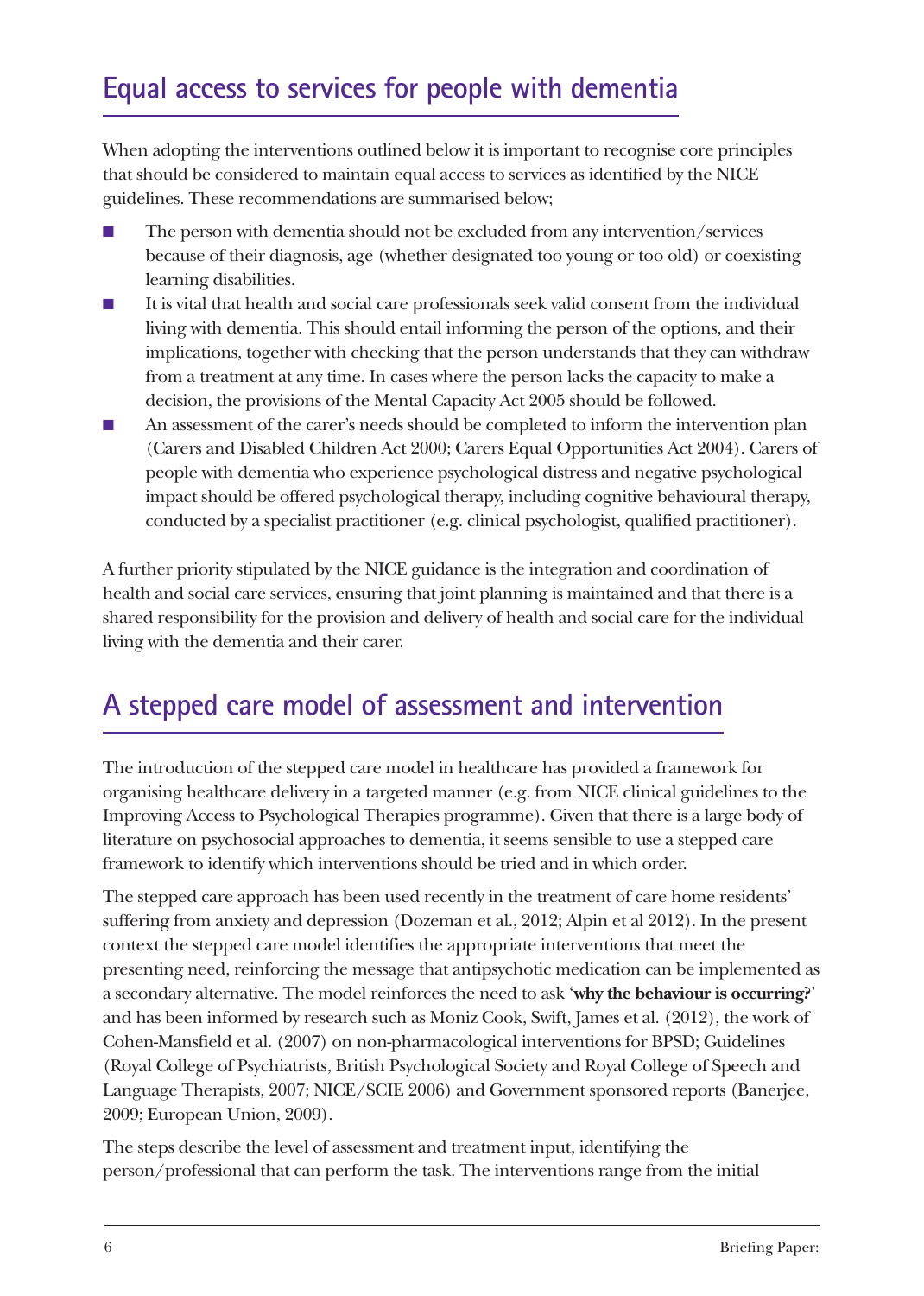identification and treatment of physical causes (Step 1), understanding the person in more detail and getting the care environment right (Step 2), protocol-driven interventions tailored to specific presentations (Step 3), and intensive individualised psychological formulation-led interventions identified for more complex presentations (Step 4). While specific nonpharmacological interventions are first mentioned at Step 3, they may occur at any step.

The model is not intended as a rigid pathway, but it is intended that step 1 is undertaken first. After this, it is pragmatic to undertake the next steps in order, unless otherwise indicated.



**Figure 1:** The stepped care model

However, an individual with dementia may present with particular behaviours that require a higher intensity of intervention and as such the person can be stepped up. The model provides sign posts to interventions that meet individual need with the aim of preventing further increase in distress for the individual and the carer. However there is the opportunity for movement from one step to another if the behaviour continues to be unresolved.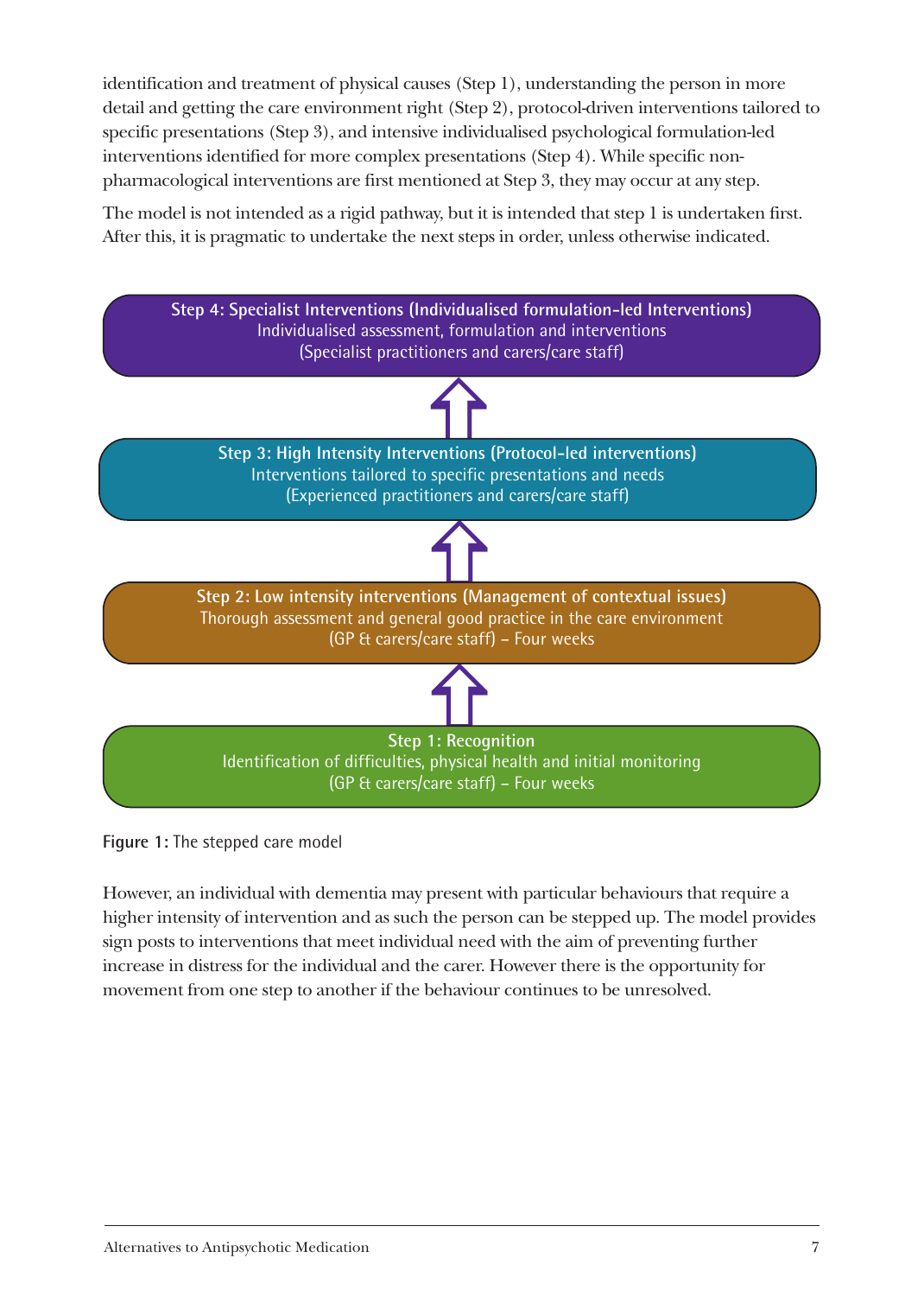#### **Step 1: Recognition**

This step is focused on identifying that there is an issue for the person that may relate to the dementia, and recommends taking initial steps to assess and treat commonly occurring causes of distress and behaviour change. As such, all individuals should be initially assessed at this level.

> **Step 1: Recognition** Identification of difficulties, physical health and initial monitoring (GP & carers/care staff) – Four weeks

#### **Assessing Causes and Risks**

Recognition of physical causes

- Screen for treatable conditions that may be either causing or contributing to confusion and distress, such as: delirium, pain, seizures, vascular events, diabetes, constipation, infections, thyroid disturbance, poor sleep, sensory loss, alcohol misuse, other medical conditions.
- Screen for presence of psychosis, depression, anxiety.
- Screen for negative impact of medication, including interactions/side effects (e.g. some statins causing agitation, Parkinson's medication causing disinhibition).
- If not a physical issue, proceed to step 2

Assess risk issues for client and carer(s).

#### **Actions**

- Treat common physical causes and inform family/carers about signs, symptoms, preventative measures for these conditions.
- $\blacksquare$  If a risk identified, step up (low risk = step 2, high risk = step 3 or 4)
- Do not prescribe antipsychotics at this stage, unless psychosis evident in absence of Dementia with Lewy Bodies.
- Adjust medication if required to avoid unwanted interactions/side effects.
- Ask carers to monitor behaviours for four weeks (e.g. try to identify patterns – an example chart is given in appendix 1).
- Provide good practice checklist an attempt to understand the person/information prescriptions/guided reading for carers.
- Provide information for carers (e.g. Alzheimer's Society website).
- If carer distress is identified, signpost to voluntary organisations/dementia advisors. If distress severe consider referral for carer's assessment, referral to other support (e.g. support group, local IAPT service).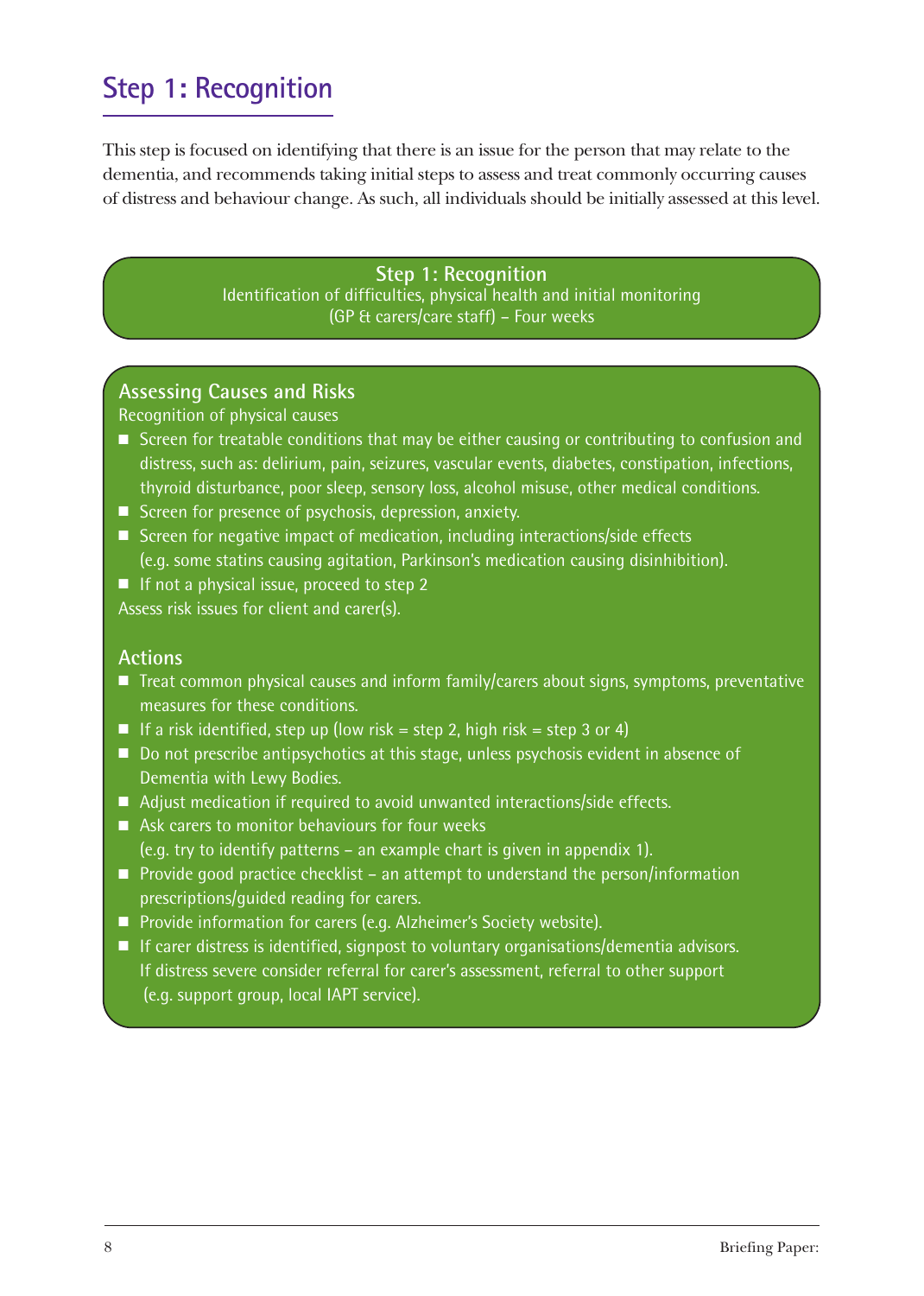#### **Assessing the causes and risks**

Objective 1 of the National Dementia Strategy in England states that an early comprehensive assessment for people with dementia should include:

- the person's physical health;
- depression;
- possible undetected pain or discomfort;
- side effects of medication;
- individual biography, including religious beliefs and spiritual and cultural identity;
- **Exercise 5 psychosocial factors;**
- physical environmental factors; and
- behavioural and functional analysis conducted by professionals with specific skills, in conjunction with carers and care workers (NICE 2007).

At this initial stage, the starting point should be an assessment in primary care (for example, by a General Practitioner) to identify and treat any potential physical contributors. This should involve screening for: delirium, pain, diabetes, constipation, infection, sleep disturbance, and other medical conditions. Consideration should also be given to the person's medication regimen and the possibility of drug interactions and side effects. In recent years there has been a particular emphasis on the identification of pain (Woods & Moniz-Cook, 2012), and the realisation that it can play an important role in the distressed behaviour of people with dementia. A useful tool for assessing pain in dementia, which is notoriously difficult to identify, is the Abbey pain questionnaire.

Finally, the GP should assess for mental health issues such as psychosis, depression and anxiety. At this point, the assessment in itself can be an enough to identify and relieve the presenting difficulties.

#### **Actions**

The main focus is to treat common physical causes of the behaviours and adjust medication if required to avoid unwanted interactions/side effects. It is not necessary to prescribe antipsychotics at this stage unless there is evidence of psychosis (except for the case of Dementia with Lewy Bodies – DLB) or there is severe distress for the client or immediate harm to the client and/or others (note: relevant prescribing guidelines should be consulted).

The Alzheimer's Society (2011) has produced guidance for health and social care staff that outlines some initial interventions that can be considered at this step. These include:

- Understanding the individual needs of the person with dementia, as it can affect people in different ways. There is not a 'one-size-fits-all' care strategy.
- Recognising triggers and early signs that may precede the behavioural difficulties is crucial as in most cases simple approaches to early signs can prevent the symptoms developing at all.
- Watchful waiting asking carers to monitor and record behaviours over four weeks (e.g. try to identify patterns). Many difficulties will stop after this period without pharmacological treatment.
- Providing information leaflets, guided reading and good practice checklists (available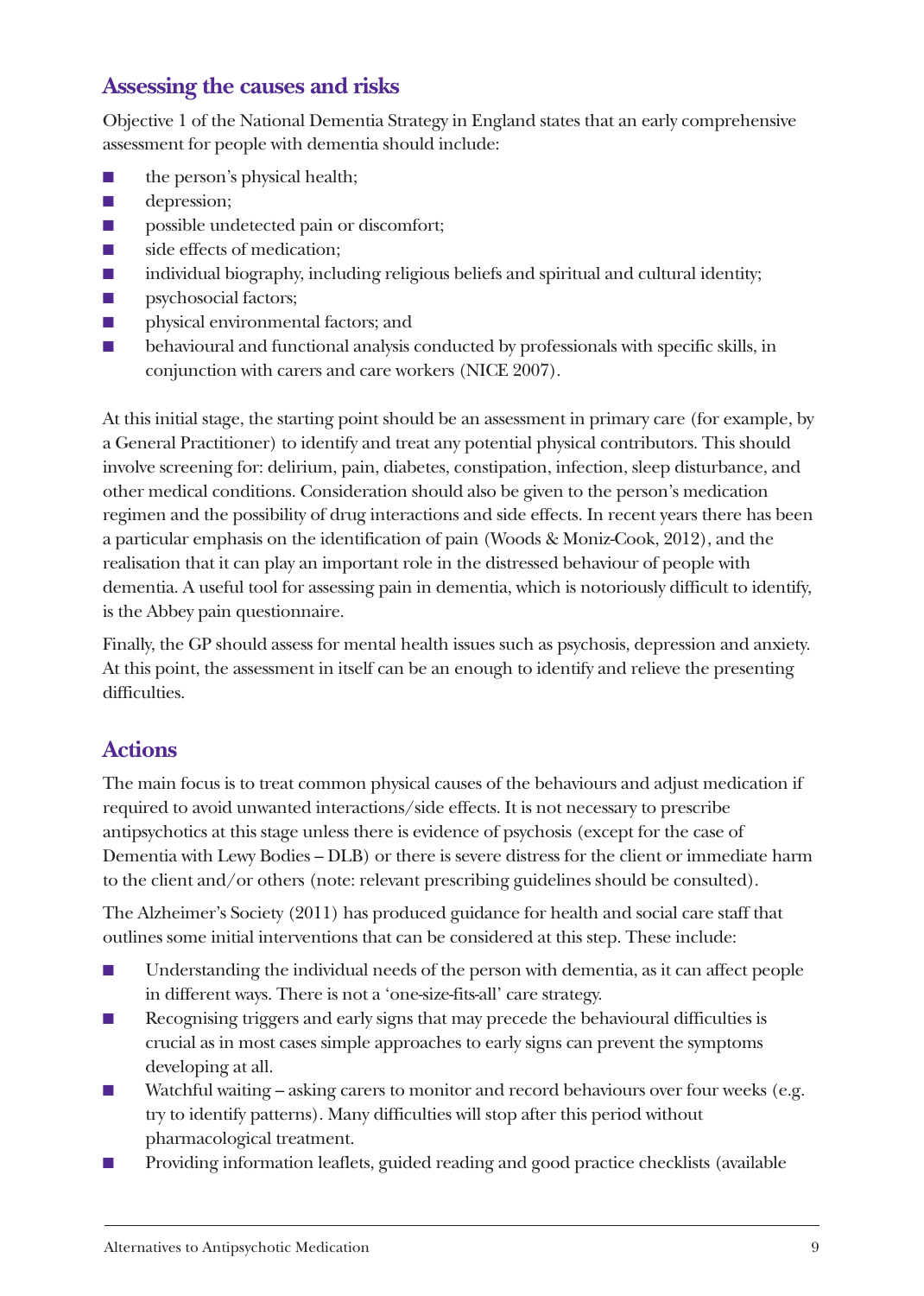from a number of sources, including the Alzheimer's Society website). The use of these types of information in a one-to-one setting to care givers has been found to reduce the BPSD (Livingstone et al., 2005).

■ For people with significant language or communication difficulties, consider using the Distress Thermometer and/or asking a family member or carer about symptoms; if significant distress is identified, investigate this further.

If a degree of **risk** to the person or others is identified, consider moving on to step 2. If high levels of risk are identified, move up to step 3 or 4 depending on the circumstances and the judgement of the health/social care professional.

#### **Needs of carers**

At this stage, it is also important to identify potential carer needs. The difficulties faced by the person with dementia will also impact on their families, and carer distress is one of the reasons people's relatives are admitted to long-term care (European Union report, 2009). Objective 3 of the National Dementia Strategy identifies the need to provide carers with good quality information regarding the condition. However, the Alzheimer's Society (2010) indicates that, despite good information being available, 'people report that their needs are not met or that information is provided too late or not at all. A key problem is that people have to ask for information, rather than it being provided proactively. Most people do not know what they have to ask for.' As such, carers should be routinely offered sources of information regarding dementia, how it presents and how to manage it (for example, information leaflets from the Alzheimer's Society website), as well as where to seek help and assistance if required.

If carer distress is identified then consideration should be given to signposting to voluntary organisations/dementia advisors. If the level of distress is severe, consideration should be given to a referral for carer's assessment (as required by the Carer's Act), and/or referral to other support (e.g. support group, local IAPT service). Carers who experience anxiety and/or depression are entitled to evidence-based treatments under current NICE guidance for those presentations.

The complex range of services and staff with whom people with dementia and carers are in contact with can be confusing. It is unclear which professional can provide particular pieces of information and no one professional has responsibility for providing the full range of information. This leads to unhelpful gaps. While a more recent report (Health Foundation, 2011) highlights a further difficulty encountered by carer's from services and staff in terms of not sharing information with them about important developments in their relative's life and transition points between services.

When working with staff in wards and care homes it is important to acknowledge and support their existing skills. This is because by virtue of the sheer prevalence of behaviours that challenge, the staff are generally skilled in the treatment of most problematic behaviours they encounter. These skills normally take the form of good communication and interactive styles, verbal and non-verbal approaches. Accepting this existing skill-base, one might then start to explore 'why' in this particular case the staffs' normal approaches are not working effectively; sometimes this may be due to an inconsistent approach between the members of the staff team (James, 2011).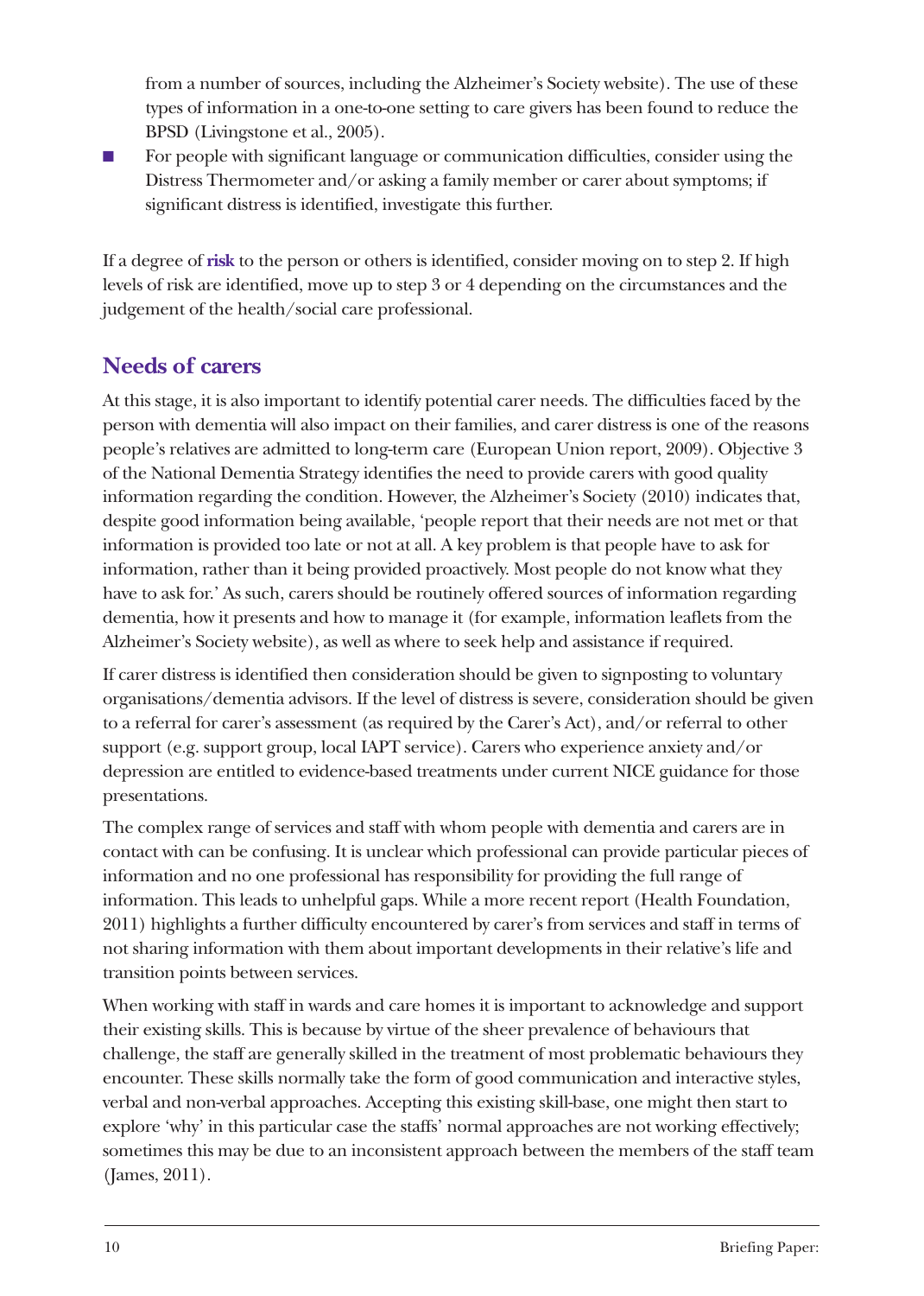### **Step 2: Assessment and treatment of contextual issues**

At step 1, common physical causes of the behavioural difficulties should have been ruled out. Therefore, step 2 focuses on further understanding of the needs of the individual in their environment and introducing general, good practice interventions within that environment.

By their nature, behavioural difficulties tend to require some form of interaction between the person with dementia and a carer. For example, the carer may need to encourage the person to get out of bed, take medication; or the carer may need to intervene to prevent a problem behaviour becoming risky. As such, good practice requires the use of good interactive and communication skills on the part of the carer. Indeed, audits of interventions carried out by the Newcastle Challenging Behaviour Team (James, 2011) reveal that a key factor in determining the resolution of problematic behaviours is the quality of the interaction of the carers with the person with dementia. Further, those who interact well tend to be good communicators, taking account of the needs and current perceptions of the person with dementia.

Staff and carers require some level of training and support to deliver interventions at this step, but this is at the level of good dementia awareness rather than specialist training. In terms of enhancing communication with the person with dementia, there is a growing literature on improving carers' communication skills (Levy-Storms, 2008; Eggenberger et al., 2013).

#### **Assessing the presentation in context**

Objective 1 of the National Dementia Strategy states that an early comprehensive assessment for people with dementia should include:

- the person's physical health;
- depression;
- possible undetected pain or discomfort;

**Step 2: Low intensity interventions (Management of contextual issues)** Thorough assessment and general good practice in the care environment (GP & carers/care staff) – Four weeks

#### **Assessing the presentation in context**

Assess and review the following:

- Behaviour records (what, when, who with, etc.).
- Emotional status of the client (e.g. assessing emotions, moods, worries, beliefs).
- Physical environment (e.g. overcrowding, privacy, noise levels).
- Carer communication skills and style of interacting.
- Communication (can the person communicate what they want, and can others communicate with them?).
- Design and layout of environment.
- Social contact (opportunities to spend meaningful time with others).
- Occupation (i.e. how is the person spending their time).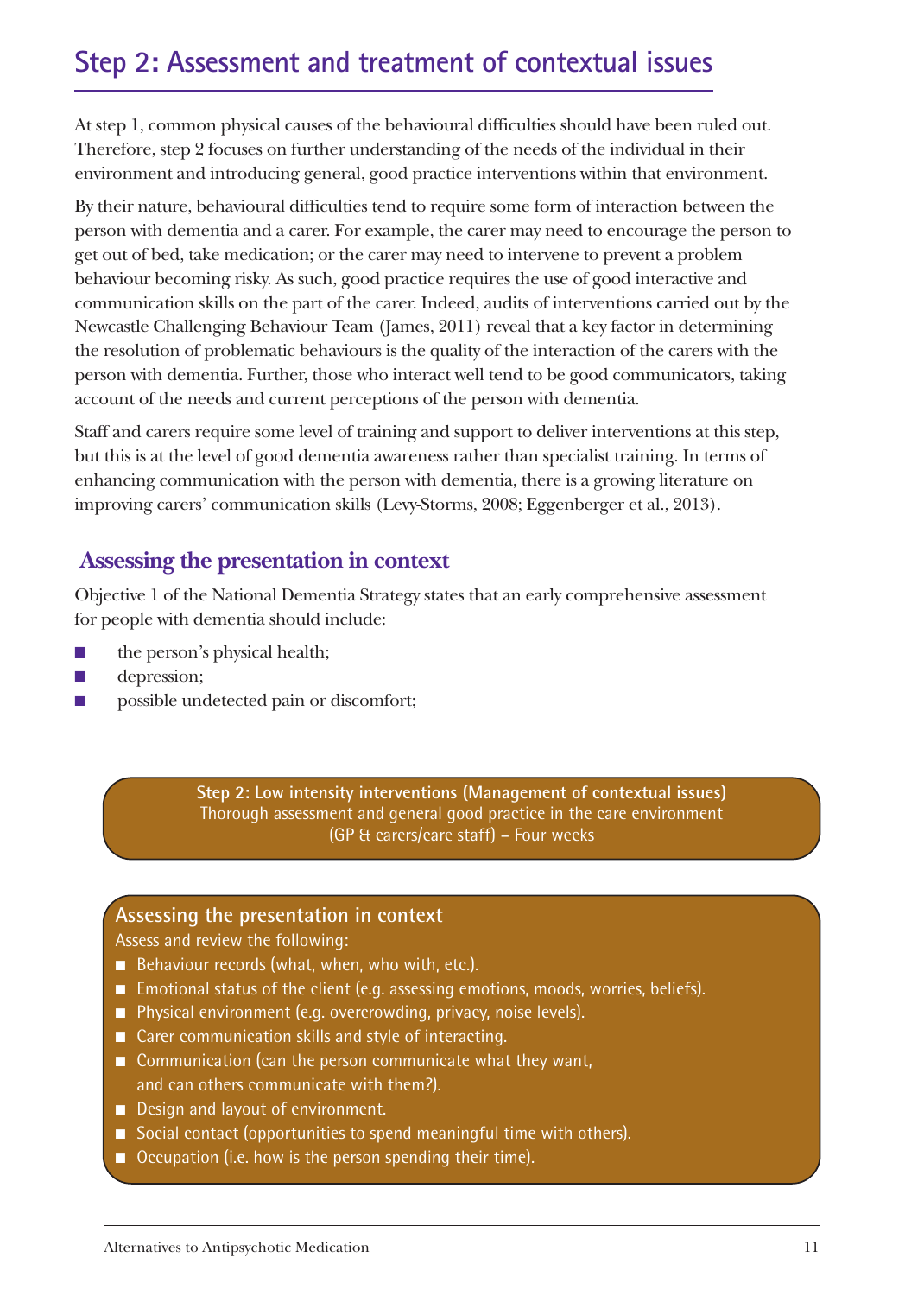#### **Actions**

- Do not prescribe antipsychotics unless psychosis evident (in the absence of DLB).
- Choose intervention on the basis of the assessment:
	- (i.e. general interventions within the care environment).
	- Dementia awareness training for staff.
	- Develop carer communication and interaction skills.
	- Developing life histories.
	- Engagement in meaningful activity/social programme (e.g. reminiscence group)
	- Changes to the physical environment/layout.
	- Frameworks to help understanding the emotional impact the person with dementia can have on the carer and vice versa (eg. emotional triads; James, 2011).
- Carers to monitor behaviours for four weeks e.g. try to identify patterns (see appendix 1 for an example form). If no change in behaviour, proceed to step 3.
- side effects of medication;
- individual biography, including religious beliefs and spiritual and cultural identity;
- psychosocial factors;
- **■** physical environmental factors; and
- behavioural and functional analysis conducted by professionals with specific skills, in conjunction with carers and care workers (NICE 2007).

If assessment has taken place appropriately at step 1, then the first four points on the above list should have been addressed. Practitioners should remain mindful of these areas, but at step 2 more emphasis is given to the next four areas.

Everyday experience tells us that people interpret situations and behaviour differently, and this is just the same with behavioural changes in dementia. Research evidence also shows that there can be low levels of agreement amongst senior staff regarding what constitutes behaviour that challenges (Bird & Moniz-Cook, 2008), adding further complexity to the assessment process. Therefore, it is important to have some objective understanding of exactly what is happening.

As such, the first task is to have clear records of exactly what is taking place, how often, and whether this is causing difficulty and/or distress for those involved. There are specific tools available to help with the recording of such information (e.g. Challenging Behaviour Scale; Moniz-Cook, 2001 – Appendix 2), and the key areas to address include:

- **What** is the individual saying or doing? What are his/her current beliefs about the present situation? (e.g. Does Mrs Smith believe she is in her 30s, caring for young children and an elderly mother? Does Mr Jones believe he's a joiner, single, and currently living in a hotel?). How is the person expressing themselves, are they angry; scared; crying; confused?
- **When** has the behaviour occurred? Consider at what time of day it is, what is going on at the time (e.g. is it meal-time; bed-time; when the person requires assistance; when they are alone/with others?)
- **Where** has it happened?
- **How** often is it happening?
- **Who** is it causing distress for (i.e. the person themselves, others)?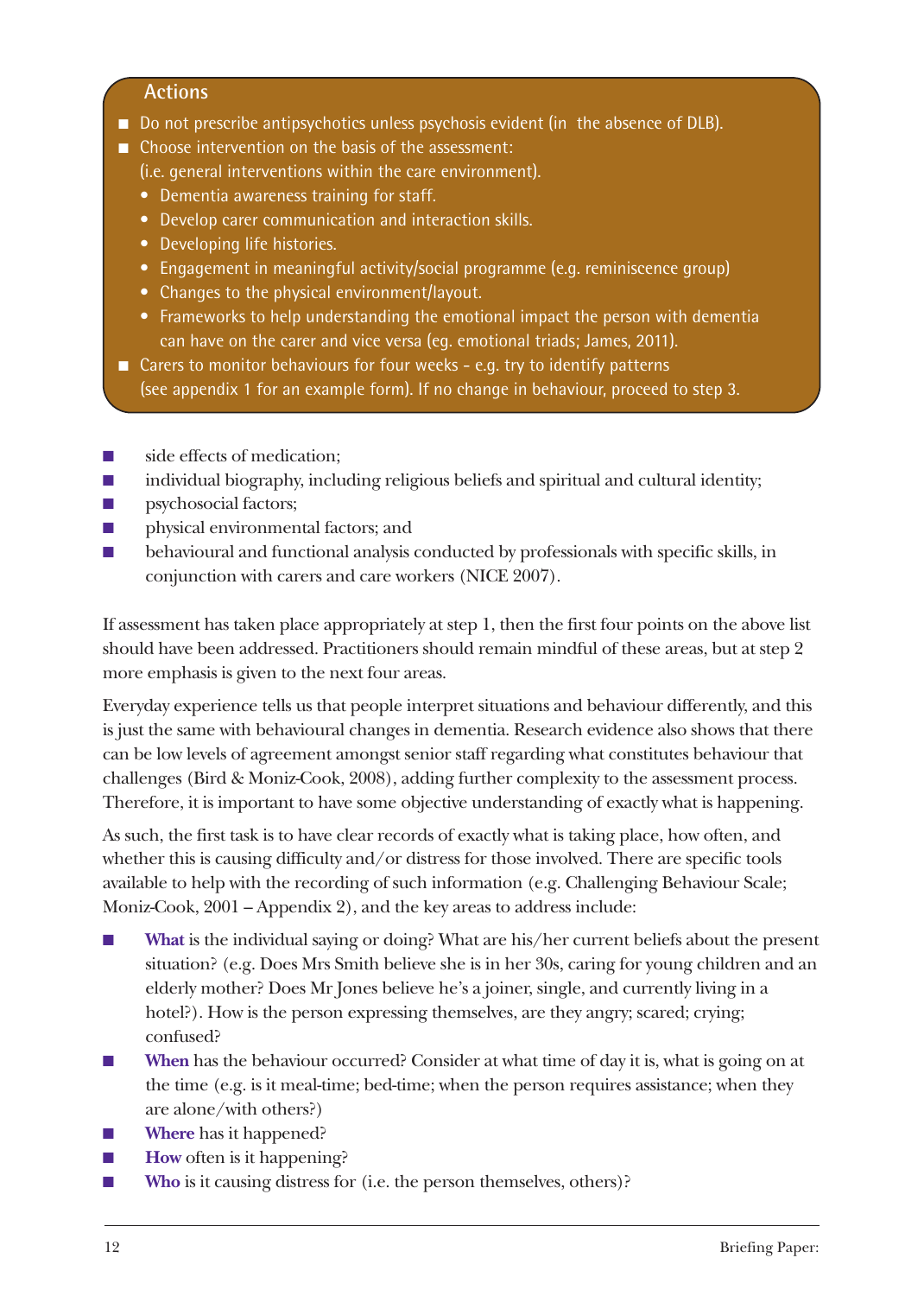It is also important to understand the context in which these behaviours are occurring, specifically the environment in which the person is living in and what is going on.

- What is the **emotional** status of the individual? Is the person communicating any worries/fears/concerns, are they lower in mood? In situations where the individual is unable to communicate what information do you know from their past to inform your understanding and/or explain their behaviour?
- What are the **physical features** of the environment? Overcrowding, lack of privacy, noise levels, etc., can have a significant impact on an individual's ability to interpret their environment. If an individual is over or under-stimulated this can have a negative impact.
- **Communication**. Can the person easily communicate what they want/need? If not, how do they let people know if they are hungry, thirsty, in pain, lonely, afraid?
- The **design and layout of the environment** can either assist or confuse. Is it easy for someone to find their way around? It is easy to identify where the toilets are/where you can get a drink? Where can the person find other people to speak to?
- **Social contact** (opportunities to spend meaningful time with others) forming relationships, sharing life experiences and their home environment help to allow a shared ownership of the home, and create a positive sense of self.
- **Occupation** (i.e. how is the person spending their time) is vital when we consider an individual's sense of self worth. Lack of meaningful occupation can lead to sensory deprivation, boredom, isolation and low mood. It is important that the person living with dementia continues to experience their identity, have a sense of purpose, and role in their home environment.

A summary of methods used to obtain such information is provided in Fossey and James (2008). The publication outlined non-pharmacological approaches to be used in the place of psychotropic medication.

By assessing what is happening and the context in which it is happening, it is possible to understand the current experiences of the person with dementia. An important feature of this is an appreciation of his/her current beliefs and thoughts regarding his/her current situation, because these cognitions will often drive the behaviours. In the case of Mrs Smith (outlined above), her conviction that she has got children and a elderly mother may result in her forcibly attempting to leave her care home of an evening to try to collect her children from school. Mr Jones, believing himself single, may become sexually dis-inhibited when young female carers try to give him a bath. Hence, by understanding the person's beliefs and other contextual features we will be able to relate and communicate with the person better.

#### **Actions**

As identified in step 1, it is not necessary to prescribe antipsychotics at this stage unless there is evidence of psychosis (except for the case of Dementia with Lewy Bodies – DLB where antipsychotics should not be used) or there is severe distress for the client or immediate harm to the client and/or others (note: relevant prescribing guidelines should be consulted).

The findings from the assessment will determine the interventions that can be considered. Outlined below are a number of interventions than can be considered.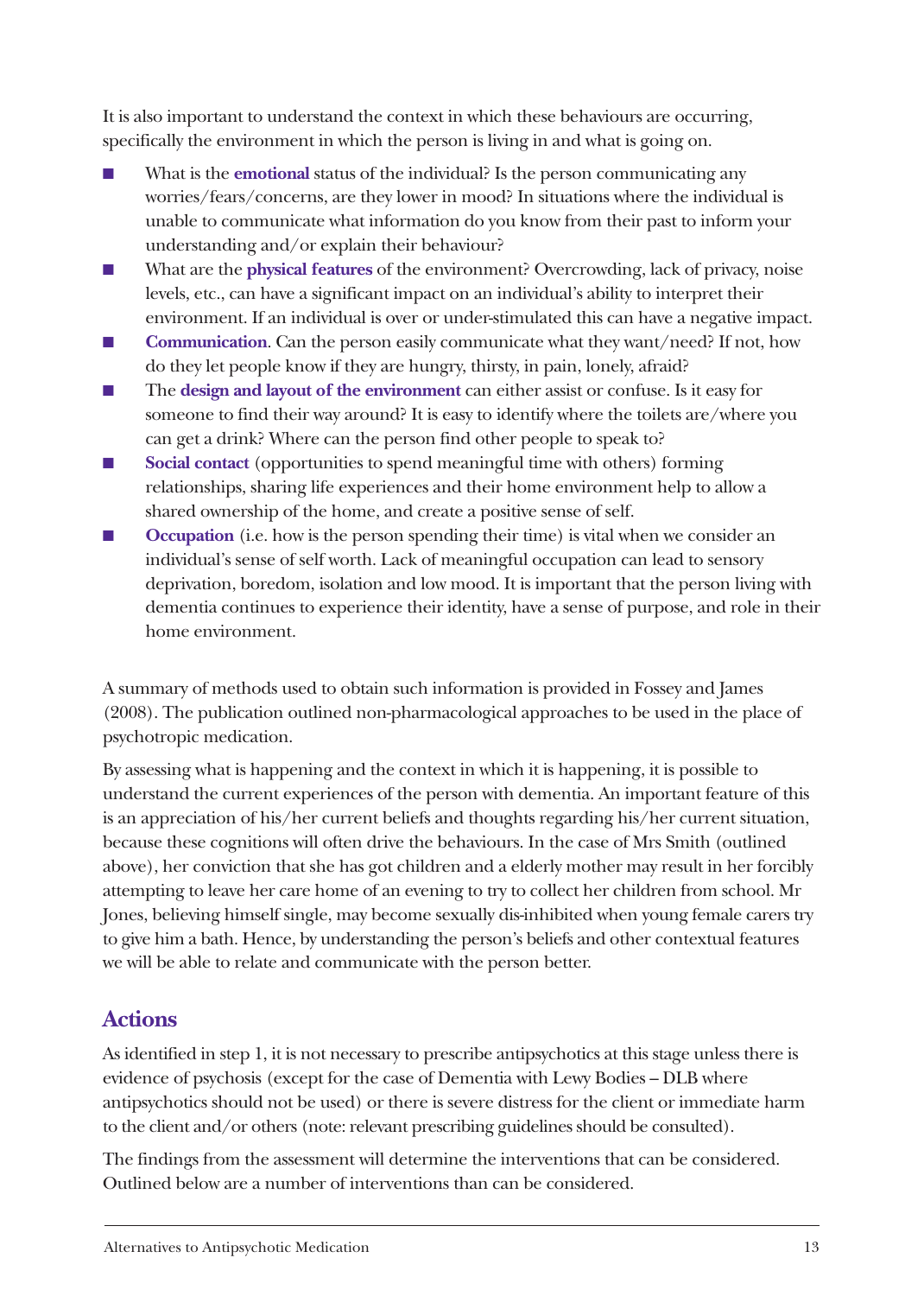- **Improve staff communication with the person with dementia:** Encourage staff to interact with the person, getting to know them as a person and to have appreciation of the person's past. This is because people with dementia can become 'time-shifted' and their current behaviours may be reflection of previous episodes and roles in their lives. Also encourage staff to use good verbal and non-verbal skills, looking for clues to what the person with dementia is thinking and trying to communicate. Support staff in attempting to meet the person with dementia's needs (Cohen-Mansfield, 2000; James, 2011).
- **Dementia awareness training:** The use of staff dementia awareness training on the management of the behaviour that challenges has shown reductions in the occurrence of the behaviour for several months (Livingstone et al., 2005; Lai et al., 2009), and a reduction in use of antipsychotics (Fossey et al., 2006).
- **Life Story:** The development of a life-story booklet provides families and carers an opportunity to deliver person-centred care by placing the individual and their biography at the heart of their own care. A life story book explores the life history of the person with dementia and can support the delivery of new ways of working with people living with dementia (e.g. DoH-funded project with the Life Story network). It provides people with a practical set of tools to help them engage with the real person and see them beyond their illness, disability or diagnosis.
- **Use of memory/activity boxes:** The use of these boxes promotes better quality communication between the person with dementia and their carer. The box combines life story work, reminiscence and cued retrieval techniques. Typically carers and friends of the person with dementia are asked to populate the box with items that are known to cue positive memories. The contents often include favourite books, possessions, memorabilia ornaments, photographs, etc.
- **Meaningful occupation:** Engagement in meaningful activity such as reminiscence group work, can improve the mood of people with dementia, without any reported harmful side effects (RCN, 2011; Woods et al., 2009). Such activities also increase levels of social interaction (see below)
- **Social interaction:** Increasing social contact is effective in enhancing well-being and reducing distress (Levy-Storm, 2008). Eggenberger et al. (2013) provide a list of useful communication strategies based on their systematic review of interactions with care home settings.
- **Physical environment:** Changes to the physical environment for the person with dementia can trigger the onset of behaviours that challenge. Identifying the trigger can alleviate distress for the person living with dementia (Pointon, 2001). The use of horizontal grid patterns can reduce attempts to open doors (Hussain & Brown, 1987), blinds and cloth barriers placed over doors/door handles (Namazi et al., 1989) have also been evidenced as effective methods for reducing distress. Evidence suggests that making changes to the physical environment to make it 'dementia friendly' is an effective intervention to reduce distress in individuals living with dementia (RCN, 2011).

After **two to four weeks** (or the end of the intervention) some change should have occurred. If there is no reduction in the frequency of the behaviour or the caregiver is experiencing difficulties managing the situation, the assessment and plan should be reviewed and revised as required. If no further chance is evident by **four–six weeks**, it would be appropriate to proceed to step 3.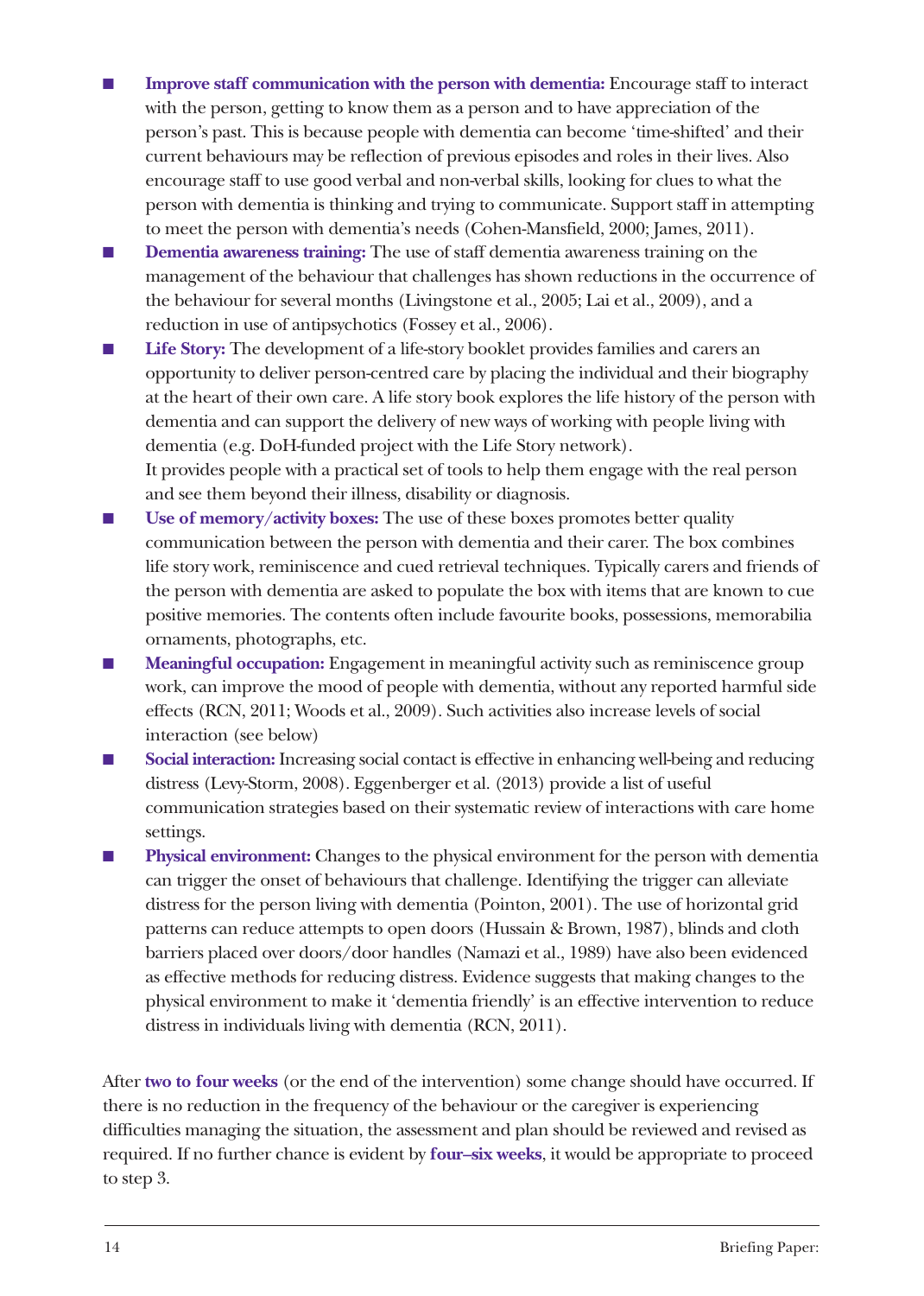## **Step 3: High Intensity Interventions**

At this stage, more intensive assessment and interventions are focused on specific needs and presentations. These are less focused on the general environment, and more on specific issues/needs that commonly arise in the context of dementia (e.g communication, memory, interpersonal interactions). These assessments and interventions require specific training on the part of those delivering them.

#### **Assessing needs in relation to patterns of presentation**

At this step, health and social care staff who are specifically trained and appropriately clinically supervised in the chosen protocol-led intervention are to take the lead, in line with Objective 1 of the National Dementia Strategy. Although the strategy makes reference to 'behavioural and functional analysis conducted by professionals with specific skills, in conjunction with carers and care workers' (NICE, 2007), other suitable assessment and intervention protocols are included here. A review of the clinical frameworks is provided by James (2011), highlighting the work of Kitwood (1997), Kuniks et al. (2003) Volicer and Hurley (2003) and Cohen-Mansfield (2000).

> **Step 3: High Intensity Interventions (Protocol-led interventions)** Interventions tailored to specific presentations and needs (Experienced practitioners and carers/care staff)

Assessments and actions targeted at presentations rather than at the level of the individual assessing needs in relation to patterns of presentation

- Use of structured protocols to assess needs and determine interventions; e.g.
	- TREA model Treatment Routes for Exploring Agitation (Cohen-Mansfield, 2000);
	- Dementia Care Mapping (Bradford Dementia Group); and
	- Behaviour records (ABC charts) .
- Systematic review of information from earlier steps (medical review, mental well-being, history, physical environment, social and occupational environment) to identify potential determinants of behaviour .

#### **Actions**

- Tailoring the intervention to the diagnosis and presentation (agitation, boredom, vocalising), and use of decision trees to guide choice of interventions.
- Interventions could include: behaviour management advice, TREA, communication skills training, aromatherapy.
- Some interventions are particularly useful for improving quality of life and mood but are less suitable for the acute treatment of agitated behaviours. However, these interventions may form an important element of a combined treatment package: e.g. dementia care mapping, reminiscence therapy, cognitive stimulation, music, psychomotor & exercise, staff training in high quality interaction
- If there is high risk to self or others, consider medication (in line with appropriate prescribing guidelines).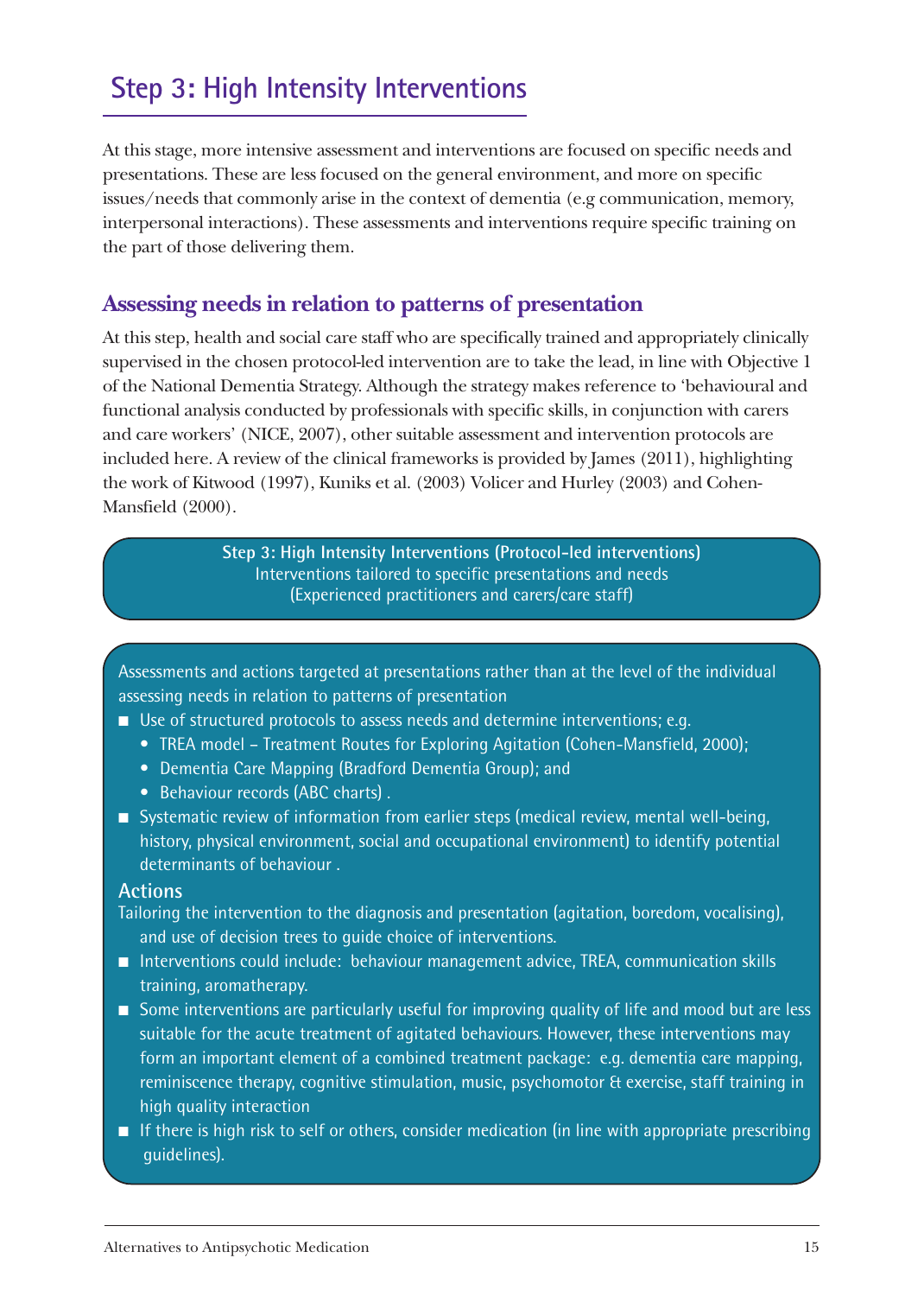Specific assessment frameworks will be deployed at this step, some of which link to specific intervention packages. For example, protocol decision trees are used in the TREA model, directing the practitioner to investigate six domains: (1) pain or discomfort, (2) need for social contact, (3) appropriate level of stimulation, (4) hallucinations, (5) depression and control, and (6) poor communication (Cohen-Mansfield et al., 2007). The findings from the assessment are used to determine a specific behaviour management intervention.

Kunik's Model of Behavioural Problems (Kunik et al., 2003) describes a multidimensional model of problematic behaviours. They suggest that there are three aspects that one must examine when accounting for such behaviours, namely features associated with the person, the caregiver, and the environment. Each of these aspects is then divided further into fixed and mutable determinants. Fixed determinants are characteristics that are difficult or impossible to change, while mutable characteristics can be altered via the efforts of therapists, family and staff, etc.

Dementia care mapping (DCM, developed by the Bradford Dementia Group; Kitwood, 1997) provides a structured framework for assessing interactions between caregivers and people with dementia, recording the type and frequency of different classes of interaction. This information is used to enhance the use of positive interactions and increase the well-being of people with dementia.

Behavioural records can also support decision-making at this point, particularly ABC charts (Antecedent, Behaviour, Consequence charts). These can identify patterns in behaviours and likely triggers by recording what happens before, during and after an occurrence of the behaviour, and can be helpful in determining the likely cause of the behaviours. At this stage, it is important that these records are reviewed by someone with training in behavioural assessment and management. Behavioural management programmes can then be derived from this information in order to shape behaviour. Again, these should be designed by someone experienced in the use of behavioural management techniques.

In addition, information ascertained from earlier steps (i.e. medical review, mental well-being, history, physical environment, social and occupational environment) should be reviewed to try and identify potential determinants of behaviours.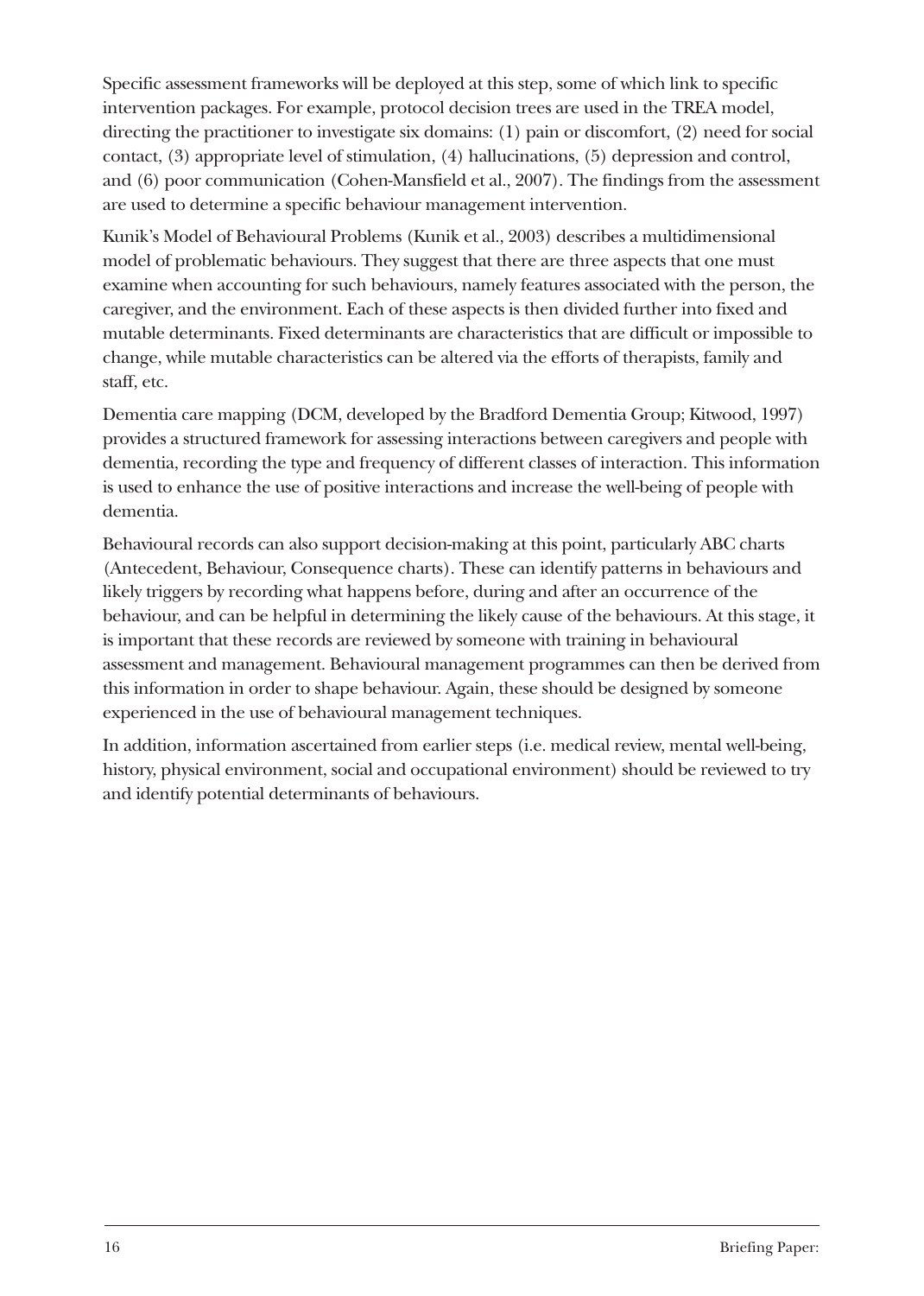#### **Action**

Tailoring the intervention to the diagnosis and presentation (agitation, boredom, vocalising), and use of decision trees to guide choice of interventions. This could include:

- Behavioural management: Based on learning theories, behavioural management approaches from a trained practitioner can be of value in helping direct and shape behaviours that are harmful and/or distressing. Moniz-Cook's et al (2012) Cochrane review on functional analytical techniques identified 15 quality studies in this area, showing an encouraging evidence base.
- Staff training in improving communication and quality interaction and reminiscence work has been demonstrated to produce improvement in the BPSD too (see step 2; Woods, Spector, Jones, Orrell & Davies, 2009; Lai et al., 2009; etc.). A good example of a person centred staff training programme was provided by David Sheard, in the BBC documentary series *Can Gerry Robinson Fix Dementia Care Homes?* (BBC, 2009)
- Treatment route to exploring agitation (TREA, Cohen-Mansfield, 2000): this approach uses a decision-tree framework, which uses empirical data to identify the likely cause of a particular behaviour (e.g. verbal agitation – pain, sensory difficulties, lack of social contact, etc), and then suggests relevant interventions.
- Aromatherapy, in particular Melissa essential oil, has been identified as effective in reducing wandering and agitation in severe dementia in double-blind, placebo-controlled trials (Robinson et al., 2007; Ballard et al., 2002). However, recent results have not been as positive.

Other methodologies are useful in dealing with mood and quality of life issues, but do not necessarily target agitated forms of behaviours. However, these methods can often be part of a package of care:

- **Dementia care mapping (DCM):** Randomised controlled trials show that this approach was effective at reducing agitation in people with dementia (Chenoweth et al., 2009, cited in Ballad & Corbett, 2010; Brooker, 2005)
- **Cognitive Stimulation Therapy (CST):** Research trials have shown significant improvements in a range of cognitive functions as well as a reduction in aggressive or problem behaviours (NICE/SCIE 2006; Olazaran et al 2010; Ballard et al., 2011). A comparison of the health economics of cognitive stimulation therapy versus antipsychotic medication by the NHS Institute (NHS Institute, 2011) reported that £70.4 million in health cost savings would be generated by the adoption of behavioural interventions over antipsychotic use (p.9).
- **Psychomotor and exercise interventions** that are performed several times a week for 30minute periods, that include walking, can produce improvements in mood and the quantity and quality of sleep in people with dementia (Eggermont & Scherder, 2005). The Seattle studies (Teri et al., 2008) have undertaken a major programme of work on the impact of exercise on people with dementia, and demonstrated significant benefits in terms of agitation.
- **Music** as an active (client plays a part in music making) or receptive (client listens to music) intervention in both individual and in group settings has some evidence of a positive effect in reducing the occurrence of agitation, aggressive behaviour and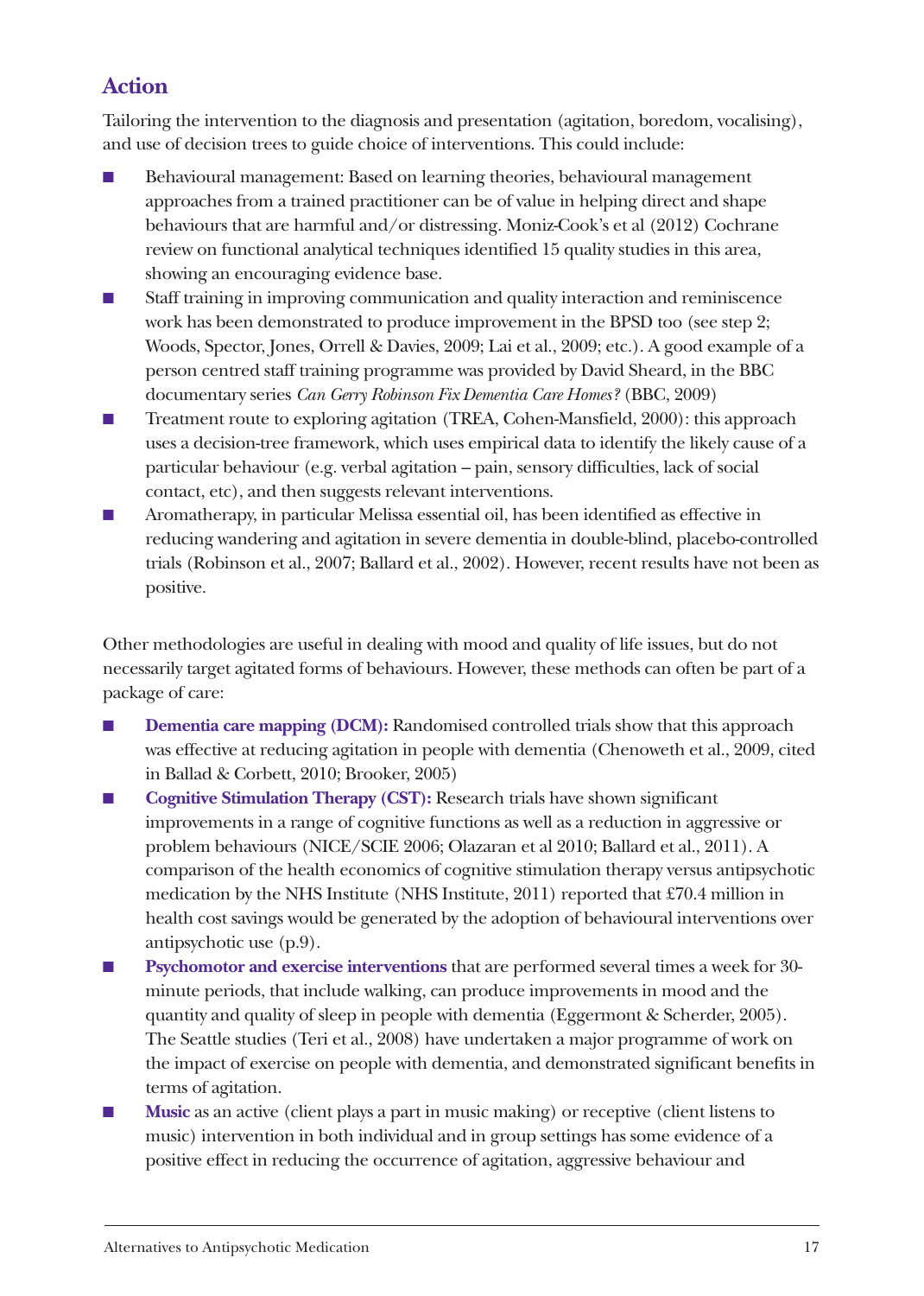wandering. (Vink et al., 2011). Cohen-Mansfield (2001) has produced a helpful taxonomy for the non-pharmacological approaches. She used it in her systematic review in which she identified 83 psychological interventions. Her classification is composed of eight types of interventions: sensory, social contact (real or simulated), behaviour therapy, staff training, structured activities, environmental interventions, medical/nursing care interventions, and combination therapies.

■ **Medication:** The use of medications as an intervention for problematic behaviours is beyond the scope of this paper, but traditionally attempts to manage these behaviours involve the wide use of antipsychotic drugs (Schneider et al., 2006). Antipsychotic medication in particular should not be used for mild to moderate BPSD because of severe adverse risk reactions and the modest benefits (Ballard, Sharp et al., 2008; Banerjee, 2009). The widespread prescription of antipsychotics as a first line treatment for people with dementia continues, even though both the evidence and recommendations from the Committee on Safety of Medicines (the predecessor to the Commission on Human Medicines) run contrary to this (Ballard, Sharp et al., 2008). The NICE/SCIE guidance recommends that antipsychotic drugs be used for BPSD as a first line response only when there is severe distress or an immediate risk of harm to person with dementia or others. If antipsychotics are prescribed treatment should only be continued beyond 12 weeks in exceptional circumstances. (See Ballard and Corbett, 2010 for a review of the pharmacological interventions for BPSD.)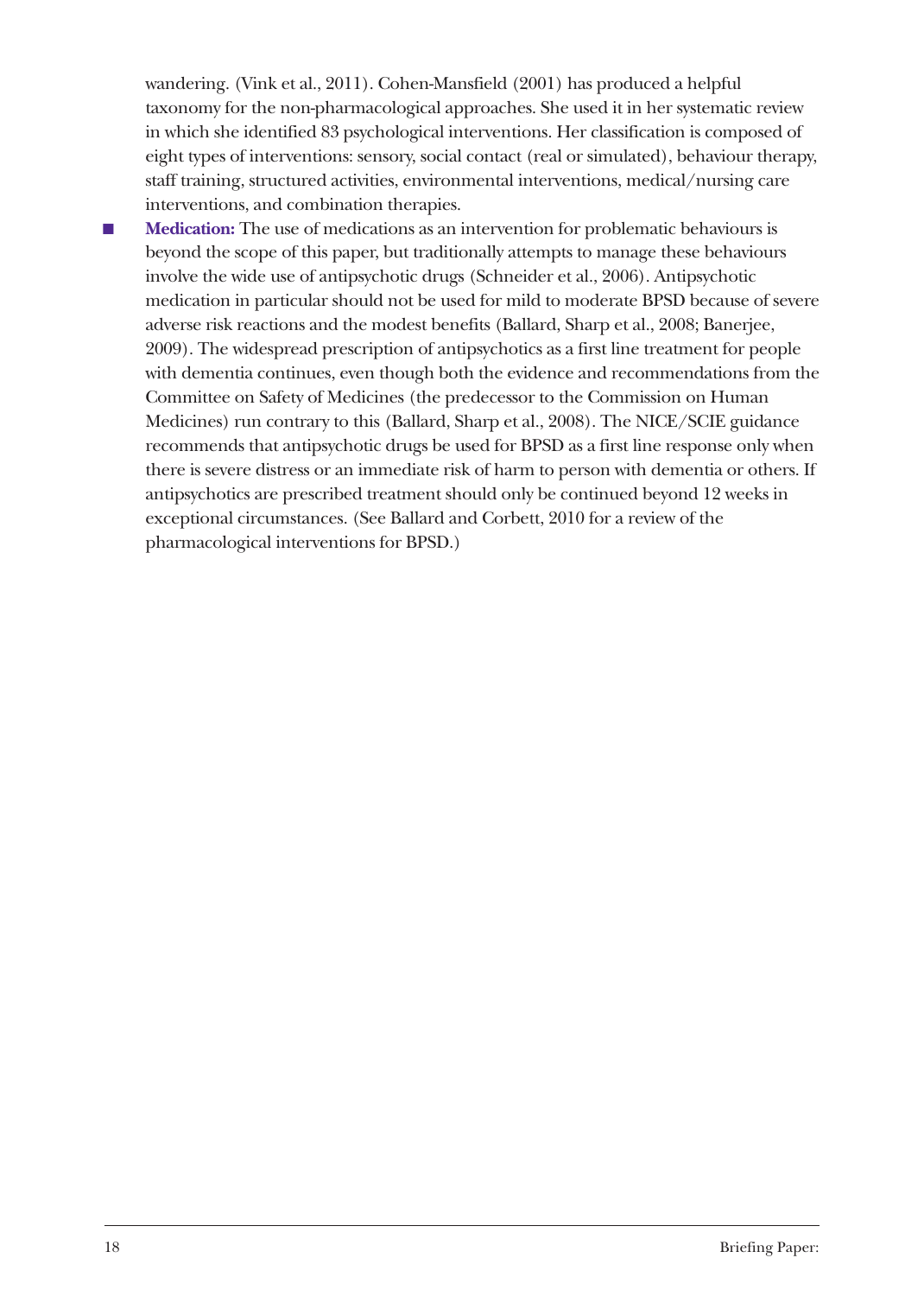## **Step 4: Specialised Interventions**

At Step 4, highly individualised assessments and interventions are undertaken that focus specifically on the individual and use specific psychological frameworks to understand their individual experience and needs. At this level, specialist training is required in specific theoretical approaches, assessment techniques and tailored interventions. In many circumstances when working at Step 4, the agents of change are the carers, and as such many of the interventions involve getting the carers to adopt new approaches and a different style of interaction with the person with dementia. To do this effectively, therapists with specialist training are required because skills in family therapy, group therapy, CBT, psychodynamic approaches are often useful when working with the carers.

Although primarily psychological in nature, these interventions will often occur in a multidisciplinary setting and a range of specialist perspectives will be integrated into a biopsychosocial formulation of the individual.

> **Step 4: Specialist Interventions (Individualised formulation-led Interventions)** Individualised assessment, formulation and interventions (Specialist practitioners and carers/care staff)

The development of an individually-tailored intervention based around an individualised biopsychosocial formulation

#### **Assessing Needs**

Specialist Practitioners

- Full functional analysis
- Biopsychosocial formulation

#### **Actions**

Management plan (routinely monitored) which may include:

- Psychological interventions
- Social and occupational interventions
- Medication (can include antipsychotics if indicated)
- Regular specialist reviews

#### **Assessing needs**

At this step only staff specifically trained and appropriately clinically supervised to deliver idiographic formulations should take the lead at developing individually tailored interventions. Specialist practitioners may do this from a range of models or perspectives, for example full functional analysis or idiographic biopsychosocial formulation (such as Cohen-Mansfield's unmet need approach, 2000; Comprehensive model of psychiatric symptoms of progressive degenerative dementia, Volicer & Hurley, 2003; the Roseberry Park model, Dexter-Smith, 2010; Newcastle Columbo model, James, 2011). The end result, however, would be an individually tailored intervention that is specific to the person with dementia, the carers and environment. It is important to highlight that the above formulations are structural frameworks and it is the skill with which they are employed with the carers (i.e. the process features associated with the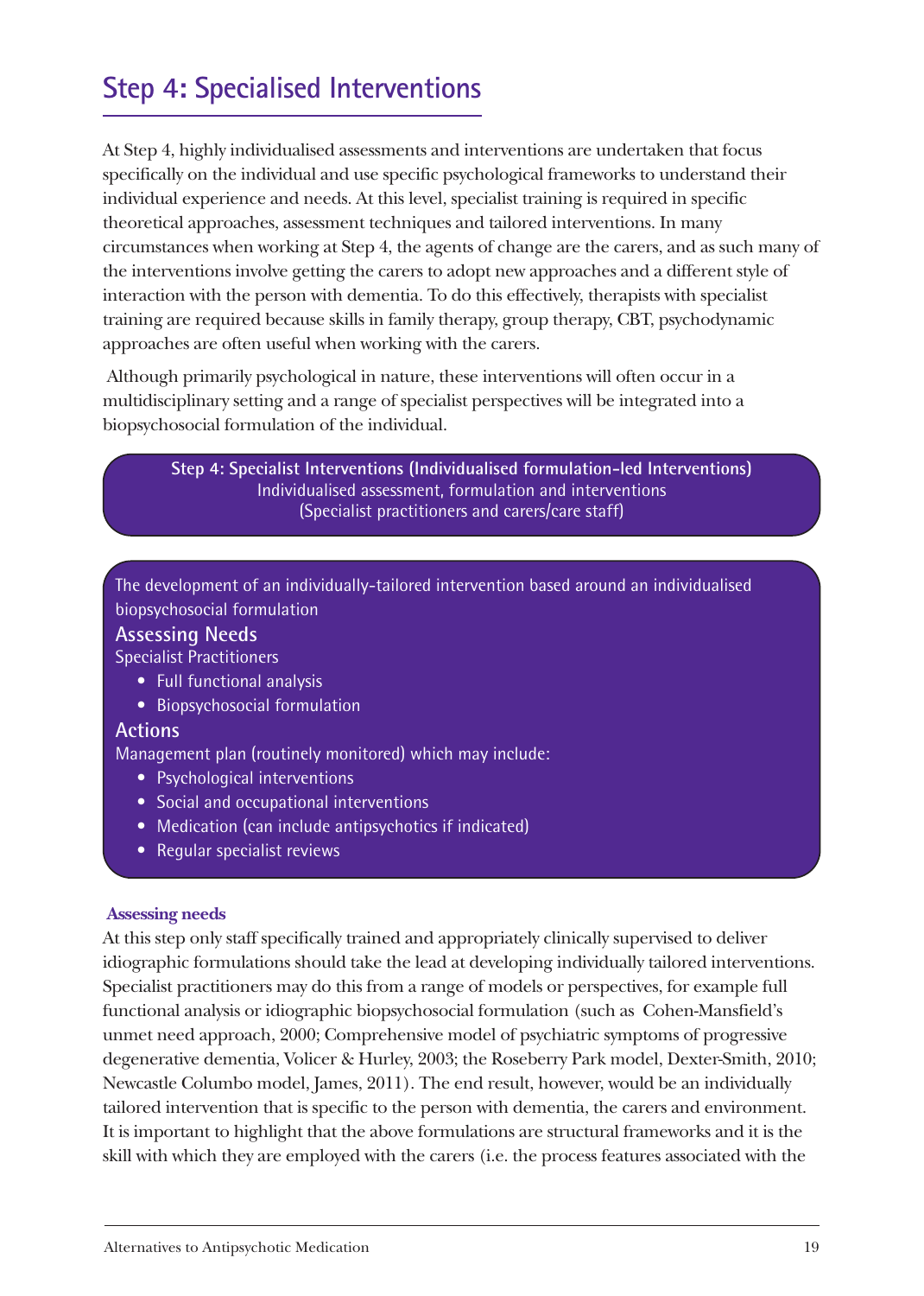models) that determine the success of the interventions. All of the models described above contain descriptions of how they should be used and employed and it is important that these protocols are used (see James, 2011).

Often, but not exclusively, clinical psychologists can take a lead with these formulation-led approaches. This is because while other professional groups produce formulations, (for example, formulation features in the curriculum for psychiatrists' training, Royal College of Psychiatrists, 2010), psychologists receive the most in-depth training in psychological theory and formulation. Thus, they are often well-placed to promote its use through practice, teaching, supervision, consultancy and research. From an organisational perspective the grounding, training and experience of a psychologist can provide mental health teams with a unique coherent alternative to the medical model (Onyett, 2007) which can help teams take the conceptual leap away from the use of antipsychotics.

#### **Action**

The interventions employed at this step may bear some similarities to those used at Step 3, but they will be derived from the idiosyncratic formulation rather than a manual-based treatment protocol from a single theoretical perspective. Although the list of actions appears shorter than in previous steps, the reality will be that more professionals are involved in the care of the person, deploying more specialist knowledge and expertise.

The formulation will have identified the clients' needs and their current (hypothesised) thinking patterns, and the interventions will be specifically tailored to meet a person's needs (i.e. to facilitate communication, reduce anxiety, promote independence, and relieve boredom or pain). In those circumstances where the person's needs cannot be met directly, the therapist may attempt to substitute the need via the introduction of some alternative feature (for example, if the person is asking for his deceased wife, a simulation presence DVD of his family may be used). On occasions, the therapist also might try to shift the person's perspective to create a more achievable goal (e.g. to ask the person if he would like to see his sister). In some circumstances, the therapist may have to concur with the client's erroneous view of reality and work from this perspective in order to reduce agitation or distress (for example, go along with the person's belief that his wife is still alive).

It is also essential at this stage that all aspects of a person's care are reviewed. As such, the management plan will need to be routinely monitored by the specialist team involved. The reviews should include:

- psychological interventions;
- social and occupational interventions;
- medication (can include antipsychotics if indicated) and
- regular specialist reviews.

#### **Carers**

The needs of carers will again come to the fore at Step 4. As described in detail in Step 1, carer needs should be assessed and signposting, support and treatment should be made available (see page 8). However, it should also be borne in mind that the carer will probably be intimately involved in delivery of the interventions at Step 4, and the professional team will be engaging with the carer on a regular basis to this end. As such, the professionals involved will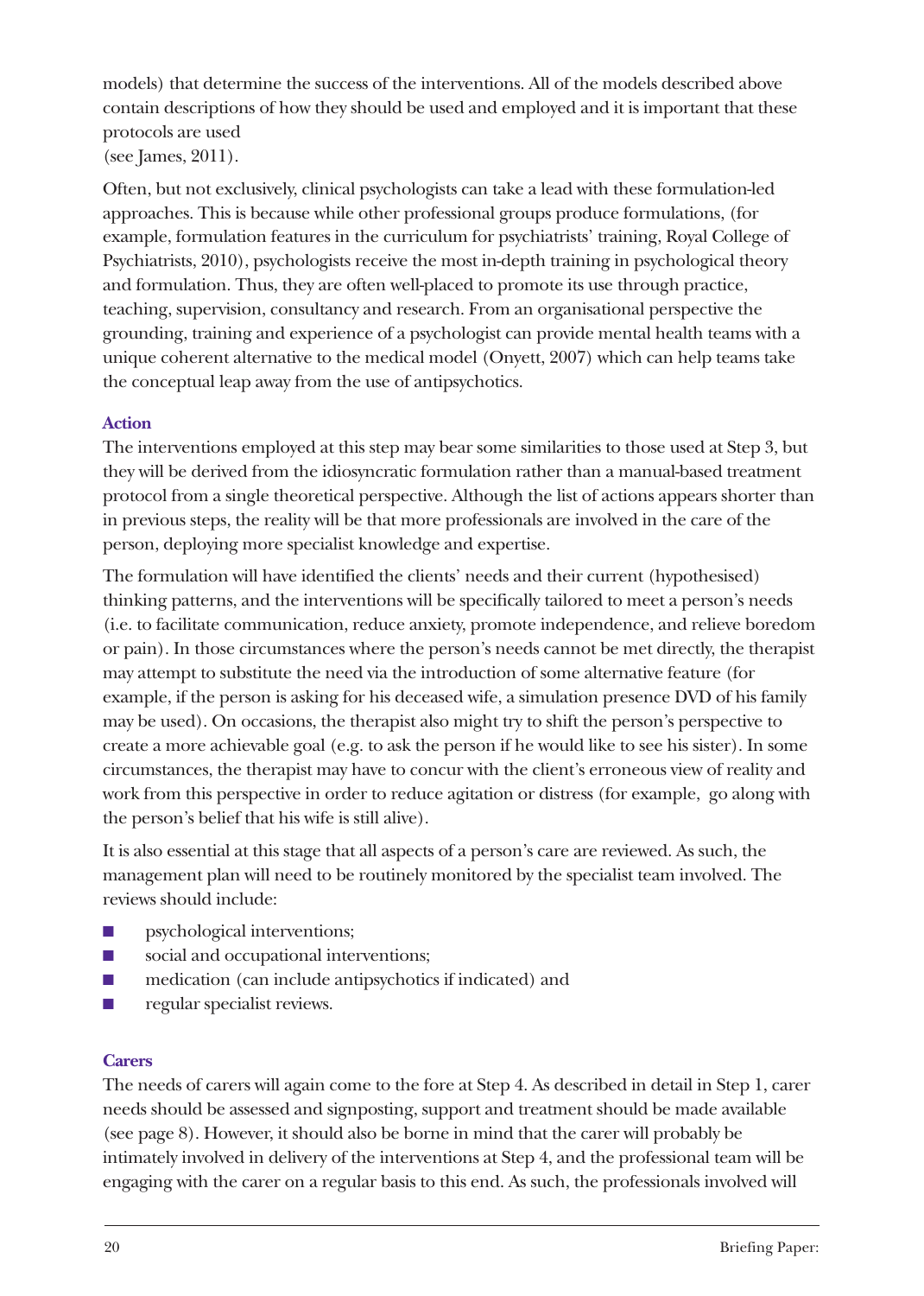need to be mindful of the carer's state of well-being and their ability to cope with the situation, so that support can be offered as required. In Moniz-Cook et al.'s (2012) Cochrane review there are a number of examples of studies that have employed carer interventions to good effect. Examples of successful programmes includes the STARs framework (Teri et al., 2005). The use of CBT and acceptance and commitment therapy also show promise (Marriott et al., 2000; Márquez-Gonzalez et al., 2010).

#### **Prescribers**

Wood-Mitchell et al. (2008) demonstrated that there are numerous factors that maintain psychiatrists' prescribing practices and, in some cases, their preferences for using medication. On the positive side the psychiatrists seemed to be aware of best practice biopsychosocial methods, yet were sceptical of their efficacy and the staff's ability to carry them out effectively.

Such findings suggest that psychiatrists, GPs, and other medical professionals need to educated in the use of non-pharmacological methods, and also be part of the broad training programmes required to teach care staff to use the methods effectively.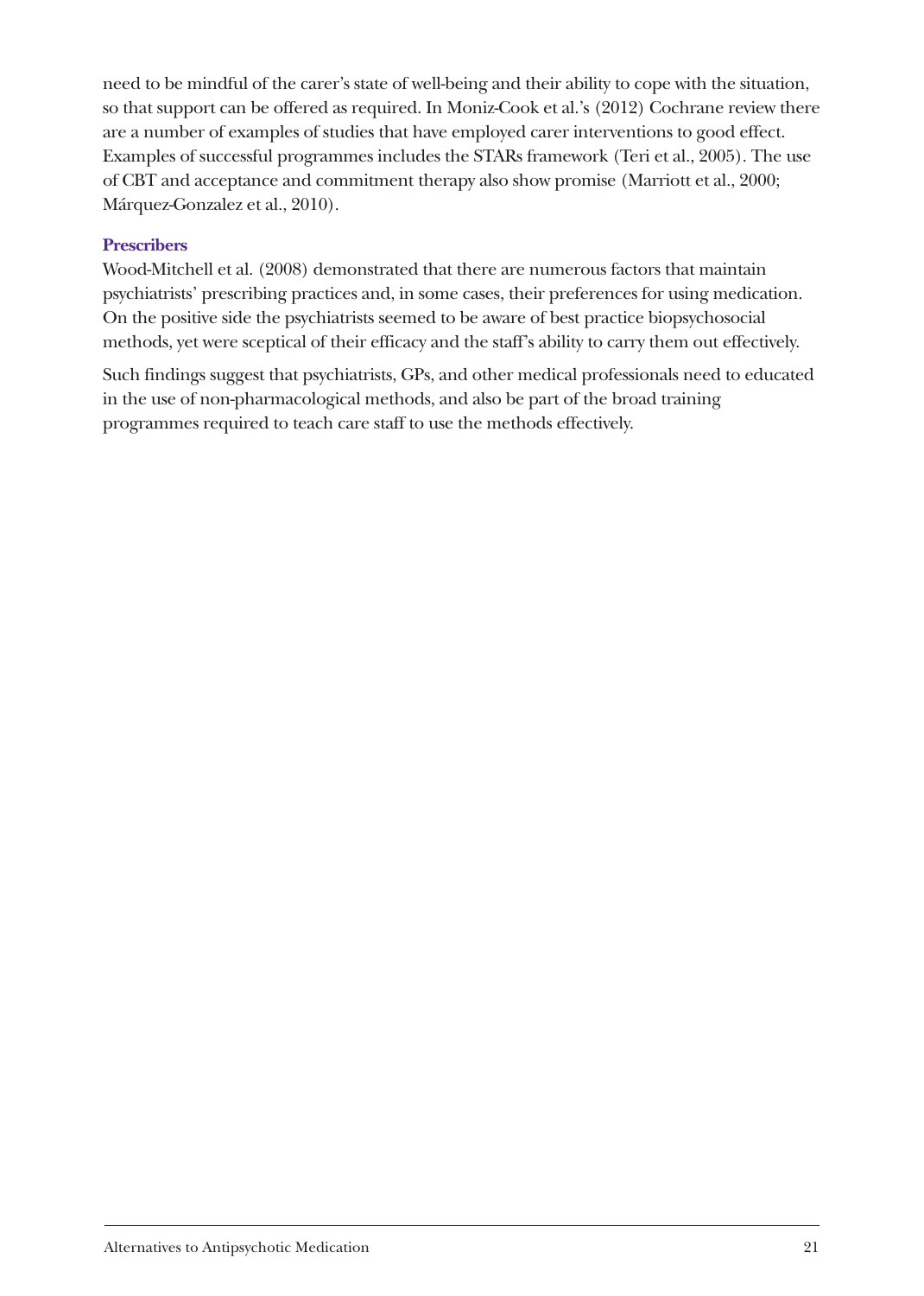#### **Summary**

- 1. The majority, if not all, of people living with dementia are likely to experience behavioural and psychological difficulties at some point during their illness. This is because the behaviours reflect people's attempts to fulfill their needs and thus they are a natural consequence of being alive.
- 2 In the past the problematic behaviours were treated as if they were symptoms of dementia, which suggested that they had a clear discernable aetiology. This view led to the prescribing of specific types of medication for different behaviours (i.e. use of the medical model). However, most clinicians now accept that the behaviours are products of a range of biopsychosocial features (e.g. distress, disorientation, misinterpretation, psychosis, pain, delirium, etc.), and are not unique to dementia. As such, it is evident that there is no 'magic bullet' with respect to the treatment of the behaviours rather clinicians are required to obtain a understanding of the biopsychosocial causes.
- 3. Current guidance recommends the use of non-pharmacological approaches in the initial stages of managing these difficulties, but in reality antipsychotic medication is often used as a first line treatment. Implementing behavioural interventions could lead to savings of £54.9 million above the cost of the therapy, resulting in a reduction in side effects such as the occurrence of incidence of stroke and falls in people with dementia.
- 4. The stepped care model discussed in this document reinforces the need to ask 'why the behaviour is occurring?' and 'who is it distressing for?' (i.e. doing a good assessment). This places the behaviour in the context of the person's life history and the social and physical environment in which they live, and shapes the intervention required. In the future greater care will need to exercised in the prescribing of such medication outside of accepted guidelines, because their limited effectiveness and numerous side effects may lead families to question whether these drugs are being used in their relative's 'best interests'.
- 5. The model is intended to guide the delivery of care, and it is generally intended that individuals would work their way through individual steps (i.e. choosing the least invasive/intensive interventions first). However, the person's individual situation and needs may require that they 'miss out' some steps and proceed to a higher step, and this is entirely appropriate.
- 6. Do not prescribe antipsychotics unless (i) psychosis is evident (except in the case of Dementia with Lewy Bodies), (ii) there is severe distress for the client; or (iii) immediate harm to the client and/or others. If antipsychotics are prescribed they should follow good practice using target, titration, and time, and should be reviewed with a view to discontinuation at the earliest opportunity.
- 7. There is not a 'one-size-fits-all' care strategy: people are individuals and so the reasons for their behaviour do vary. Therefore, watchful waiting, asking carers to monitor and record behaviours over a period of weeks (e.g. to try to identify patterns) to test out strategies and the success of individualised approaches is essential. Most behavioural difficulties will stop after four weeks without pharmacological treatment (Alzheimer's Society, 2011).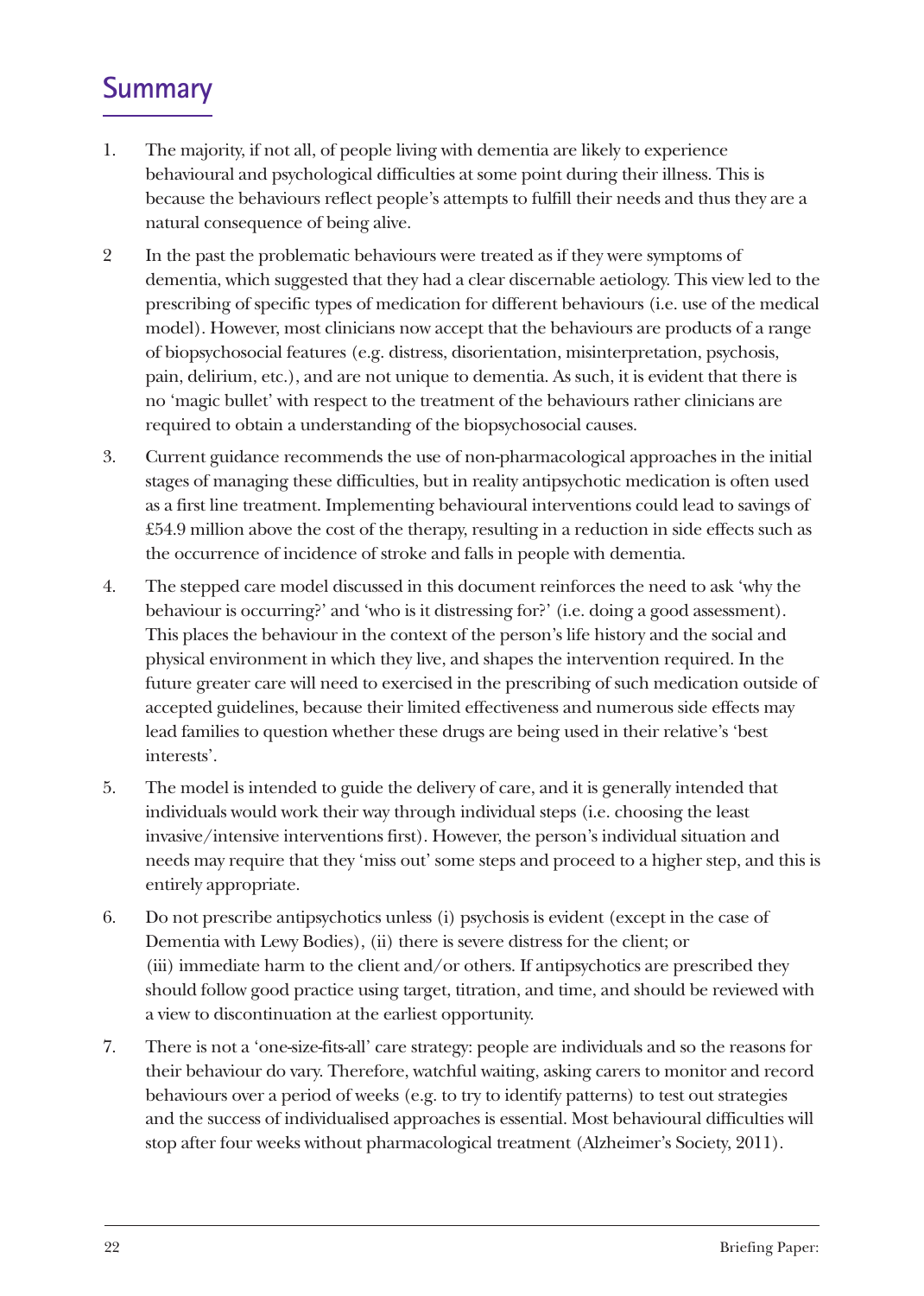- 8. Clinical psychologists receive the most in-depth training in using psychological theory and evidence, and have a great deal of experience in applying this knowledge in clinical situations. As such, this staff group possess knowledge, skills and experience that complements the medical model (Onyett, 2007), and can be instrumental in helping teams take the conceptual leap away from the use of antipsychotics.
- 9. The stepped care model is applicable to acute and general hospital settings by helping to provide a framework and guidance around improving the quality of care for people with dementia and thus reducing the length of stay in hospital settings. Up to 60 per cent of acute hospital beds are occupied by older people, approximately 40 per cent of whom have dementia. However, patients who have dementia experience many more complications and stay longer in hospital than those without dementia.
- 10. When adopting the interventions outlined it is important to recognise core principles that should be considered to maintain equal access to services. Namely that the person living with dementia should not be excluded from any intervention/ services because of their diagnosis, age (whether designated too young or too old) or coexisting learning disabilities.
- 11. The integration and coordination of health and social care services should be promoted to ensure that joint planning is maintained and that there is a shared responsibility for the provision and delivery of health and social care for the individual living with the dementia and their carer.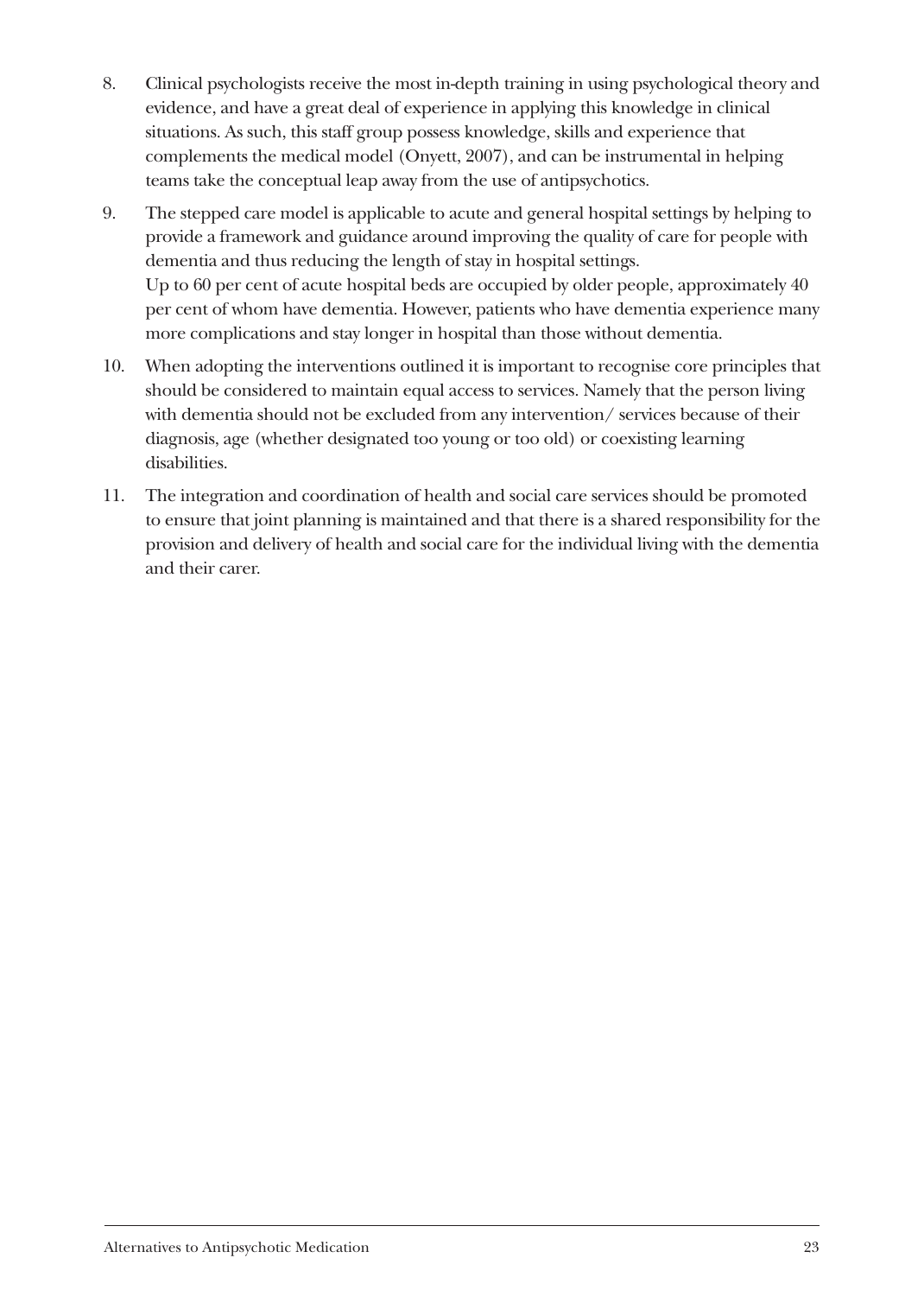#### **Glossary**

**Alzheimer's Society:** The leading support and research charity for people with dementia, their families and carers. It is a membership organisation, which works to improve the quality of life of people affected by dementia in England, Wales and Northern Ireland through a range of activities, by providing a network of local services, research, publications and factsheets.

**Antipsychotic medications/drug:** The name given to a group of medications that is usually used to treat people with psychosis. It is also frequently prescribed to people with dementia to manage the BPSD.

**Aromatherapy:** A form of alternative and complementary medicine based on the use of very concentrated 'essential' oils from the flowers, leaves, bark, branches, rind or roots of plants with purported healing properties. In aromatherapy these potent oils are mixed with a carrier (usually soyabean or almond oil) or the oils are diluted with alcohol or water and rubbed on the skin, sprayed in the air, inhaled or applied as a compress.

**Behavioural and psychological symptoms of dementia (BPSD):** The term given to people living with dementia who experience development of behavioural and psychological difficulties at some point during their illness. Also known as 'behaviour that challenges' and 'neuropsychiatric symptoms of dementia'.

**Cognitive stimulation therapy (CST):** A brief treatment for people with mild to moderate dementia. Treatment involves sessions of themed activities running a few times a week over a period of several weeks. Sessions aim to actively stimulate and engage people with dementia, whilst providing an optimal learning environment and the social benefits of a group. CST can be provided irrespective of drug treatments received.

**Dementia care mapping (DCM):** An observational tool designed to assess the quality of life of people with dementia with the aim of promoting patient focused holistic practices.

**Dementia with Lewy bodies (DLB):** Dementia is a syndrome (a group of related symptoms) that is associated with an ongoing decline of the brain and its abilities. DLB is one type of dementia where abnormal protein deposits develop in nerve cells in the brain. These deposits or structures are known as Lewy bodies.

**Formulation:** A formulation aims to explain, on the basis of psychological theory, the development and maintenance of the service user's difficulties, at this time and in these situations; summarise the service user's core problems; suggest how the service user's difficulties may relate to one another, by drawing on psychological theories and principles; indicate a plan of intervention which is based in the psychological processes and principles already identified; and is open to revision and re-formulation (Johnstone & Dallos, 2006.

**Improving Access to Psychological Therapies:** An NHS programme rolling out frontline psychological services, combined where appropriate with medication which traditionally had been the only treatment available, across England offering interventions approved by the National Institute of Health and Clinical Excellence (NICE) for treating people with depression and anxiety disorders.

**National Institute of Health and Clinical Excellence:** Develops evidence-based guidelines on the most effective ways to diagnose, treat and prevent disease and ill health. They produce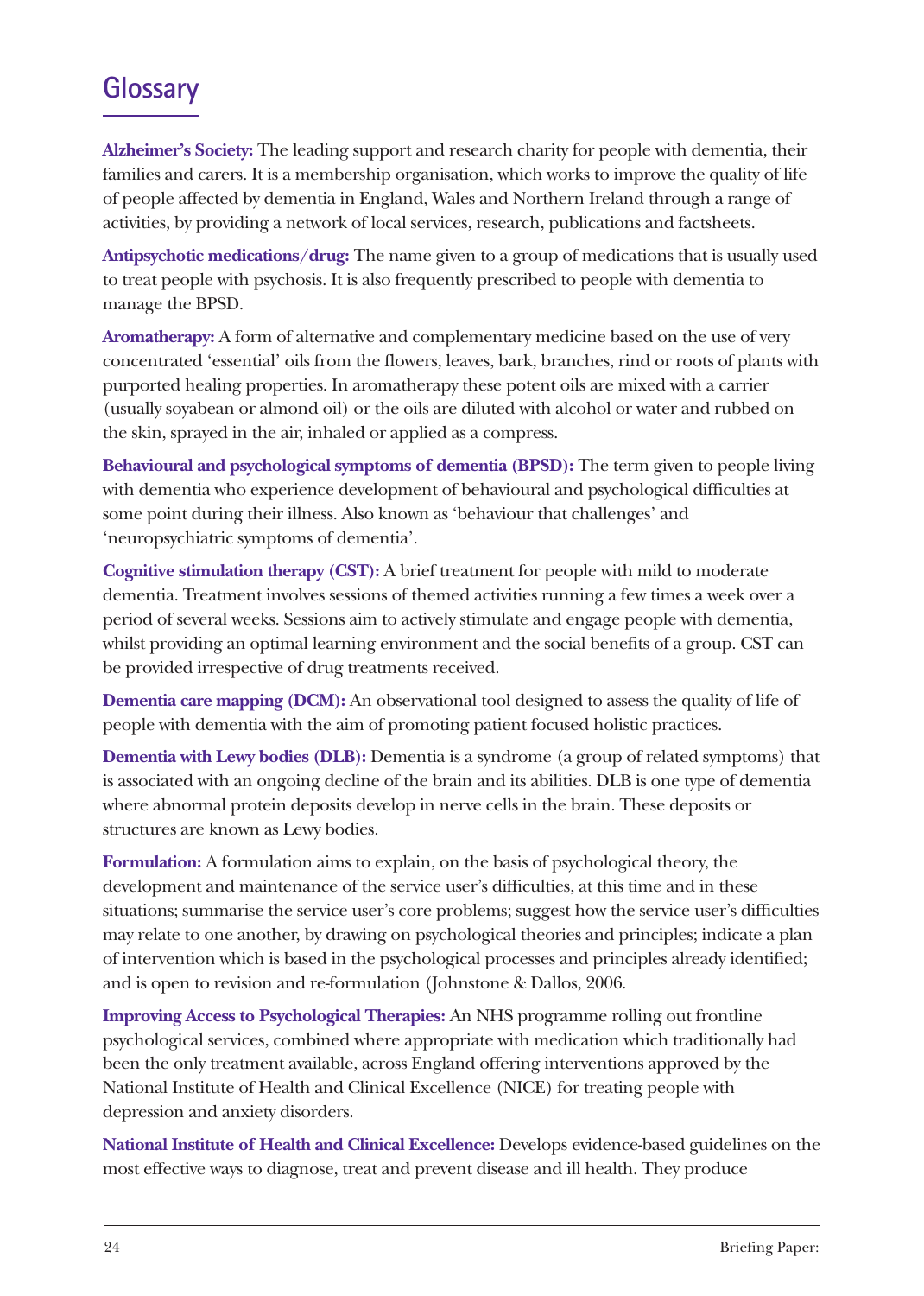guidelines for professionals to inform practise as well patient-friendly versions of their guidelines to help educate and empower patients, carers and the public to take an active role in managing health conditions.

**Reminiscence therapy:** Involves the discussion of past activities, events and experiences with another person or group of people, usually with the aid of tangible prompts such as photographs, household and other familiar items from the past, music and archive sound recordings.

**Treatment routes for exploring agitation (TREA):** An objective, systematic method for developing individualised non-pharmacological treatment plans based on an analysis of the agitated person's unmet needs, past and current preferences, past role-identity, cognitive, mobility, and sensory abilities/limitations, and possible causes for particular agitated behaviours. The methodology calls for ascertaining the type of agitated behaviour and the most likely aetiology, and then matching the intervention to the aetiology and to the participant's characteristics.

**Randomised controlled trial:** Where people are allocated at random (by chance alone) to receive one of several clinical interventions. One of these interventions is the standard of comparison or control. The control may be a standard practice, a placebo, or no intervention at all.

**Social Care Institute for Excellence:** Improves the lives of people who use care services by sharing knowledge about what works. It is an independent charity working with adults, families and children's social care and social work services across the UK. It also works closely with related services such as health care and housing. It gathers and analyses knowledge about what works and translates that knowledge into practical resources, learning materials and services for use by those working in care services. This includes managers, frontline staff, commissioners and trainers. People and their families who use these services can also use these resources.

**Watchful waiting:** An active process that over a defined period of time involves an ongoing assessment of contributing factors and simple non-drug treatments. It is the safest and most effective therapeutic approach unless there is sever risk or severe distress (Alzheimer's Society, 2011).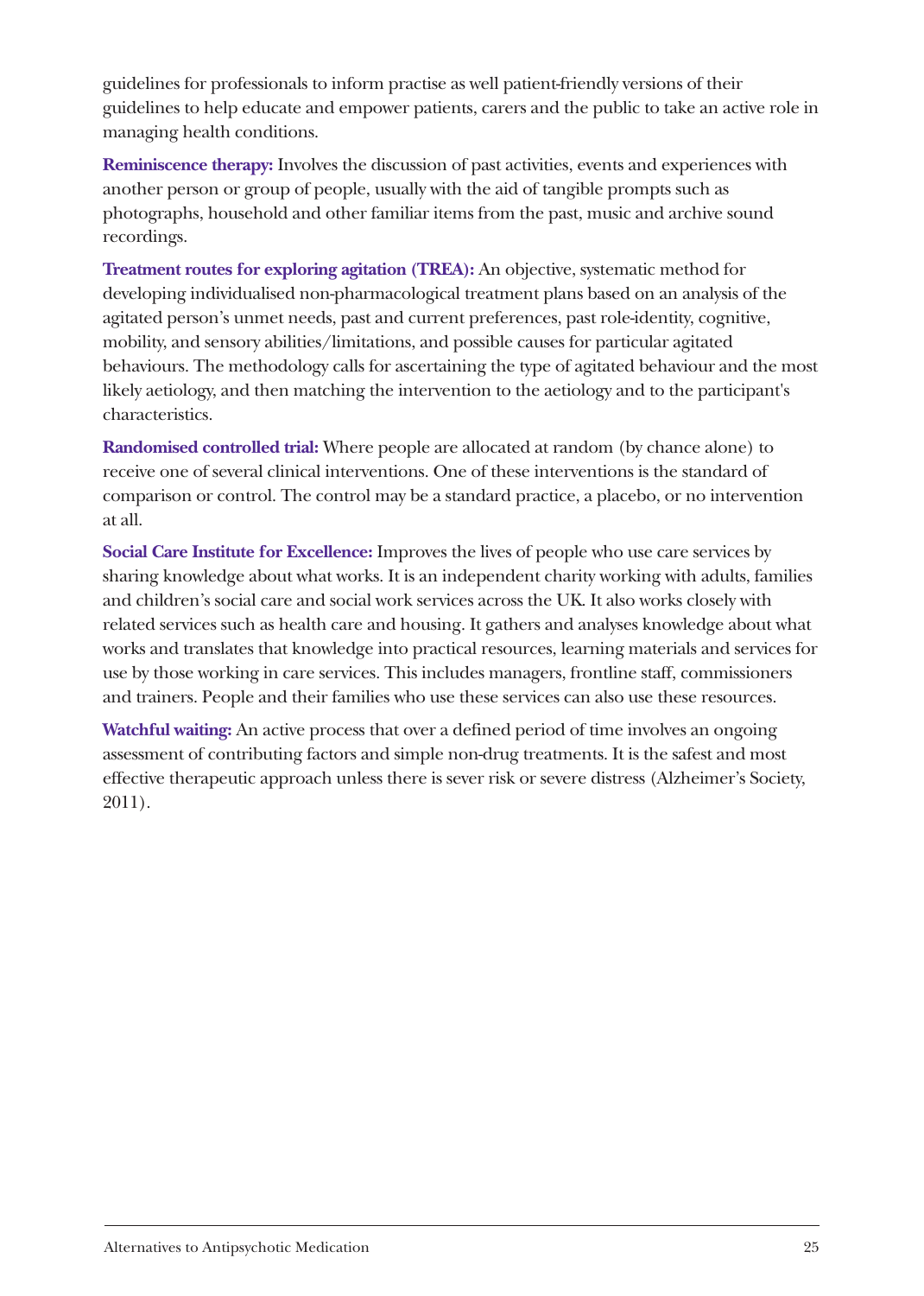#### **References**

- All-Party Parliamentary Group on Dementia (2010). *A misspent opportunity: Challenging the dementia skills gap.* London: Alzheimer's Society.
- Alexopoulos, G.S., Jeste, D.V., Chung, H., Carpenter, D., Ross, R., & Docherty, J.P. (2005). The expert consensus guideline series. Treatment of dementia and its behavioral disturbances. Introduction: methods, commentary, and summary. *Postgraduate Medicine*, 6–22.
- Alzheimer's Society (2009). *Counting the cost. Caring for people with dementia on hospital wards*. London: Alzheimer's Society.
- Alzheimer's Society (2010). *Information needs of people with dementia and their carers.* London: Alzheimer's Society.
- Alzheimer's Society (2011). *Optimising treatment and care for people with behavioural and psychological symptoms of dementia – A best practice guide for health and social care professionals*. London: Alzheimer's Society. Available from http://alzheimers.org.uk/site/scripts/download\_info.php?downloadID=609.
- Ballard, C., O'Brien, J., James, I. & Swann, A. (2001). *Dementia: management of behavioural and psychological symptoms.* Oxford: Oxford University Press.
- Ballard, C.G., O'Brien, J.T., Reichelt, K. & Perry, E.K. (2002). Aromatherapy as a safe and effective treatment for the management of agitation in severe dementia: the results of a double-blind, placebo-controlled trial with Melissa. *Journal of Clinical Psychiatry, 63*(7), 553–558.
- Ballard, C.C. & Cobett, A. (2010). Management of neuropsychiatric symptoms in people with dementia. *CNS Drugs, 24*(9), 729–739.
- Ballard, C., Lana, M.M, Theodoulou, M., Douglas, S., McShane, R., Jacoby, R., Kossakowski, K., Yu, L.M., Juszczak, E. on behalf of Investigators DART AD (2008). A randomised, blinded, placebo-controlled trial in dementia patients continuing or stopping neuroleptics (the DART-AD trial). *Public Library of Science Medicine, 5*(4):e76. doi:10.1371/journal.pmed.0050076
- Ballard, C., Day, S., Sharp, S., Wing, G. & Sorensen, S. (2008). Neuropsychiatric symptoms in dementia: importance and treatment considerations. *International Review of Psychiatry, 20*, 396–404.
- Ballard, C., Khan, Z., Clack, H. & Corbett, A. (2011). Nonpharmacological treatment of Alzheimer disease. *Canadian Journal of Psychiatry, 56*(10), 589–595.
- Banerjee, S. (2009). *The use of antipsychotic medication for people with dementia: Time for action.* London: Institute of Psychiatry, King's College London.
- Banerjee, S., Willis R., Matthews, D., Matthews, D., Contell, F., Chan, J. & Murray, J. (2007). Improving the quality of care for mild to moderate dementia: an evaluation of the Croydon Memory Service Model. *International Journal of Geriatric Psychiatry, 22*(8), 782–88. doi: 10.1002/gps.1741.
- Bird, M. & Moniz-Cook, E. (2008). Challenging behaviour in dementia; a psychosocial approach to intervention. In B. Woods & L. Clare (Eds.), Handbook of the clinical psychology of ageing, p.571–594. Chichester: Wiley.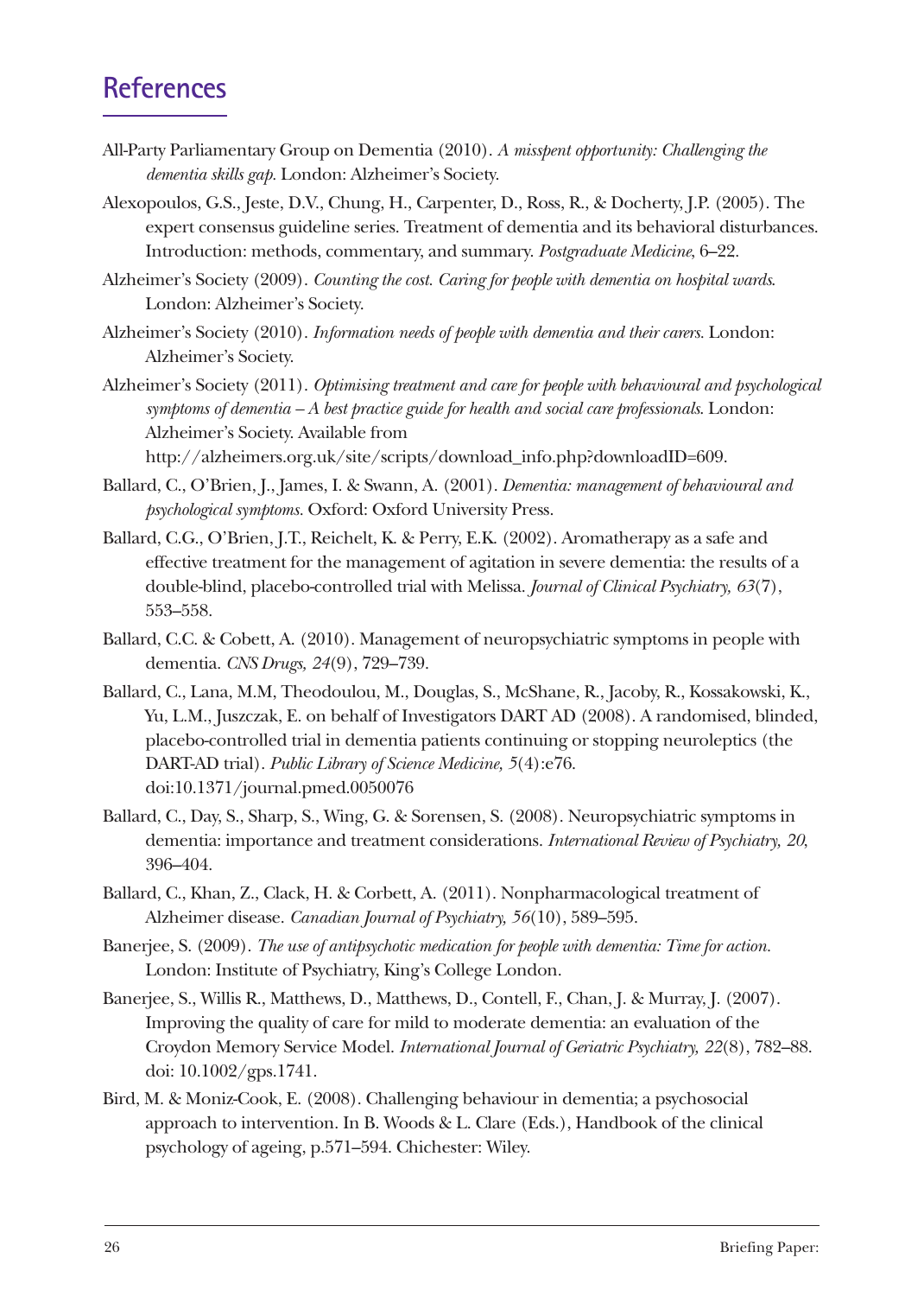- British Psychology Society (2011). *Good Practice guidelines on the use of psychological formulation*. Leicester: Author.
- Brooker, D. (2005). Dementia care mapping: a review of the research literature. *The Gerontologist, 45* (Special Issue 1), pp.11–18.
- Chenoweth, L., King, M.T., Jeon, Y.H., Brodaty, H., Stein-Parbur, J., Norman, R.M., Haas, M. & Luscombe, G. (2009). Caring for aged dementia care resident sudy (CADRES) of personcentred care, dementia-care mapping, and usual care in dementia: a cluster-randomised trial. *Lancet Neurology, 8*, 317–25.
- Cohen-Mansfield, J. (2000). Nonpharmacological management of behavioural problems in persons with dementia: The TREA model. *Alzheimer Care Quarterly 1*, 22–34.
- Cohen-Mansfield, J., Libin, A. & Marx, M.S. (2007). Nonpharmacological treatment of agitation: A controlled trial of systematic individualized intervention. *Journals of Gerontology. Series A Biological Sciences and Medical Sciences, 62*, 908–16.
- Committee on the Safety of Medicines (2004). *Atypical antipsychotic drugs and stroke: Message from Gordon Duff, Chairman, Committee on Safety of Medicine*s (CEM/CMO/ 2004/1). Medicines and Healthcare Products Regulatory Agency.
- Department of Health (2009). *Living well with dementia the national dementia strategy.* Department of Health: London.
- Department of Health, Social Services and Public Safety in Northern Ireland (2011). *Improving services in Northern Ireland. A regional strategy.* DHSSPSNI: Belfast. http://www.dhsspsni.gov.uk/show\_publications?txtid=53089.
- Dexter-Smith, S. (2010). Integrating psychological formulations into older people's services three years on (Part 1). *PSIGE Newsletter, 112*, 8-11.
- Division of Clinical Psychology (2007). *Marketing strategy for clinical psychologists.*  Retrieved from dcp.bps.org.uk/document-download-area/documentdownload\$.cfm?file\_uuid=AC0686B5-1143-DFD0-7E06-1EA51AB27AEA&ext=pdf.
- Douglas, S., James, I. & Ballard, C. (2004). Non-pharmacological interventions in dementia. *Advances in Psychiatric Treatment, 10*, 171179. doi: 10.1192/apt.10.3.171.
- Eggermont, L.H.P. & Scherder, E.J.A. (2005). Physical activity and behaviour in dementia: A review of the literature and implications for psychosocial intervention in primary care. *Dementia, 5*(3), 411–428. doi:10.1177/1471301206067115.
- Eggenberger, E., Heimerl, K. & Bennett, M., (2013). Communication skills training in dementia care: A systematic review of effectiveness, training content and didactic methods in different care settings. *International Psychgeriatrics, 25*(3), 345–58.
- European Union Social Protection and Social Inclusion Unit (2009). *Discussion paper: Coping with Alzheimer's and other related diseases – improving patient care at home: How to cope (nonpharmacologically) with crisis situations (behavioural disorders) occurring in patients' home*. Retrieved from http://www.peer-review-social-inclusion.eu/peerreviews/2009/alzheimers-and-related-diseases/pr-fr-2009-discussion-paper/download.
- Finkel, S., Silva, J.C., Cohen, G., Miller, S. & Sartorius, N. (1997). Behavioral and psychological signs and symptoms of dementia: a consensus statement on current knowledge and implications for research and treatment. *International Psychogeriatrics, 8*, 497–500.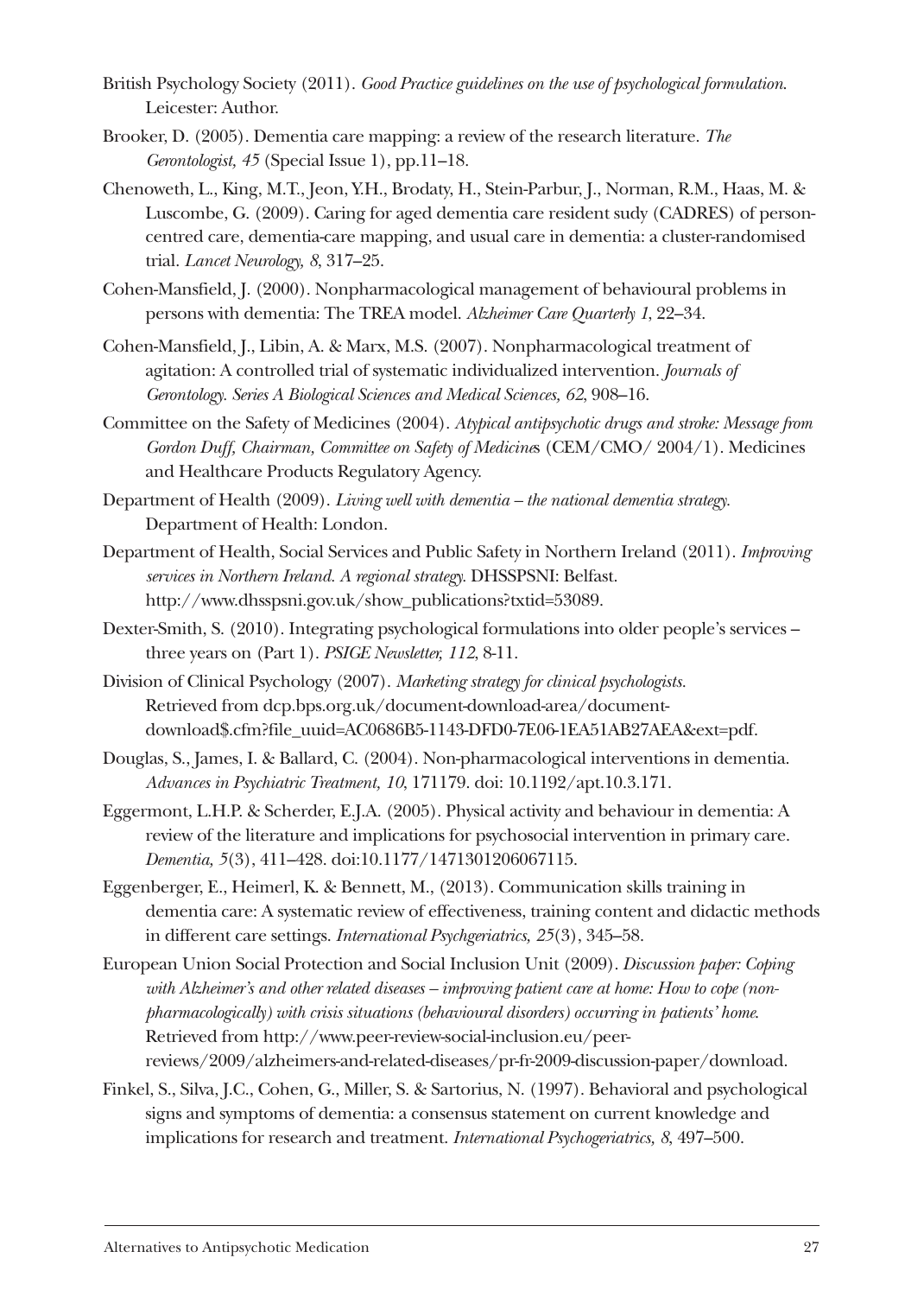- Fossey, J., Ballard, C., Juszczak, E., James, I., Alder, N., Jacoby, R. & Howard, R. (2006). Effect of enhanced psychosocial care on antipsychotic use in nursing home residents with severe dementia: cluster randomised trial. *British Medical Journal, 332*(7544), 756–61. doi:10.1136/bmj.38782.575868.7C.
- Fossey, J. & James, I.A., (2008). *Evidence-based approaches for improving dementia care in care homes.* London: Alzheimer's Society.
- Health Foundation (2011). *Learning report: Making care safer*. London: The Health Foundation.
- Hussain, R.A. & Brown, D.C. (1987). Use of two-dimensional grid patterns to limit hazardous ambulation in demented patients. *Journal of Gerontology, 42*, 558–560.
- James, I.A. (2011). *Understanding behaviour in dementia that challenges: A guide to assessment and treatment*. London: Jessica Kingsley.
- James, I.A., Mackenzie, L., Pakrasi, S. & Fossey, J. (2008). Non-pharmacological treatments of challenging behaviour. *Nursing and Residential Care, 10*(5), 228–232.
- Johnstone, L. & Dallos, R. (2006). Introduction to formulation. In L. Johnstone & R. Dallos (Eds.), *Formulation in psychology and psychotherapy: Making sense of people's problems* (pp.1–16). London, New York: Routledge.
- Kitwood, T. (1997). *Dementia reconsidered.* Buckingham: Open University Press.
- Kunik, M., Martinez, M., Snow, A. et al. (2003). Determinants of behavioural symptoms in dementia patients. *Clinical Gerontology 26*(3), 83–89.
- Lai, C.K.Y., Yeung, J.H.M., Mok, V. & Chi, I. (2009). Special care units for dementia individuals with behavioural problems. *Cochrane Database of Systematic Reviews, 4.*  doi: 10.1002/14651858.CD006470.pub2.
- Levy-Storms, L. (2008). Therapeutic communication training in long-term care institutions: Recommendations for future research. *Patient Education and Counseling 73*, 8–21.
- Livingstone, G., Johnston, K., Katona, C., Paton, J. & Lyketsos, C. (2005). Systematic review of psychological approaches to the management of neuropsychiatric symptoms of dementia. *American Journal of Psychiatry 162*(11), 1996–2021.
- Márquez-González, M., Romero-Moreno, R. & Losada, A. (2010). Caregiving issues in a therapeutic context: New insights from the acceptance and commitment therapy approach. In N. Pachana, K. Laidlaw & R. Knight (Eds.), *Casebook of clinical geropsychology: International perspectives on practice*, pp.33–53). New York: Oxford. University Press.
- Marriott, A., Donaldson, C., Tarrier, N. & Burns, A. (2000). The effectiveness of cognitive behavioural family intervention in reducing the burden of care in carers of patients of Alzheimer's disease. *British Journal of Psychiatry, 176*, 557–562.
- Moniz Cook, E.D., De Vugt, M., Verhey, F., James, I. (2008). Functional analysis-based interventions for challenging behaviour in dementia. (Protocol). *Cochrane Database of Systematic Reviews, 1.* doi: 10.1002/14651858.CD006929.
- Moniz-Cook, E., Swift K., James, I., Malouf, R., De Vugt, M. & Verhey, F. (2012). Function analysis-based interventions for challenging behaviour in dementia. *Cochrane Library*, 2. Retrieved from http://onlinelibrary.wiley.com/doi/10.1002/14651858.CD006929.pub2/ abstract;jsessionid=C8458739 A4EC3A21257500EE5D388DED.d04t01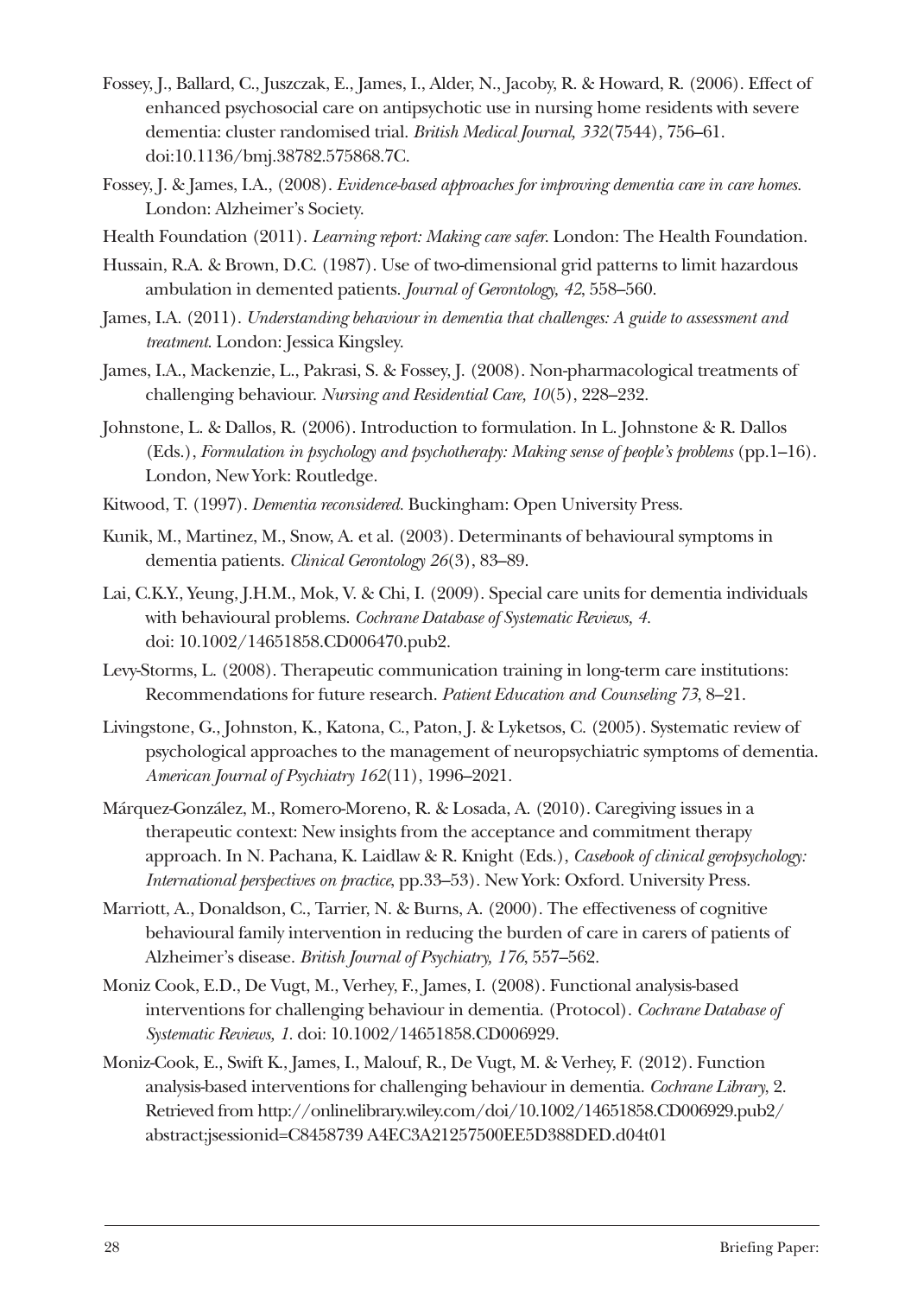- Moniz-Cook, E., Woods, R. & Richards, K. (2001a). Functional analysis of challenging behaviour in dementia: The role of superstition. *International Journal of Geriatric Psychiatry, 16*, 45–56.
- Moniz-Cook, E., Woods, R., Gardiner, E., Silver, M. & Agar, S. (2001b). The Challenging Behaviour Scale (CBS): Development of a scale for staff caring for older people in residential and nursing homes. *British Journal of Clinical Psychology, 40*(3), 309–322.
- Namazi, K.H., Rosner, T.T. & Calkins, M.P. (1989). Visual barriers to prevent ambulatory Alzheimer's patients from exiting through an emergency door. *The Gerontologist, 29*, 699–702.
- NHS Institute for Innovation and Improvement. (2011). *An economic evaluation of alternative to anti psychotic drugs for individuals living with dementia.* Matrix Evidence. Coventry: NHS Institute for Innovation and Improvement.
- NHS Wales. (2011). *National dementia vision for Wales. Dementia supportive communities*. Retrieved from http://wales.gov.uk/docs/dhss/publications/110302dementiaen.pdf.
- NICE/SCIE (2006). *Dementia: Supporting people with dementia and their carers in health and social care. Clinical Guideline 42*. National Institute for Health and Clinical Excellence & the Social Care Institute for Excellence.
- NICE (March 2011). *Dementia Supporting people with dementia and their carers in health and social care*. Retrieved from www.nice.org.uk/nicemedia/live/10998/30317/30317.pdf.
- Olazaran J., Reisberg, B., Clare, L., Cruz, I., Pena-Casanova, J., del Ser T., Woods, B., Beck, C., Auer, S., Lai, C., Spector, A., Fazio, S., Bond, J., Kivipelto, M., Brodaty, H., Rojo, J.M., Collins, H., Teri, L., Mittelman, M., Orrell, M., Feldman, H.H. & Muniz, R., (2010). Nonpharmacological therapies in Alzheimer's Disease: A systematic review of efficacy, *Dementia and Geriatric Cognitive Disorders, 30*, 161–178.
- Onyett, S. (2007). *Working psychologically in teams.* Leicester: The British Psychological Society.
- Opie, J., Rosewarne, R. & O'Connor, D.W. (1999). The efficacy of psychosocial approaches to behaviour disorders in dementia: a systematic literature review. *Australian and New Zealand Journal of Psychiatry, 33*, 789–799.
- Pointon, B. (2001). Whose service is it? A pressing need for change. *Journal of Dementia Care, 9*(5), p.23-25.
- Robert, P.H., Verhey, F.R., Byrne, E.J. et al. (2005) Grouping for behavioral and psychological symptoms in dementia: clinical and biological aspects. Consensus paper of the European Alzheimer disease consortium. *European Psychiatry, 20*, 490–496.
- Robinson, L., Hutchings, D., Dickinson, H.O., Corner, L., Beyer, F., Finch, T., Hughes, J., Vanoli, A., Ballard, C. & Bond, J. (2007). Effectiveness and acceptability of nonpharmacological interventions to reduce wandering in dementia: A systematic review. *International Journal of Geriatric Psychiatry. 22*(1), 9–22. DOI: 10.1002/gps.1643.
- Royal College of Nursing (2011). Dignity in dementia: transforming general hospital care: findings from survey of professional. Royal college of Nursing.
- Royal College of Psychiatrists (2010). *A competency-based curriculum for specialist core training in psychiatry.* Retrieved from: www.rcpsych.ac.uk/training/curriculum2010.aspx.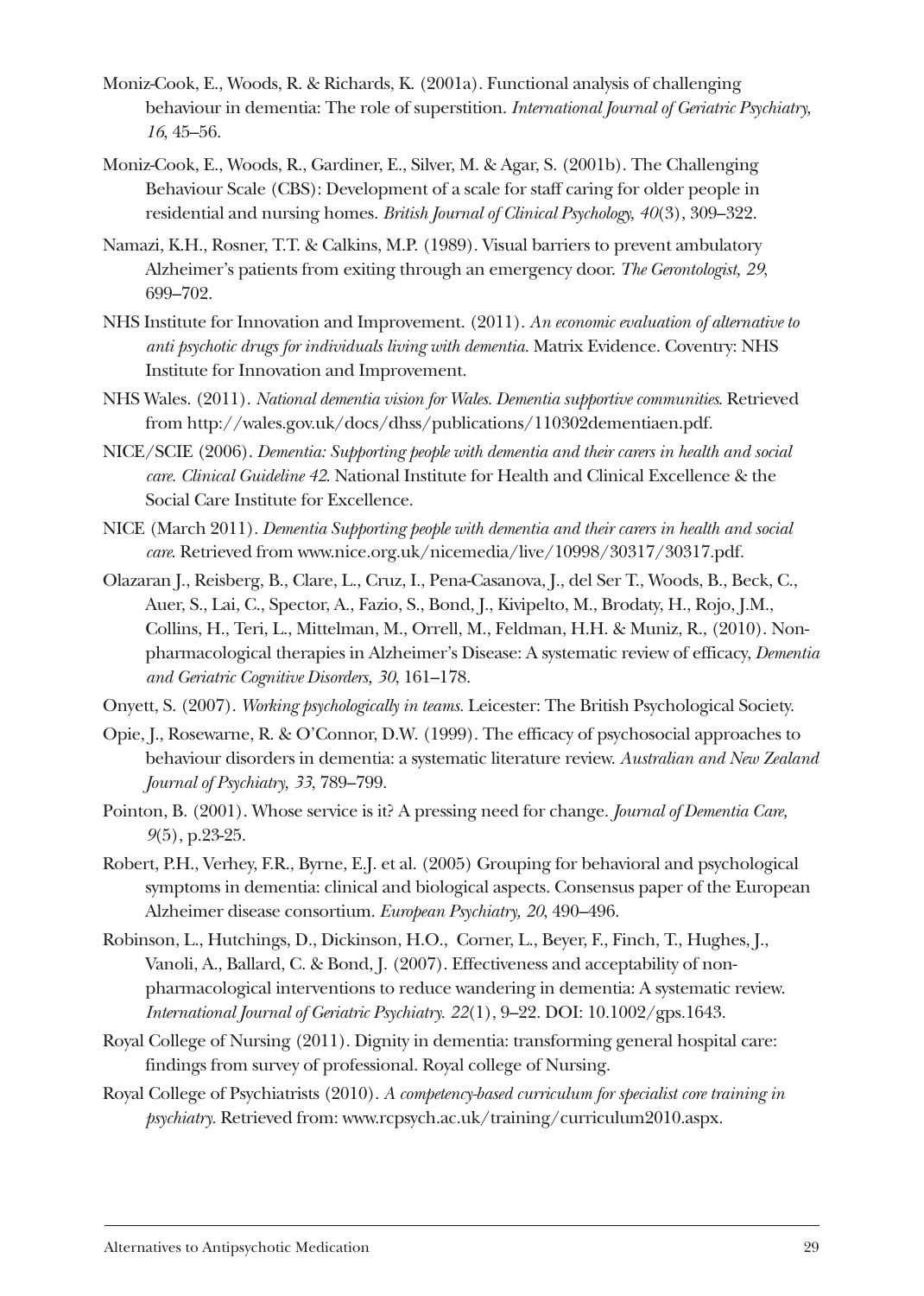- Royal College of Psychiatrists (2011). *Report of the National Audit of Dementia Care in General Hospitals.* Editors: J. Young, C. Hood, R. Woolley, A. Gandesha & R. Souza. London: Healthcare Quality Improvement Partnership.
- Royal College of Psychiatrists (2005). *Atypical antipsychotics and behavioural and psychiatric symptoms of dementia. royal college of psychiatrists.* Retrieved from http://www.rcpsych.ac.uk/PDF/BPSD.pdf.
- Royal College of Psychiatrists, British Psychological Society & Royal College of Speech and Language Therapists (2007). *Challenging behaviour: a unified approach Clinical and service guidelines for supporting people with learning disabilities who are at risk of receiving abusive or restrictive practices college report CR 144.* Retrieved from http://www.rcpsych.ac.uk/files/pdfversion/cr144.pdf.
- Schneider, L.S., Tariot, P.N., Dagerman, K.S., Davies, S.M., Hsiao, J.K., Ismail, M.S., Lebowitz, B.D., Lyketsos, C.G., Ryan, J.M., Stroup, T.S., Sultaer, D.L., Weintraub, D. & Lieberman, J.A. (2006). Effectiveness of atypical antipsychotic drugs in patients with Alzheimer's disease. *New England Journal of Medicine, 355*, 1525–1538.
- Schneider, L., Dagerman, K. & Insel, P. (2005). Risk of death with atypical antipsychotic drug treatment for dementia: meta-analysis of randomised placebo-controlled trials. *Journal of American Medical Association, 294*, 1934–1943.
- Stokes G. (2000). *Challenging behaviour in dementia: A person centred approach.* Bicester: Winslow Press.
- Scottish Government (2010). *Scotland's national dementia strategy*. Retrieved from www.scotland.gov.uk/ Publications/2010/09/10151751/0. Edinburgh: Scottish Government.
- Teri, L., Logsdon, R.G., McCurry, S.M. (2008). Exercise interventions for dementia and cognitive impairment: The Seattle Protocols. *Journal of Nutrition, Health and Aging, 12*, 391–394.
- Vink, A.C., Bruinsma, M.S. & Scholten, R.J.P.M. (2003). Music therapy for people with dementia. *Cochrane Database of Systematic Reviews, 4*. doi: 10.1002/14651858.CD003477.pub2.
- Volicer, L. & Hurley, A. (2003). Management of behavioural symptoms in progressive degenerative dementias. *Journal of Gerontology, 58A* (9), 837–845.
- Welsh Assembly Government (2011). *National dementia vision for Wales*. http://wales.gov.uk/topics/ health/publications/health/guidance/dementia/?lang=en
- Wood-Mitchell, A., James, I.A., Waterworth, A., Swann, A. & Ballard, C. (2008). Factors influencing the prescribing of medications by old age psychiatrists for behavioural and psychological symptoms of dementia: a qualitative study. *Age and Ageing, 37*(5), 547–52.
- Woods, B. & Moniz-Cook, E. (2012). Pain relief a first-line response to agitation in dementia? *Nature Review Neurology, 8*, 7–8.
- Woods, B., Spector, A.E., Jones, C.A., Orrell, M., Davies, S.P. (2005). Reminiscence therapy for dementia. *Cochrane Database of Systematic Reviews, 2*. doi:10.1002/14651858.CD001120.pub2.
- Woods, B., Spector, A., Prendergast, L. & Orrell, M. (2005a). Cognitive stimulation to improve cognitive functioning in people with dementia'. *Cochrane Database of Systematic Reviews, Issue 4.* Chichester: John Wiley.
- Woods, B., Spector, A., Jones, C., Orrell, M. & Davies., S. (2005b). Reminiscence therapy for dementia. *Cochrane Database of Systematic Reviews, Issue 2*. Chichester: John Wiley.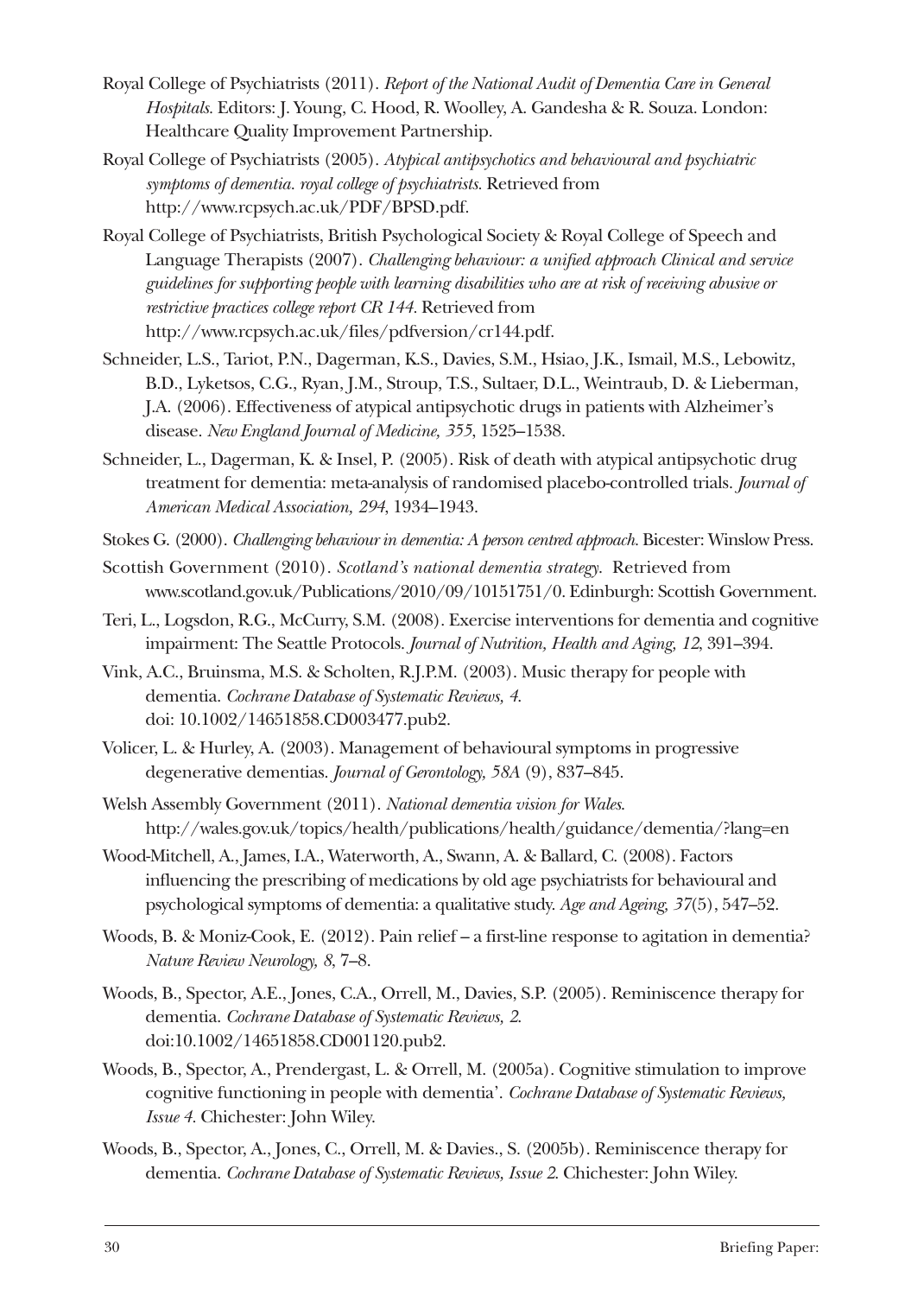#### **Appendix 1: Behaviour monitoring chart**

**Behaviour Chart for ………………………………………………** 

Behaviour displayed …………………………………………………

Please record any episodes of the above behaviour (day/night) Aim – to record the frequency and the circumstances of the incident

| Date & Time                        | What was the person doing just before the incident?                          |
|------------------------------------|------------------------------------------------------------------------------|
|                                    |                                                                              |
| Where did the                      | What did you see happen? (actual behaviour)                                  |
| incident occur?                    |                                                                              |
|                                    |                                                                              |
|                                    |                                                                              |
|                                    |                                                                              |
| Which staff were                   | What did the person say at the time of the incident?                         |
| involved (initials)                |                                                                              |
|                                    |                                                                              |
|                                    |                                                                              |
|                                    |                                                                              |
| Possible reason for the behaviour? |                                                                              |
|                                    |                                                                              |
|                                    |                                                                              |
|                                    |                                                                              |
|                                    | How did the person appear at the time of the incident? (tick all that apply) |
|                                    |                                                                              |
| Angry                              | Happy                                                                        |
| <b>Anxious</b>                     | Irritable                                                                    |
| <b>Bored</b>                       | Physically unwell                                                            |
| Content                            | <b>Restless</b>                                                              |
| Depressed                          | Sad                                                                          |
| Despairing                         | Worried                                                                      |
| Frightened                         | Other (please state):                                                        |
| Frustrated                         |                                                                              |
| How was the situation resolved?    |                                                                              |
|                                    |                                                                              |
|                                    |                                                                              |
|                                    |                                                                              |
|                                    |                                                                              |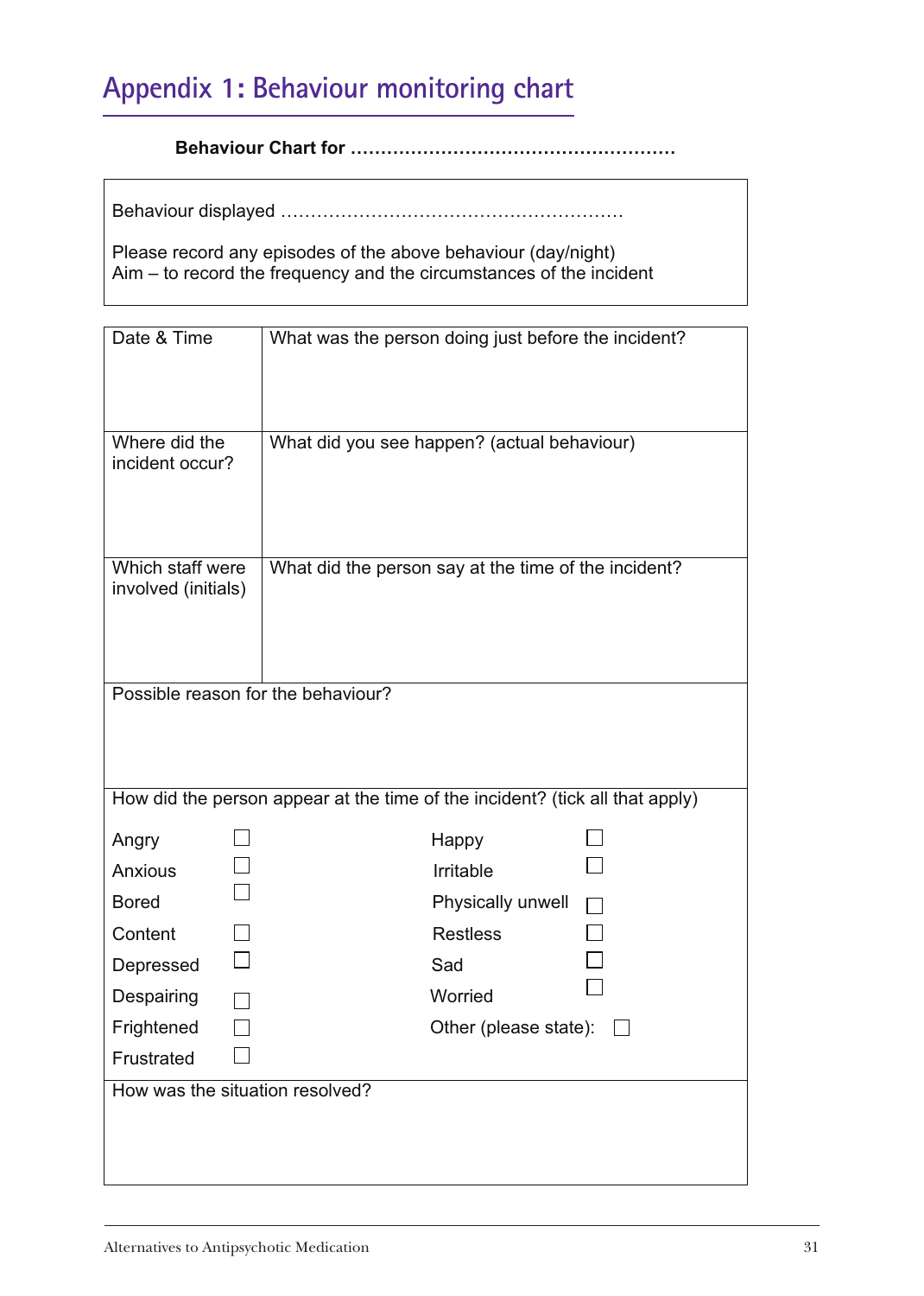| In their room being assisted to change after being<br>Harry started shouting and was hitting out at staff<br>How did the person appear at the time of the incident? (tick all that apply)<br>What was the person doing just before the incident?<br>with a closed fist. He hit staff on the arm 3 times<br>What did the person say at the time of the incident?<br>Didn't want staff to help with getting him changed. Embarrassed by<br>Aim - to record the frequency and the circumstances of the incident<br>Staff kept trying to reassure Harry and carried on with the care<br>What did you see happen? (actual behaviour)<br>intervention. As soon as staff had finished he stopped being<br>Please record any episodes of the above behaviour (day/night)<br>"get off me", "I don't want your help"<br>Other (please state):<br>Physically unwell<br>Restless<br>Happy<br>Irritable<br>Worried<br>Hitting out<br>Sad<br>causing a red mark.<br>Possible reason for the behaviour?<br>incontinent.<br>How was the situation resolved?<br>people undressing him.<br>Behaviour displayed<br>Which staff were<br>involved (initials)<br>incident occur?<br>Where did the<br>Date & Time<br>aggressive.<br>28/01/2007<br>Depressed<br>Despairing<br>Frightened<br>Frustrated<br>bedroom<br>SW, AN<br>Anxious<br>Content<br>Bored<br><b>Angry</b><br>1pm<br>staff member<br>we can miss important information. In addition if we don't get<br>who witnesses the behaviour following discussion with senior<br>out is shown<br>challenging behaviours. It shows us how often the behaviour<br>it each time<br>Do I fill out a chart for every time the behaviour occurs?<br>How long will we have to complete the behaviour charts<br>Yes please. We need to know how much of a problem it is<br>It will usually be between 3-8 days, or approximately 20<br>What information does a behaviour chart give you?<br>is no<br>is happening and what is happening at the time of the<br>A behaviour chart gives us a really detailed picture of<br>A behaviour chart is a chart to recognise challenging<br>빕<br>NHS Foundation Trust<br>Care Home Liaison Behaviour Cha<br>The behaviour charts need to be filled out by the<br>(e.g. how often it happens). If you do not record<br>completed charts it will lead us to think that there<br>behaviours. An example of a chart already filled<br>Tees, Esk and Wear Valleys<br>Who should fill out the behaviour charts?<br>What is a behaviour chart?<br>to the right of this page.<br>completed charts.<br>staff on duty.<br>behaviour.<br>problem.<br>for? |
|------------------------------------------------------------------------------------------------------------------------------------------------------------------------------------------------------------------------------------------------------------------------------------------------------------------------------------------------------------------------------------------------------------------------------------------------------------------------------------------------------------------------------------------------------------------------------------------------------------------------------------------------------------------------------------------------------------------------------------------------------------------------------------------------------------------------------------------------------------------------------------------------------------------------------------------------------------------------------------------------------------------------------------------------------------------------------------------------------------------------------------------------------------------------------------------------------------------------------------------------------------------------------------------------------------------------------------------------------------------------------------------------------------------------------------------------------------------------------------------------------------------------------------------------------------------------------------------------------------------------------------------------------------------------------------------------------------------------------------------------------------------------------------------------------------------------------------------------------------------------------------------------------------------------------------------------------------------------------------------------------------------------------------------------------------------------------------------------------------------------------------------------------------------------------------------------------------------------------------------------------------------------------------------------------------------------------------------------------------------------------------------------------------------------------------------------------------------------------------------------------------------------------------------------------------------------------------------------------------|
|                                                                                                                                                                                                                                                                                                                                                                                                                                                                                                                                                                                                                                                                                                                                                                                                                                                                                                                                                                                                                                                                                                                                                                                                                                                                                                                                                                                                                                                                                                                                                                                                                                                                                                                                                                                                                                                                                                                                                                                                                                                                                                                                                                                                                                                                                                                                                                                                                                                                                                                                                                                                            |
|                                                                                                                                                                                                                                                                                                                                                                                                                                                                                                                                                                                                                                                                                                                                                                                                                                                                                                                                                                                                                                                                                                                                                                                                                                                                                                                                                                                                                                                                                                                                                                                                                                                                                                                                                                                                                                                                                                                                                                                                                                                                                                                                                                                                                                                                                                                                                                                                                                                                                                                                                                                                            |
|                                                                                                                                                                                                                                                                                                                                                                                                                                                                                                                                                                                                                                                                                                                                                                                                                                                                                                                                                                                                                                                                                                                                                                                                                                                                                                                                                                                                                                                                                                                                                                                                                                                                                                                                                                                                                                                                                                                                                                                                                                                                                                                                                                                                                                                                                                                                                                                                                                                                                                                                                                                                            |
|                                                                                                                                                                                                                                                                                                                                                                                                                                                                                                                                                                                                                                                                                                                                                                                                                                                                                                                                                                                                                                                                                                                                                                                                                                                                                                                                                                                                                                                                                                                                                                                                                                                                                                                                                                                                                                                                                                                                                                                                                                                                                                                                                                                                                                                                                                                                                                                                                                                                                                                                                                                                            |
|                                                                                                                                                                                                                                                                                                                                                                                                                                                                                                                                                                                                                                                                                                                                                                                                                                                                                                                                                                                                                                                                                                                                                                                                                                                                                                                                                                                                                                                                                                                                                                                                                                                                                                                                                                                                                                                                                                                                                                                                                                                                                                                                                                                                                                                                                                                                                                                                                                                                                                                                                                                                            |
|                                                                                                                                                                                                                                                                                                                                                                                                                                                                                                                                                                                                                                                                                                                                                                                                                                                                                                                                                                                                                                                                                                                                                                                                                                                                                                                                                                                                                                                                                                                                                                                                                                                                                                                                                                                                                                                                                                                                                                                                                                                                                                                                                                                                                                                                                                                                                                                                                                                                                                                                                                                                            |
|                                                                                                                                                                                                                                                                                                                                                                                                                                                                                                                                                                                                                                                                                                                                                                                                                                                                                                                                                                                                                                                                                                                                                                                                                                                                                                                                                                                                                                                                                                                                                                                                                                                                                                                                                                                                                                                                                                                                                                                                                                                                                                                                                                                                                                                                                                                                                                                                                                                                                                                                                                                                            |
|                                                                                                                                                                                                                                                                                                                                                                                                                                                                                                                                                                                                                                                                                                                                                                                                                                                                                                                                                                                                                                                                                                                                                                                                                                                                                                                                                                                                                                                                                                                                                                                                                                                                                                                                                                                                                                                                                                                                                                                                                                                                                                                                                                                                                                                                                                                                                                                                                                                                                                                                                                                                            |
|                                                                                                                                                                                                                                                                                                                                                                                                                                                                                                                                                                                                                                                                                                                                                                                                                                                                                                                                                                                                                                                                                                                                                                                                                                                                                                                                                                                                                                                                                                                                                                                                                                                                                                                                                                                                                                                                                                                                                                                                                                                                                                                                                                                                                                                                                                                                                                                                                                                                                                                                                                                                            |
|                                                                                                                                                                                                                                                                                                                                                                                                                                                                                                                                                                                                                                                                                                                                                                                                                                                                                                                                                                                                                                                                                                                                                                                                                                                                                                                                                                                                                                                                                                                                                                                                                                                                                                                                                                                                                                                                                                                                                                                                                                                                                                                                                                                                                                                                                                                                                                                                                                                                                                                                                                                                            |
|                                                                                                                                                                                                                                                                                                                                                                                                                                                                                                                                                                                                                                                                                                                                                                                                                                                                                                                                                                                                                                                                                                                                                                                                                                                                                                                                                                                                                                                                                                                                                                                                                                                                                                                                                                                                                                                                                                                                                                                                                                                                                                                                                                                                                                                                                                                                                                                                                                                                                                                                                                                                            |
|                                                                                                                                                                                                                                                                                                                                                                                                                                                                                                                                                                                                                                                                                                                                                                                                                                                                                                                                                                                                                                                                                                                                                                                                                                                                                                                                                                                                                                                                                                                                                                                                                                                                                                                                                                                                                                                                                                                                                                                                                                                                                                                                                                                                                                                                                                                                                                                                                                                                                                                                                                                                            |
|                                                                                                                                                                                                                                                                                                                                                                                                                                                                                                                                                                                                                                                                                                                                                                                                                                                                                                                                                                                                                                                                                                                                                                                                                                                                                                                                                                                                                                                                                                                                                                                                                                                                                                                                                                                                                                                                                                                                                                                                                                                                                                                                                                                                                                                                                                                                                                                                                                                                                                                                                                                                            |
|                                                                                                                                                                                                                                                                                                                                                                                                                                                                                                                                                                                                                                                                                                                                                                                                                                                                                                                                                                                                                                                                                                                                                                                                                                                                                                                                                                                                                                                                                                                                                                                                                                                                                                                                                                                                                                                                                                                                                                                                                                                                                                                                                                                                                                                                                                                                                                                                                                                                                                                                                                                                            |
|                                                                                                                                                                                                                                                                                                                                                                                                                                                                                                                                                                                                                                                                                                                                                                                                                                                                                                                                                                                                                                                                                                                                                                                                                                                                                                                                                                                                                                                                                                                                                                                                                                                                                                                                                                                                                                                                                                                                                                                                                                                                                                                                                                                                                                                                                                                                                                                                                                                                                                                                                                                                            |
|                                                                                                                                                                                                                                                                                                                                                                                                                                                                                                                                                                                                                                                                                                                                                                                                                                                                                                                                                                                                                                                                                                                                                                                                                                                                                                                                                                                                                                                                                                                                                                                                                                                                                                                                                                                                                                                                                                                                                                                                                                                                                                                                                                                                                                                                                                                                                                                                                                                                                                                                                                                                            |
|                                                                                                                                                                                                                                                                                                                                                                                                                                                                                                                                                                                                                                                                                                                                                                                                                                                                                                                                                                                                                                                                                                                                                                                                                                                                                                                                                                                                                                                                                                                                                                                                                                                                                                                                                                                                                                                                                                                                                                                                                                                                                                                                                                                                                                                                                                                                                                                                                                                                                                                                                                                                            |
|                                                                                                                                                                                                                                                                                                                                                                                                                                                                                                                                                                                                                                                                                                                                                                                                                                                                                                                                                                                                                                                                                                                                                                                                                                                                                                                                                                                                                                                                                                                                                                                                                                                                                                                                                                                                                                                                                                                                                                                                                                                                                                                                                                                                                                                                                                                                                                                                                                                                                                                                                                                                            |
| <b>Briefing Paper</b>                                                                                                                                                                                                                                                                                                                                                                                                                                                                                                                                                                                                                                                                                                                                                                                                                                                                                                                                                                                                                                                                                                                                                                                                                                                                                                                                                                                                                                                                                                                                                                                                                                                                                                                                                                                                                                                                                                                                                                                                                                                                                                                                                                                                                                                                                                                                                                                                                                                                                                                                                                                      |
|                                                                                                                                                                                                                                                                                                                                                                                                                                                                                                                                                                                                                                                                                                                                                                                                                                                                                                                                                                                                                                                                                                                                                                                                                                                                                                                                                                                                                                                                                                                                                                                                                                                                                                                                                                                                                                                                                                                                                                                                                                                                                                                                                                                                                                                                                                                                                                                                                                                                                                                                                                                                            |
|                                                                                                                                                                                                                                                                                                                                                                                                                                                                                                                                                                                                                                                                                                                                                                                                                                                                                                                                                                                                                                                                                                                                                                                                                                                                                                                                                                                                                                                                                                                                                                                                                                                                                                                                                                                                                                                                                                                                                                                                                                                                                                                                                                                                                                                                                                                                                                                                                                                                                                                                                                                                            |
|                                                                                                                                                                                                                                                                                                                                                                                                                                                                                                                                                                                                                                                                                                                                                                                                                                                                                                                                                                                                                                                                                                                                                                                                                                                                                                                                                                                                                                                                                                                                                                                                                                                                                                                                                                                                                                                                                                                                                                                                                                                                                                                                                                                                                                                                                                                                                                                                                                                                                                                                                                                                            |
|                                                                                                                                                                                                                                                                                                                                                                                                                                                                                                                                                                                                                                                                                                                                                                                                                                                                                                                                                                                                                                                                                                                                                                                                                                                                                                                                                                                                                                                                                                                                                                                                                                                                                                                                                                                                                                                                                                                                                                                                                                                                                                                                                                                                                                                                                                                                                                                                                                                                                                                                                                                                            |
|                                                                                                                                                                                                                                                                                                                                                                                                                                                                                                                                                                                                                                                                                                                                                                                                                                                                                                                                                                                                                                                                                                                                                                                                                                                                                                                                                                                                                                                                                                                                                                                                                                                                                                                                                                                                                                                                                                                                                                                                                                                                                                                                                                                                                                                                                                                                                                                                                                                                                                                                                                                                            |
|                                                                                                                                                                                                                                                                                                                                                                                                                                                                                                                                                                                                                                                                                                                                                                                                                                                                                                                                                                                                                                                                                                                                                                                                                                                                                                                                                                                                                                                                                                                                                                                                                                                                                                                                                                                                                                                                                                                                                                                                                                                                                                                                                                                                                                                                                                                                                                                                                                                                                                                                                                                                            |
|                                                                                                                                                                                                                                                                                                                                                                                                                                                                                                                                                                                                                                                                                                                                                                                                                                                                                                                                                                                                                                                                                                                                                                                                                                                                                                                                                                                                                                                                                                                                                                                                                                                                                                                                                                                                                                                                                                                                                                                                                                                                                                                                                                                                                                                                                                                                                                                                                                                                                                                                                                                                            |
|                                                                                                                                                                                                                                                                                                                                                                                                                                                                                                                                                                                                                                                                                                                                                                                                                                                                                                                                                                                                                                                                                                                                                                                                                                                                                                                                                                                                                                                                                                                                                                                                                                                                                                                                                                                                                                                                                                                                                                                                                                                                                                                                                                                                                                                                                                                                                                                                                                                                                                                                                                                                            |
|                                                                                                                                                                                                                                                                                                                                                                                                                                                                                                                                                                                                                                                                                                                                                                                                                                                                                                                                                                                                                                                                                                                                                                                                                                                                                                                                                                                                                                                                                                                                                                                                                                                                                                                                                                                                                                                                                                                                                                                                                                                                                                                                                                                                                                                                                                                                                                                                                                                                                                                                                                                                            |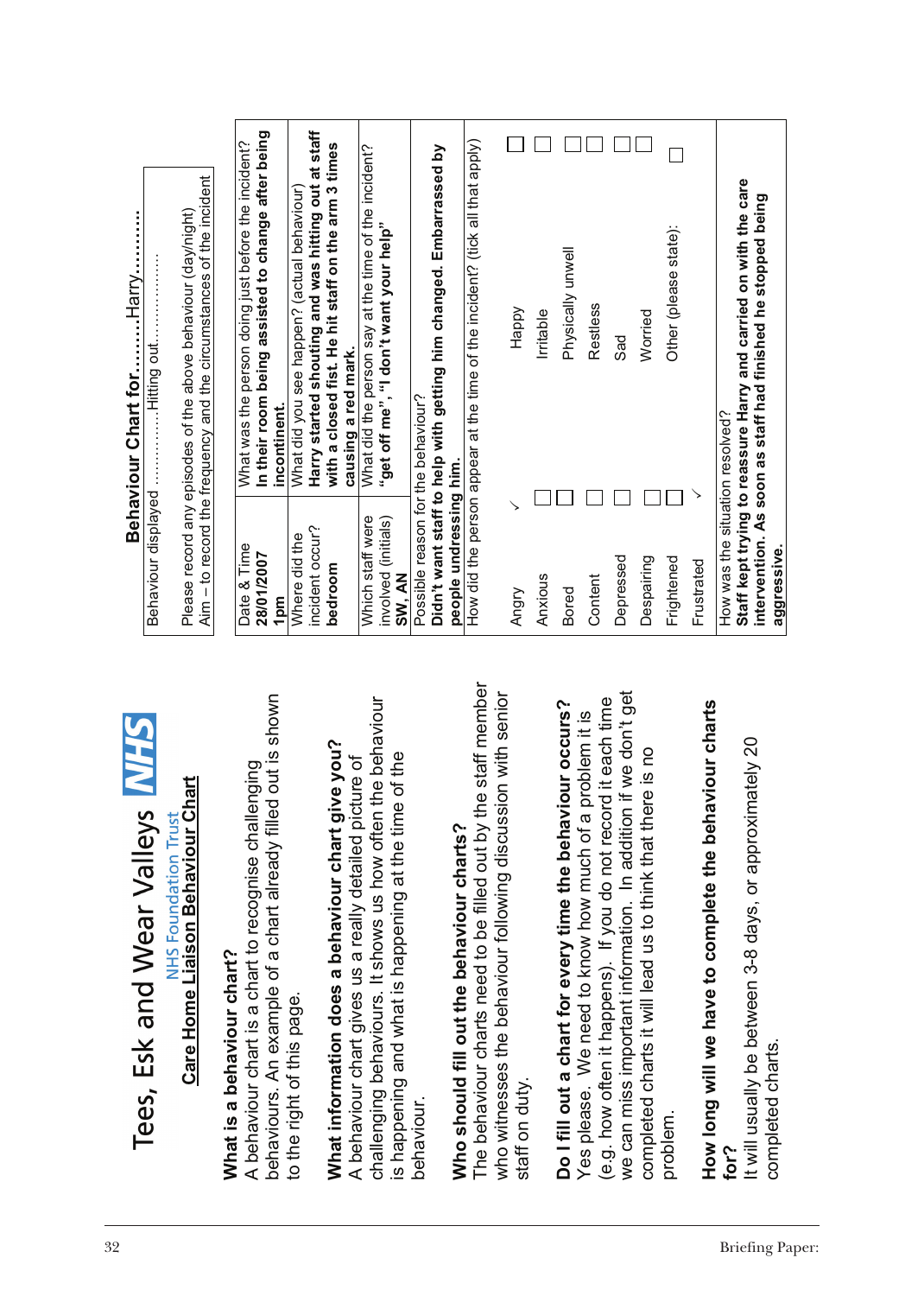E.Moniz-Cook2001 **OE.Moniz-Cook2001**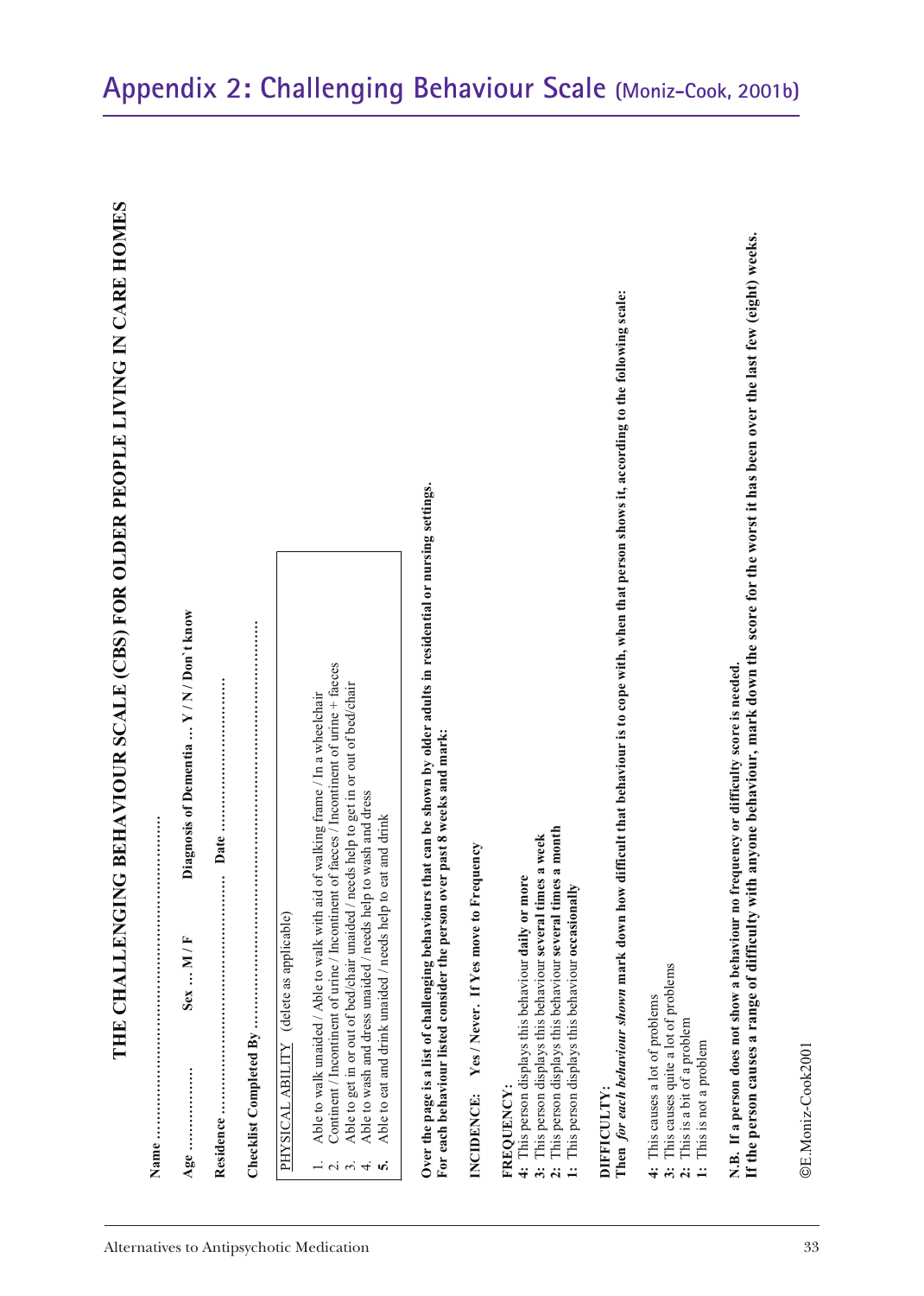|                 | <b>CHALLENGING BEHAVIOUR</b>                                                                                 | INCIDENCE                   | FREQUENCY                                                        | <b>DIFFICULTY</b>                                                                     | <b>CHALLENGE</b> |
|-----------------|--------------------------------------------------------------------------------------------------------------|-----------------------------|------------------------------------------------------------------|---------------------------------------------------------------------------------------|------------------|
|                 |                                                                                                              | <b>Polet</b><br>g <b>al</b> | <b>PARKERS</b><br>TRAINING SEASY<br>The Metapolitics of the Line | Ash Creek Creek<br>AND TO BE DESCRIPTION OF<br><b>DARANDAR</b><br><b>Marian River</b> | Arthur x Anghal  |
| -               | Physical Aggression (hits, kicks, scratches, grabbing, etc.)                                                 |                             |                                                                  |                                                                                       |                  |
| $\sim$          | Verbal Aggression (insults, swearing, threats, etc.)                                                         |                             |                                                                  |                                                                                       |                  |
| $\epsilon$      | Self Harm (cuts/hits self, refuses food/starves self, etc.)                                                  |                             |                                                                  |                                                                                       |                  |
| 4               | Shouting                                                                                                     |                             |                                                                  |                                                                                       |                  |
| $\sim$          | Screaming/Crying out                                                                                         |                             |                                                                  |                                                                                       |                  |
| 6               | Perseveration (constantly repeating speech or actions, repetitive questioning or singing)                    |                             |                                                                  |                                                                                       |                  |
| $\overline{ }$  | Wandering (walks aimlessly around home)                                                                      |                             |                                                                  |                                                                                       |                  |
| $\infty$        | Restlessness (fidgets, unable to settled down, pacing, `on the go`, etc.)                                    |                             |                                                                  |                                                                                       |                  |
| $\bullet$       | Lack of motivation (difficult to engage, shows no interest in activities, apathy, etc.)                      |                             |                                                                  |                                                                                       |                  |
| $\Xi$           | Clinging (follows/holds on to other residents/staff, etc.)                                                   |                             |                                                                  |                                                                                       |                  |
| $\equiv$        | Interfering with other people                                                                                |                             |                                                                  |                                                                                       |                  |
| $\overline{c}$  | Pilfering or Hoarding (possessions, rubbish, paper, food, etc.)                                              |                             |                                                                  |                                                                                       |                  |
| $\overline{13}$ | Suspiciousness (accusing others, etc.)                                                                       |                             |                                                                  |                                                                                       |                  |
| $\overline{4}$  | Manipulative (takes advantage of others, staff, etc.)                                                        |                             |                                                                  |                                                                                       |                  |
| $\overline{15}$ | Lack of Self Care (hygiene problems, dishevelled, etc.)                                                      |                             |                                                                  |                                                                                       |                  |
| $\tilde{16}$    | Spitting                                                                                                     |                             |                                                                  |                                                                                       |                  |
| $\overline{17}$ | <b>Faecal Smearing</b>                                                                                       |                             |                                                                  |                                                                                       |                  |
| $\overline{18}$ | Inappropriate Urinating (in public, not in toilet, etc.)                                                     |                             |                                                                  |                                                                                       |                  |
| $\overline{0}$  | Stripping (removes clothes inappropriately, flashes, etc.)                                                   |                             |                                                                  |                                                                                       |                  |
| $20\,$          | S,<br>Inappropriate Sexual Behaviour (masturbates in public, makes inappropriate 'advances'<br>others, etc.) |                             |                                                                  |                                                                                       |                  |
| $\overline{21}$ | Sleep Problems (waking in night, insomnia, etc.)                                                             |                             |                                                                  |                                                                                       |                  |
| 22              | Non-compliance (deliberately ignores staff requests, refuses food, resists self care help, etc.)             |                             |                                                                  |                                                                                       |                  |
| 23              | Dangerous Behaviour (causes fires or floods, etc.)                                                           |                             |                                                                  |                                                                                       |                  |
| 24              | <b>Demands Attention</b>                                                                                     |                             |                                                                  |                                                                                       |                  |
| 25              | Lack of Occupation (sits around doing nothing, etc.)                                                         |                             |                                                                  |                                                                                       |                  |
|                 | Add scores $(1 - 25)$ for each column<br><b>TOTALS</b>                                                       | 25                          | 100                                                              | 100                                                                                   |                  |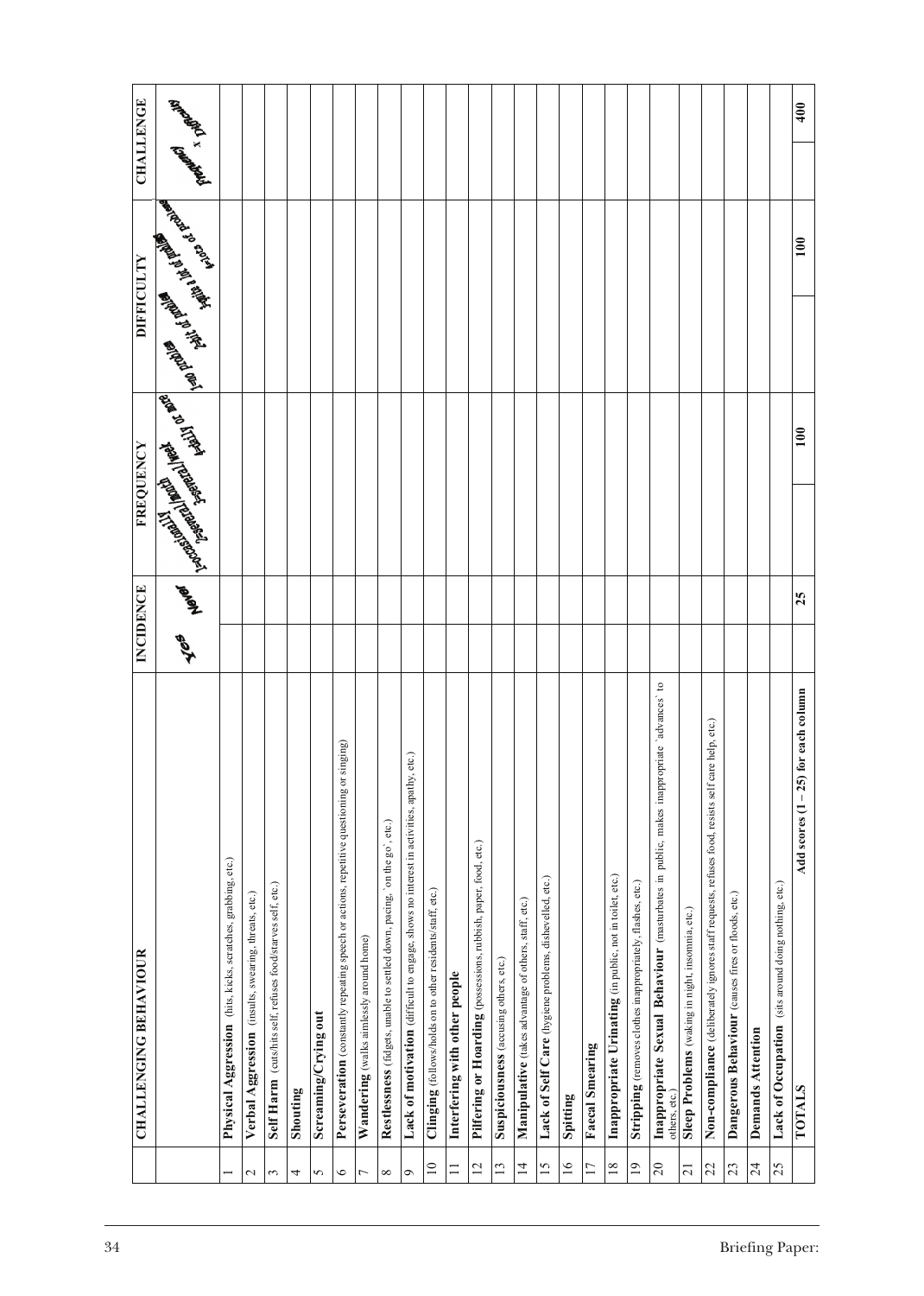©E. Moniz-Cook 2001 E. Moniz-Cook 2001

# **STAFF `PROMPT` SHEET** STAFF PROMPT SHEET

HOW OF TEN DOE S THE PROBLEM / B EHA VIOUR OCCUR?

- This person displays this behaviour daily or more **4:** This person displays this behaviour **daily or more**  $\ddot{\dot{\tau}}$
- **3:** This person displays this behaviour **several times a week**
- **2:** This person displays this behaviour **several times a month**
- This person displays this behaviour occasionally **1:** This person displays this behaviour **occasionally**  $\ddot{\phi}$   $\ddot{\phi}$   $\ddot{\phi}$   $\ddot{\phi}$ 
	- This behaviour is never displayed by this person **0:** This behaviour is **never** displayed by this person

# HOW MUCH OF  $\blacktriangleleft$ PROBLEM IS THIS  $\mathbf{\Xi}$ EHA VIOUR?

- This causes a lot of problems **lot** of problems **4:** This causes  $\ddot{+}$
- This causes quite a lot of problems **lot** of problems **3:** This causes **quite**  $\ddot{\bm{x}}$ 
	- a problem **a bit** of **2:** This causes  $\ddot{a}$   $\ddot{a}$ 
		- This is not a problem **1:** This is **not** a problem

# WE ARE IN TERESTED IN THE WORST THE RESIDEN T HAS BEEN OVER THE LAST TWO MONTHS.

If the person causes a range of difficulty with any one behaviour, mark down the score for the worst is has been over the last range of difficulty with any one behaviour, mark down the score for the worst is has been over the last behaviour no difficulty (or problem) score is needed.  $\mathbf \sigma$  person does not show If the person causes few weeks. few weeks. $\mathbf \sigma$  $\mathbf{H}$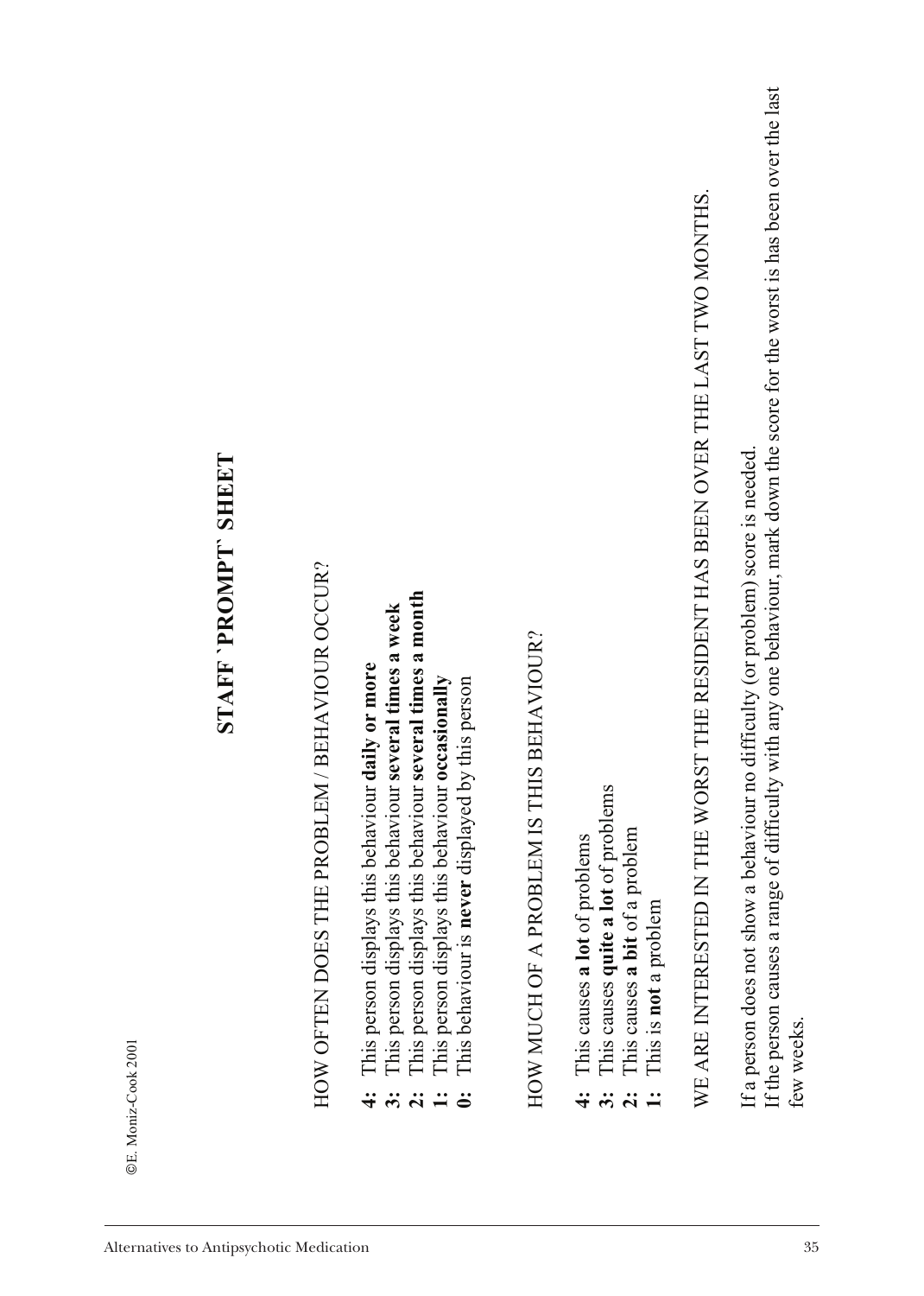| 36                     |                         |                                                                                                                                                                                                                                                                                                                                                                                                   |
|------------------------|-------------------------|---------------------------------------------------------------------------------------------------------------------------------------------------------------------------------------------------------------------------------------------------------------------------------------------------------------------------------------------------------------------------------------------------|
|                        |                         | <b>Scale</b><br><b>Instructions for use of the Challenging Behaviour</b>                                                                                                                                                                                                                                                                                                                          |
|                        |                         | <u>Backɑround</u>                                                                                                                                                                                                                                                                                                                                                                                 |
|                        | $\div$                  | Reference: Moniz-Cook, E.D., Agar, S., Silver, M., Woods, R.T., Wang, M., Elston, C. and Win, T. (1998) 'Can Staff Training Reduce Behavioural Problems<br>This scale was initially derived as the Problem Behaviour Checklist (Inventory) and used in a staff training study.<br>in Residential Care for the Elderly Mentally III? International Journal of Geriatric Psychiatry, 13, p.149-158. |
|                        | $\overline{\mathbf{v}}$ | On the basis of initial reliability and validity studies it was changed and re-labelled – The Challenging Behaviour Scale (CBS).                                                                                                                                                                                                                                                                  |
|                        | က                       | demented institutional populations its global properties will be of little use. For example people with a depressive illness may present with self harm whereas<br>ontinuing Care Hospitals and residential and nursing homes. Although you can use the scale for non-<br>Reliability and validity studies were carried out in C<br>this is not often seen in dementia.                           |
|                        | 4                       | This scale was developed on the basis of staff report : hence eating problems do not feature strongly and were included under the `non-compliant` category.<br>for your own use but the norms will have to be adjusted.<br>You may wish to add some items of eating problems                                                                                                                      |
|                        | ιó.                     | This is a global scale and although it has been subject to factor analysis, other scales for aggression, agitation and eating problems are more useful for<br>specific behaviours. This scale does have a category for 'apathy' / depression / doing nothing which may be of use in monitoring.                                                                                                   |
|                        | Ġ                       | perception. The Difficulty domain is only required to calculate Challenge scores whilst the Challenge<br>The Incidence and Frequency ratings are useful in measuring `actual behaviour` if guidelines are followed (see later). The Difficulty and Challenging scores<br>score is a measure of management difficulty or coping<br>are more measures of staff coping / management /                |
|                        |                         | Contract                                                                                                                                                                                                                                                                                                                                                                                          |
|                        |                         | 1. I would be grateful if you would supply me with information of use of this scale, (i.e. if you decide to use it and how). I wish to develop it further and keep a<br>database of it's use.                                                                                                                                                                                                     |
|                        |                         | Please do not circulate the Scale and Staff Prompt Sheet without my permission, as I am currently negotiating detail publication with a test agency.<br>$\overline{\mathsf{N}}$                                                                                                                                                                                                                   |
|                        | က်                      | Please refer to Moniz-Cook, E.D., Woods, R.T., Gardiner, E., Silver, M. & Agar, S (2001) The Challenging Behaviour Scale (CBS): Development of a Scale<br>British Journal of Clinical Psychology. 40 (3): 309-322 for detail of development,<br>Nursing Homes'.<br>reliability and validity. Please turn over for specific instructions.<br>for Staff Caring for Older People in Residential and  |
| <b>Briefing Paper:</b> |                         | Professor of Clinical Psychology & Ageing /Consultant Clinical Psychologist<br>University of Hull/Humber NHS FT<br>The Hull Memory Center<br>© E. Moniz-Cook 2001<br>39-41 Coltman Street<br>Esme Moniz-Cook<br>Hull HU3 2SG                                                                                                                                                                      |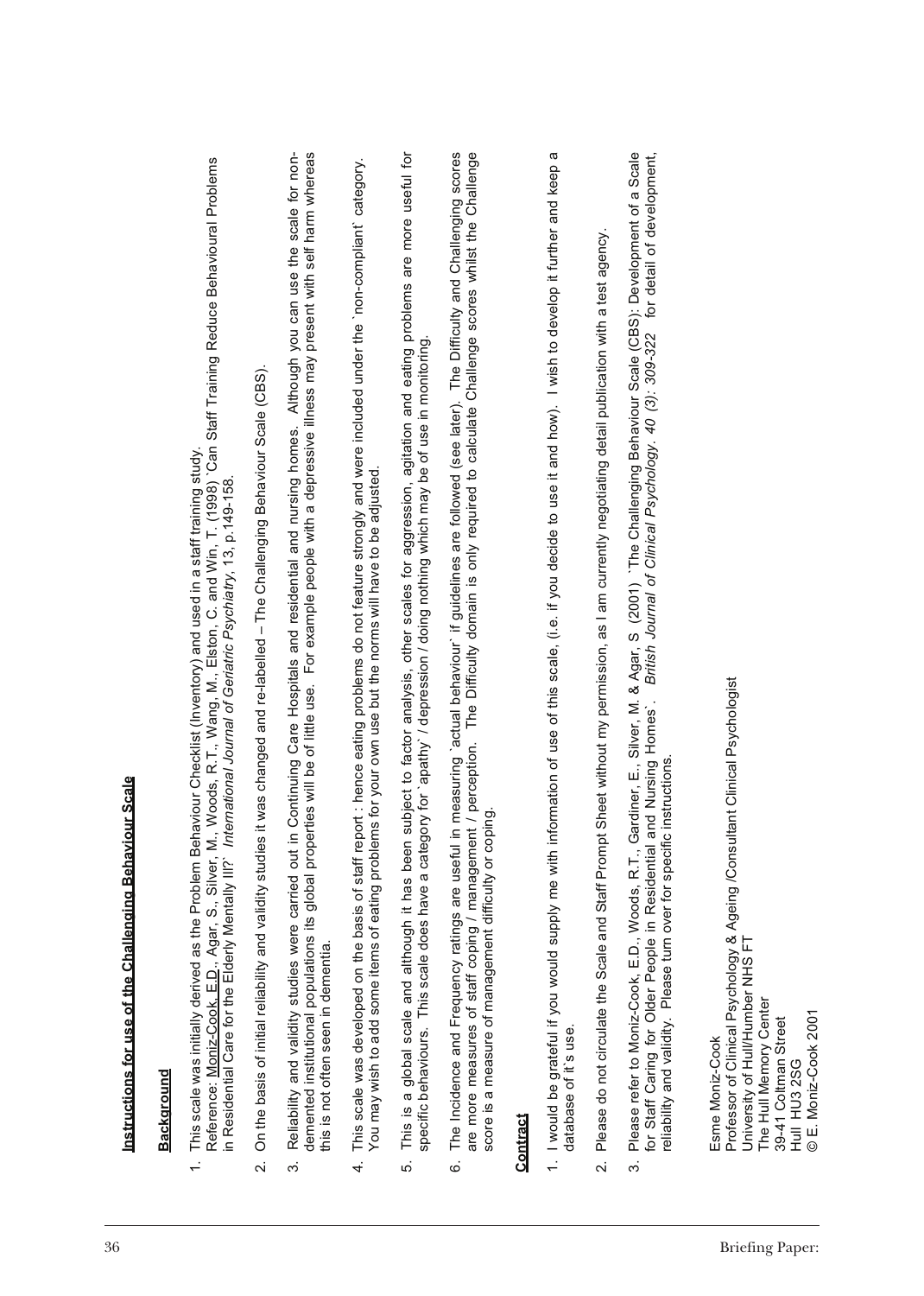# **CH ALLENGI NG BE H AVIOUR SCALE INSTRU CTIONS**

- Jse as a structured interview with at least 2 members of staff (one qualified and one unqualified), for individual clinical work or for `research` work / monitoring. 1. Use as a structured interview with at least 2 members of staff (one qualified and one unqualified), for individual clinical work or for `research` work / monitoring.  $\alpha$   $\alpha$   $+$   $\alpha$
- 2. If you hand these out then make sure that one person who knows the person well (key worker), a qualified member of staff and one other do the checklist in a group. If you hand these out then make sure that one person who knows the person well (key worker), a qualified member of staff and one other do the checklist in a group.
	- 4. Repeat testing is best done with the same staff group, but reliability is not bad if group is different as long as it is a group and not one person. Repeat testing is best done with the same staff group, but reliability is not bad if group is different as long as it is a group and not one person. 3. If a staff member is stressed out this may influence the results (especially on some items and the Difficulty and Challenge rating). If a staff member is stressed out this may influence the results (especially on some items and the Difficulty and Challenge rating).
		- 5. You need to wait approximately 8 weeks before you repeat testing because of wording of frequency items. You need to wait approximately 8 weeks before you repeat testing because of wording of frequency items.

- **Scoring**<br>Multiply each Frequency x Difficulty item to get a Challenge item score. 1. Multiply each Frequency x Difficulty item to get a Challenge item score.
- 2. Add Challenge score to make total Challenge (do not add Frequency, add Difficulty and then multiply for Challenge). Add Challenge score to make total Challenge (do not add Frequency, add Difficulty and then multiply for Challenge).  $\frac{1}{2}$   $\alpha$ 
	- By this method the maximum Challenge score is 400. By this method the maximum Challenge score is 400.
- 3. If you want to measure the (more reliable) actual behaviour use total Incidence and total Frequency on their own. If you want to measure the (more reliable) actual behaviour use total Incidence and total Frequency on their own.  $\ddot{\rm c}$

# **Notes**

- The Difficulty domain is not often used on its own but is used to calculate the Challenge 1. The Incidence and Frequency domain are fairly stable measures of actual behaviour. The Difficulty domain is not often used on its own but is used to calculate the Challenge The Incidence and Frequency domain are fairly stable measures of actual behaviour.  $\div$ 
	- domain, which is a measure of staff coping / management. This latter domain (Challenge) is very sensitive and is only reliable if you follow the rules. domain, which is a measure of staff coping / management. This latter domain (Challenge) is very sensitive and is only reliable if you follow the rules.
- 2. It is useful in assessing behaviour in whole environments, e.g. a ward ask the person in charge to complete with at least the key worker and one other. It is useful in assessing behaviour in whole environments, e.g. a ward – ask the person in charge to complete with at least the key worker and one other.<br>Measurement of individual cases – use as a structured interview with  $\sim$   $\sim$ 
	- 3. Measurement of individual cases use as a structured interview with the same pair of staff pre and post / at least one staff member of the baseline pair.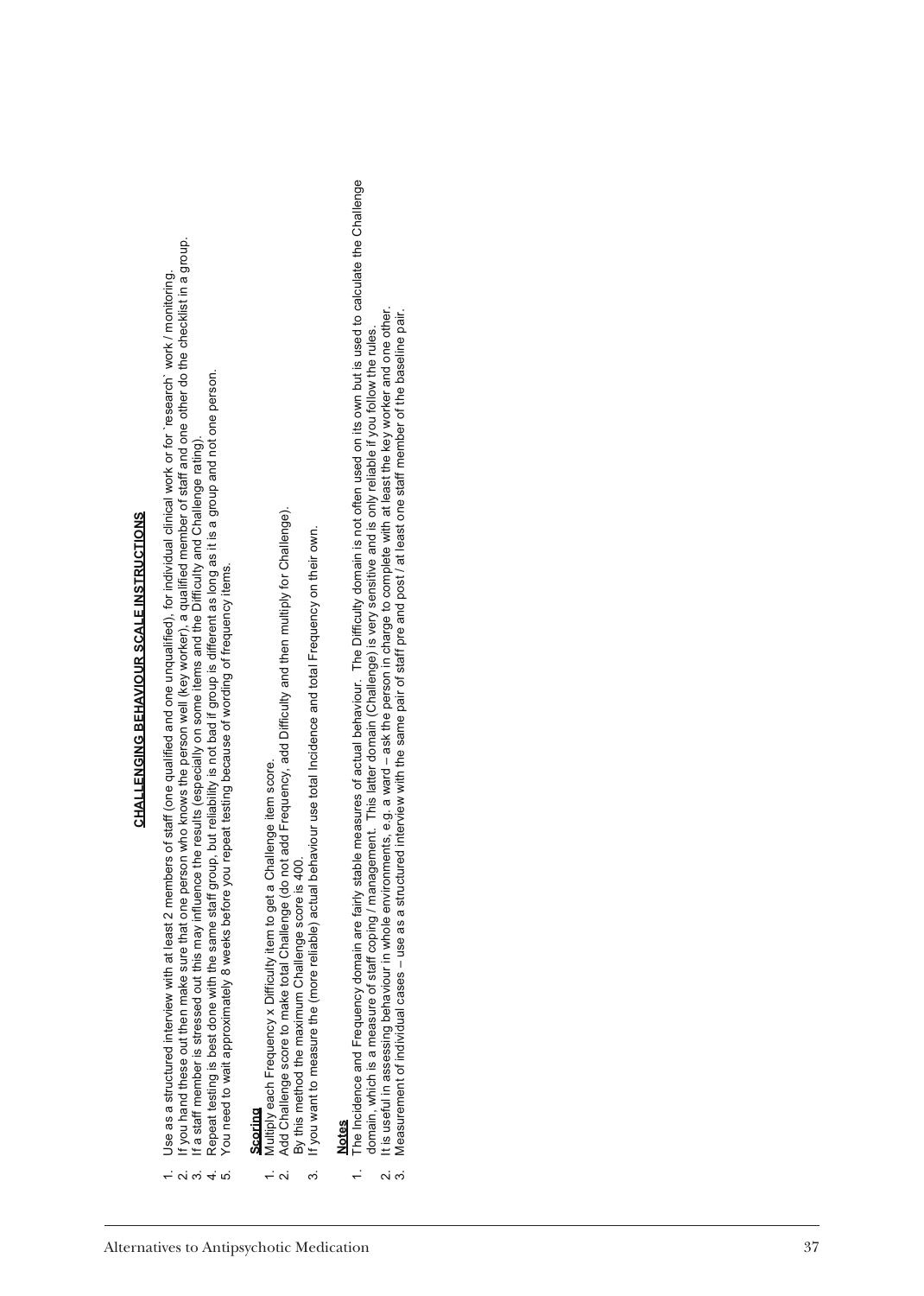# **References for CBS References for CBS**

Moniz-Cook, E.D. (1998) `Psychosocial Approaches To Challenging Behaviour In Care Settings – A Review`. *Journal of f Dementia Care*, Moniz-Cook, E.D., Agar, S., Silver, M., Woods, R.T., Wang, M., Elston, C & Win, T. (1998) `Can Staff Training Reduce Behavioural Moniz-Cook, E.D., Agar, S., Silver, M., Woods, R.T., Wang, M., Elston, C & Win, T. (1998) 'Can Staff Training Reduce Behavioural Moniz-Cook, E.D. (1998) `Psychosocial Approaches To Challenging Behaviour In Care Settings - A Review `. Journal of f Dementia Care, Problems in Residential Care for the Elderly Mentally Ill? `, *International Journal of Geriatric Psychiatry*, **13**, 149-158. Problems in Residential Care for the Elderly Mentally Ill? `, International Journal of Geriatric Psychiatry, 13, 149-158.

 $6(5)$ , 33-38. **6** (5), .33-38.

Silver, M., Moniz-Cook, E.D & Wang, M. (1998) `Stress And Coping With Challenging Behaviour In Residential Settings For Older People` Silver, M., Moniz-Cook, E.D & Wang, M. (1998) `Stress And Coping With Challenging Behaviour In Residential Settings For Older People` Mental *Health Care*, **2** (4), 128-131. Mental Health Care, 2 (4), 128-131.

Moniz-Cook, E.D., Gardiner, E. & Woods, R.T. (2000) `Staff Factors Associated with the Perception of Behaviour as `Challenging` in Moniz-Cook, E.D<sub>.2</sub> Gardiner, E. & Woods, R.T. (2000) `Staff Factors Associated with the Perception of Behaviour as `Challenging` in Residential and Nursing Homes`. *Aging and Mental Health*, **4**(1), 48-55. Residential and Nursing Homes \. Aging and Mental Health, 4(1), 48-55.

Cole R.P., Scott, S. & Skelton-Robinson, M. (2000) `The effect of Challenging Behaviour and Staff Support on the Psychological Wellbeing Cole R.P., Scott, S. & Skelton-Robinson, M. (2000) `The effect of Challenging Behaviour and Staff Support on the Psychological Wellbeing<br>of Staff Working with Older Adults. Aging and Mental Health, 4 (4) .359-365. of Staff Working with Older Adults. *Aging and Mental Health,* **4** (4) .359-365*.*

Moniz-Cook, E.D Woods, R.T. & Richards, K. (2001) `Functional Analysis of Challenging Behaviour in Dementia: The Role of ð Moniz-Cook, E.D Woods, R.T. & Richards, K. (2001) `Functional Analysis of Challenging Behaviour in Dementia: The Role Superstition`. *International Journal of Geriatric Psychiatry*, **16**, p.45-56. Superstition \. International Journal of Geriatric Psychiatry, 16, p.45-56.

Moniz-Cook, E.D., Woods, R.T., Gardiner, E., Silver, M. & Agar, S (2001) `The Challenging Behaviour Scale (CBS): Development of a  $\sigma$ Moniz-Cook, E.D., Woods, R.T., Gardiner, E., Silver, M. & Agar, S (2001) `The Challenging Behaviour Scale (CBS): Development of Scale for Staff Caring for Older People in Residential and Nursing Homes`. *British Journal of Clinical Psychology.* **40** (3).309-322. Scale for Staff Caring for Older People in Residential and Nursing Homes \. British Journal of Clinical Psychology. 40 (3).309-322

Moniz-Cook, E.D Stokes, G. & Agar, S. (2003) `Difficult Behaviour and Dementia in Nursing Homes: Five Cases of Psychosocial Moniz-Cook, E.D Stokes, G. & Agar, S. (2003) 'Difficult Behaviour and Dementia in Nursing Homes: Five Cases of Psychosocial Intervention`. *International Journal Clinical Psychology and Psychotherapy*, 10, 3, 197-208 Intervention \. International Journal Clinical Psychology and Psychotherapy, 10, 3, 197-208

Freeman - Asthill, L. (2004) `Staff training and challenging behaviour in a day hospital. ` Dementia **3** (3), 384-392 Freeman - Asthill, L. (2004) `Staff training and challenging behaviour in a day hospital. `Dementia 3 (3), 384-392

Lam, C.L. Chan, W.C. Cycbie, C.M. Mok, S.W. Li. & Linda C.W. Lam. (2006) `Validation of the Chinese Challenging Behaviour Scale: clinical correlates of challenging behaviours in nursing home residents with dementia \. International Journal of Geriatric Psychiatry 21 Lam, C.L. Chan, W.C. Cycbie, C.M. Mok, S.W. Li. & Linda C.W. Lam. (2006) `Validation of the Chinese Challenging Behaviour Scale: clinical correlates of challenging behaviours in nursing home residents with dementia`. *International Journal of Geriatric Psychiatry* **21** 792-799 792-799

Hoe, J. Hancock, G. Livingston, G. & Orrell, M. (2006) Quality of Life of people with dementia in residential care homes British Journal of Hoe, J. Hancock, G. Livingston, G. & Orrell, M. (2006) Quality of Life of people with dementia in residential care homes *British Journal of Psychiatry* **188**, 460-464 Psychiatry 188, 460-464

Orrell, M., Hancock, G.,Hoe, J., Woods B., Livingston, G. & Challis, D. (2007) A cluster randomised controlled trail to reduce the unmet Orrell, M., Hancock, G., Hoe, J., Woods B., Livingston, G. & Challis, D. (2007) A cluster randomised controlled trail to reduce the unmet needs of people with dementia living in residential care *International Journal of Geriatric Psychiatry* **22** 1127- 1134 needs of people with dementia living in residential care International Journal of Geriatric Psychiatry 22 1127- 1134

Moniz-Cook E, Vernooij-Dassen M, Woods R, Verhey F, Chattat R, de Vugt M, Mountain G, O'Connell M, Harrison J, Vasse E, Dröes RM, & ಹ Moniz-Cook E, Vernooij-Dassen M, Woods R, Verhey F, Chattat R, de Vugt M, Mountain G, O'Connell M, Harrison J, Vasse E, Dröes RM,<br>Orrell M For the INTERDEM group. (2008) A European consensus on outcome measures for psychos Orrell M For the INTERDEM group. (2008) A European consensus on outcome measures for psychosocial intervention research in dementia care Aging & Mental Health 12, 1, 14-25 dementia care *Aging & Mental Health* 1**2** ,1, 14- 25

Moniz-Cook E D (2010) National Institute of Health Research (NIHR) Research : Living well with dementia in care homes Alzheimers Moniz-Cook E D (2010) National Institute of Health Research (NIHR) Research : Living well with dementia in care homes Alzheimers Society Newsletter 97 (April), 6-7 Society Newsletter **97** (April), 6-7

Moniz-Cook (2010) Psychosocial Interventions for 'living well' in care homes *Alzheimers Society Research ejournal* Issue **11**, pp 12 – 15 Moniz-Cook (2010) Psychosocial Interventions for 'living well' in care homes Alzheimers Society Research ejournal Issue 11, pp 12 - 15

Updated January 2012 Updated January 2012